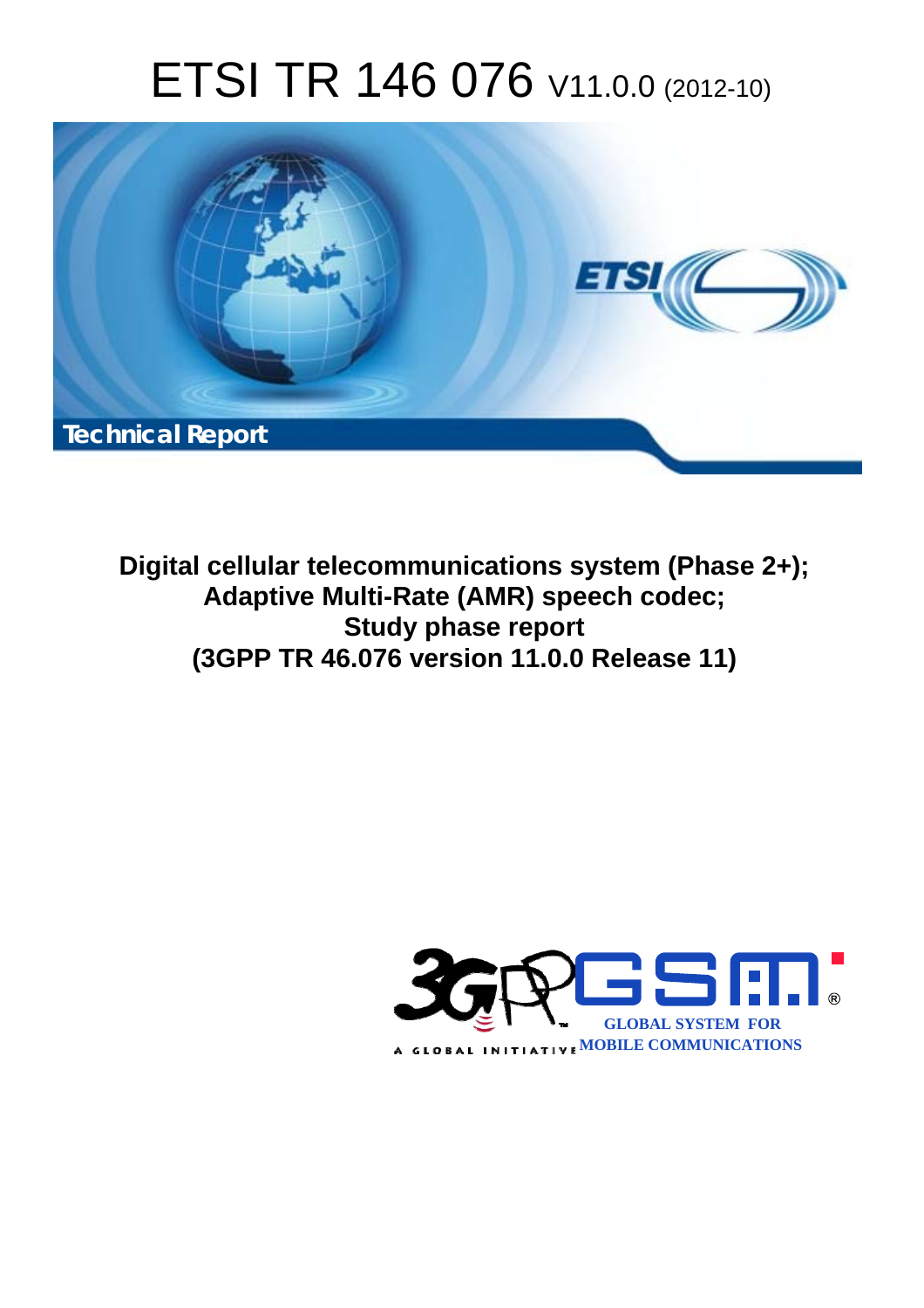Reference RTR/TSGS-0446076vb00

> Keywords GSM

#### *ETSI*

#### 650 Route des Lucioles F-06921 Sophia Antipolis Cedex - FRANCE

Tel.: +33 4 92 94 42 00 Fax: +33 4 93 65 47 16

Siret N° 348 623 562 00017 - NAF 742 C Association à but non lucratif enregistrée à la Sous-Préfecture de Grasse (06) N° 7803/88

#### *Important notice*

Individual copies of the present document can be downloaded from: [http://www.etsi.org](http://www.etsi.org/)

The present document may be made available in more than one electronic version or in print. In any case of existing or perceived difference in contents between such versions, the reference version is the Portable Document Format (PDF). In case of dispute, the reference shall be the printing on ETSI printers of the PDF version kept on a specific network drive within ETSI Secretariat.

Users of the present document should be aware that the document may be subject to revision or change of status. Information on the current status of this and other ETSI documents is available at <http://portal.etsi.org/tb/status/status.asp>

If you find errors in the present document, please send your comment to one of the following services: [http://portal.etsi.org/chaircor/ETSI\\_support.asp](http://portal.etsi.org/chaircor/ETSI_support.asp)

#### *Copyright Notification*

No part may be reproduced except as authorized by written permission. The copyright and the foregoing restriction extend to reproduction in all media.

> © European Telecommunications Standards Institute 2012. All rights reserved.

DECT<sup>™</sup>, PLUGTESTS<sup>™</sup>, UMTS<sup>™</sup> and the ETSI logo are Trade Marks of ETSI registered for the benefit of its Members. **3GPP**TM and **LTE**™ are Trade Marks of ETSI registered for the benefit of its Members and of the 3GPP Organizational Partners.

**GSM**® and the GSM logo are Trade Marks registered and owned by the GSM Association.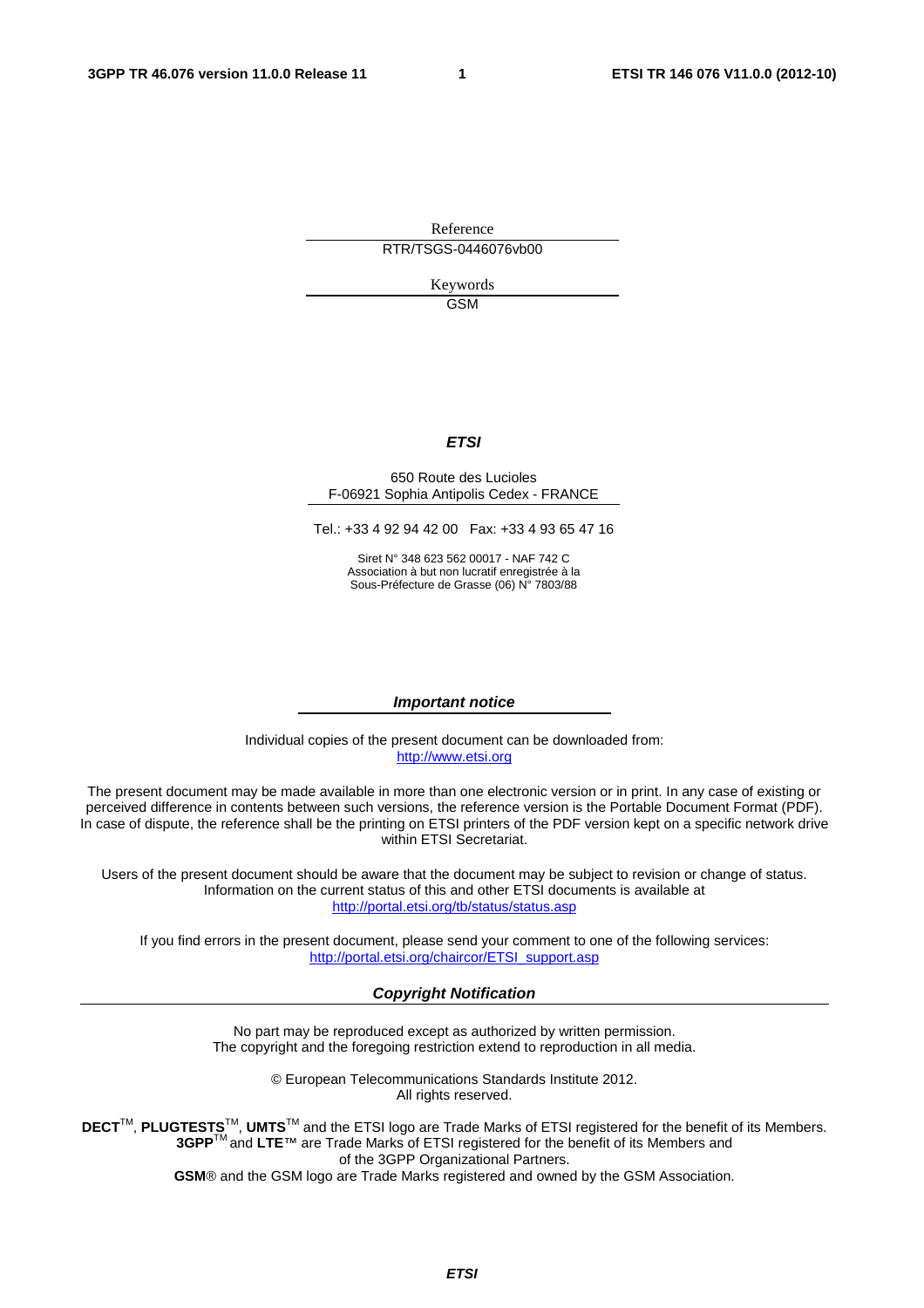## Intellectual Property Rights

IPRs essential or potentially essential to the present document may have been declared to ETSI. The information pertaining to these essential IPRs, if any, is publicly available for **ETSI members and non-members**, and can be found in ETSI SR 000 314: *"Intellectual Property Rights (IPRs); Essential, or potentially Essential, IPRs notified to ETSI in respect of ETSI standards"*, which is available from the ETSI Secretariat. Latest updates are available on the ETSI Web server [\(http://ipr.etsi.org](http://webapp.etsi.org/IPR/home.asp)).

Pursuant to the ETSI IPR Policy, no investigation, including IPR searches, has been carried out by ETSI. No guarantee can be given as to the existence of other IPRs not referenced in ETSI SR 000 314 (or the updates on the ETSI Web server) which are, or may be, or may become, essential to the present document.

## Foreword

This Technical Report (TR) has been produced by ETSI 3rd Generation Partnership Project (3GPP).

The present document may refer to technical specifications or reports using their 3GPP identities, UMTS identities or GSM identities. These should be interpreted as being references to the corresponding ETSI deliverables.

The cross reference between GSM, UMTS, 3GPP and ETSI identities can be found under [http://webapp.etsi.org/key/queryform.asp.](http://webapp.etsi.org/key/queryform.asp)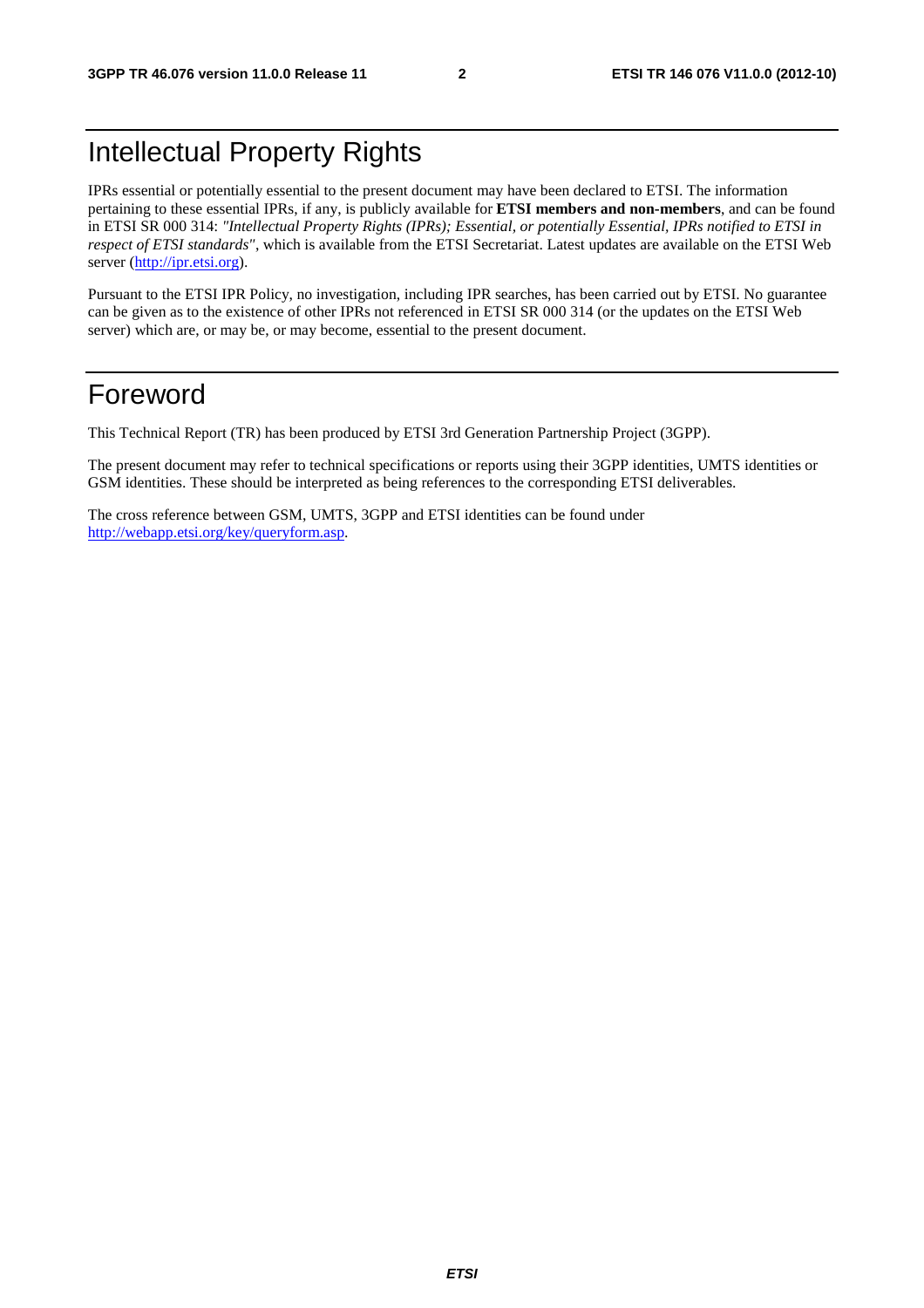$\mathbf{3}$ 

## Contents

|          | Benefits 6   |  |
|----------|--------------|--|
|          | Risk areas 7 |  |
| $\theta$ |              |  |
| 1        |              |  |
| 2        |              |  |
| 3        |              |  |
| 3.1      |              |  |
| 3.2      |              |  |
| 4        |              |  |
| 5        |              |  |
| 5.1      |              |  |
| 5.2      |              |  |
| 5.3      |              |  |
| 5.4      |              |  |
| 5.4.1    |              |  |
| 5.4.2    |              |  |
| 5.5      |              |  |
| 5.6      |              |  |
| 5.7      |              |  |
| 5.8      |              |  |
| 6        |              |  |
| 6.1      |              |  |
| 6.1.1    |              |  |
| 6.1.2    |              |  |
| 6.1.3    |              |  |
| 6.1.4    |              |  |
| 6.2      |              |  |
| 6.2.1    |              |  |
| 6.2.2    |              |  |
| 6.2.3    |              |  |
| 6.2.4    |              |  |
| 6.2.5    |              |  |
| 6.2.6    |              |  |
| 6.3      |              |  |
| 6.3.1    |              |  |
| 6.3.2    |              |  |
| 6.3.3    |              |  |
| 6.3.4    |              |  |
| 6.3.5    |              |  |
| 6.3.6    |              |  |
| 6.4      |              |  |
| 6.4.1    |              |  |
| 6.4.2    |              |  |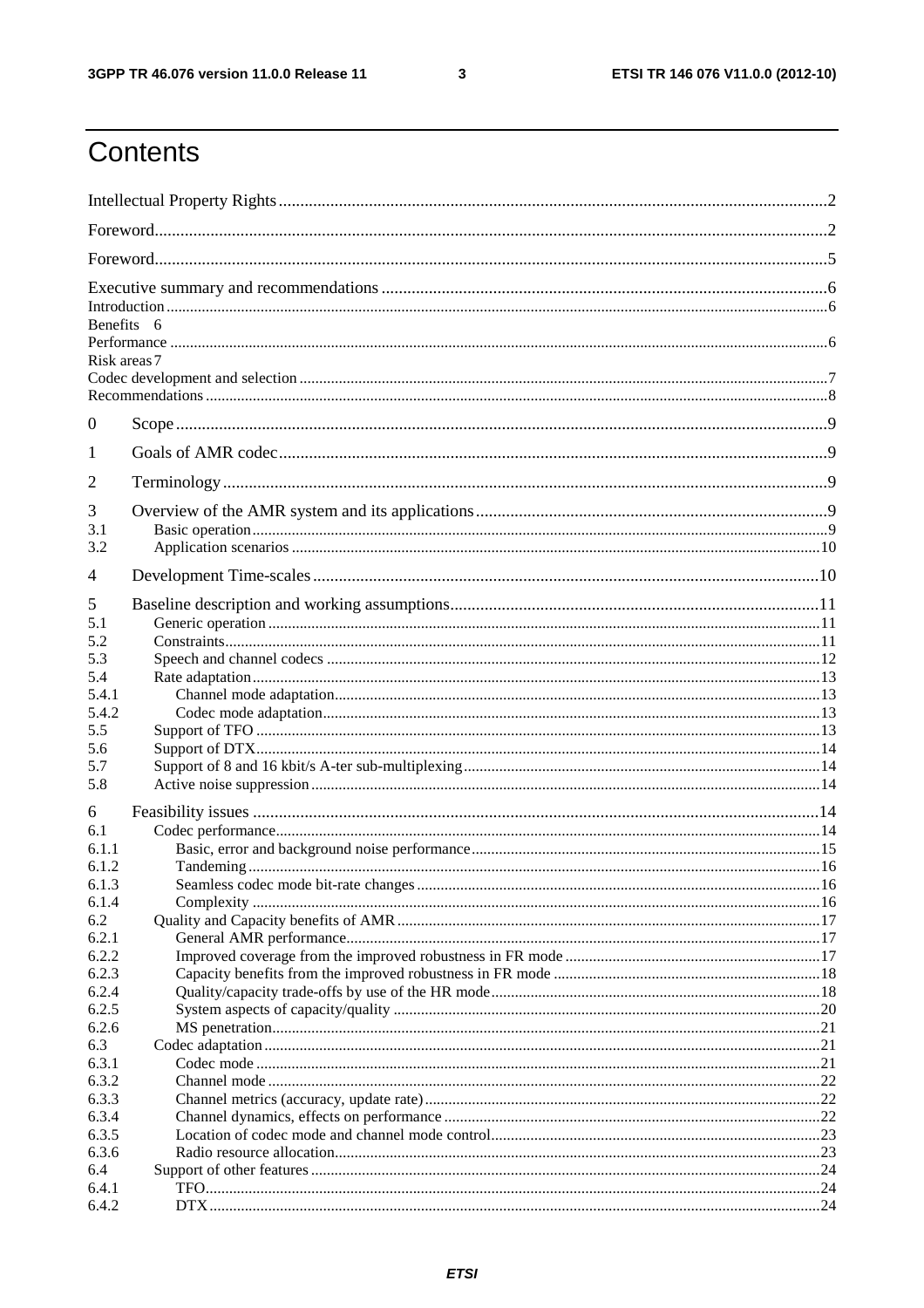$\overline{\mathbf{4}}$ 

| 6.4.3           |                 |  |
|-----------------|-----------------|--|
| 6.4.4           |                 |  |
| 6.4.5<br>6.5    |                 |  |
|                 |                 |  |
| 7               |                 |  |
| 8               |                 |  |
| 9               |                 |  |
| 9.1             |                 |  |
| 9.2             |                 |  |
| 9.3             |                 |  |
| 9.4             |                 |  |
| 9.5             |                 |  |
| 10              |                 |  |
| 11              |                 |  |
| Annex A:        |                 |  |
| <b>Annex B:</b> |                 |  |
| <b>Annex C:</b> |                 |  |
| C.1             |                 |  |
| C.2             |                 |  |
|                 | <b>Annex D:</b> |  |
| D.1             |                 |  |
| D <sub>2</sub>  |                 |  |
| <b>Annex E:</b> |                 |  |
|                 |                 |  |
| <b>Annex F:</b> |                 |  |
|                 | <b>Annex G:</b> |  |
|                 | <b>Annex H:</b> |  |
|                 |                 |  |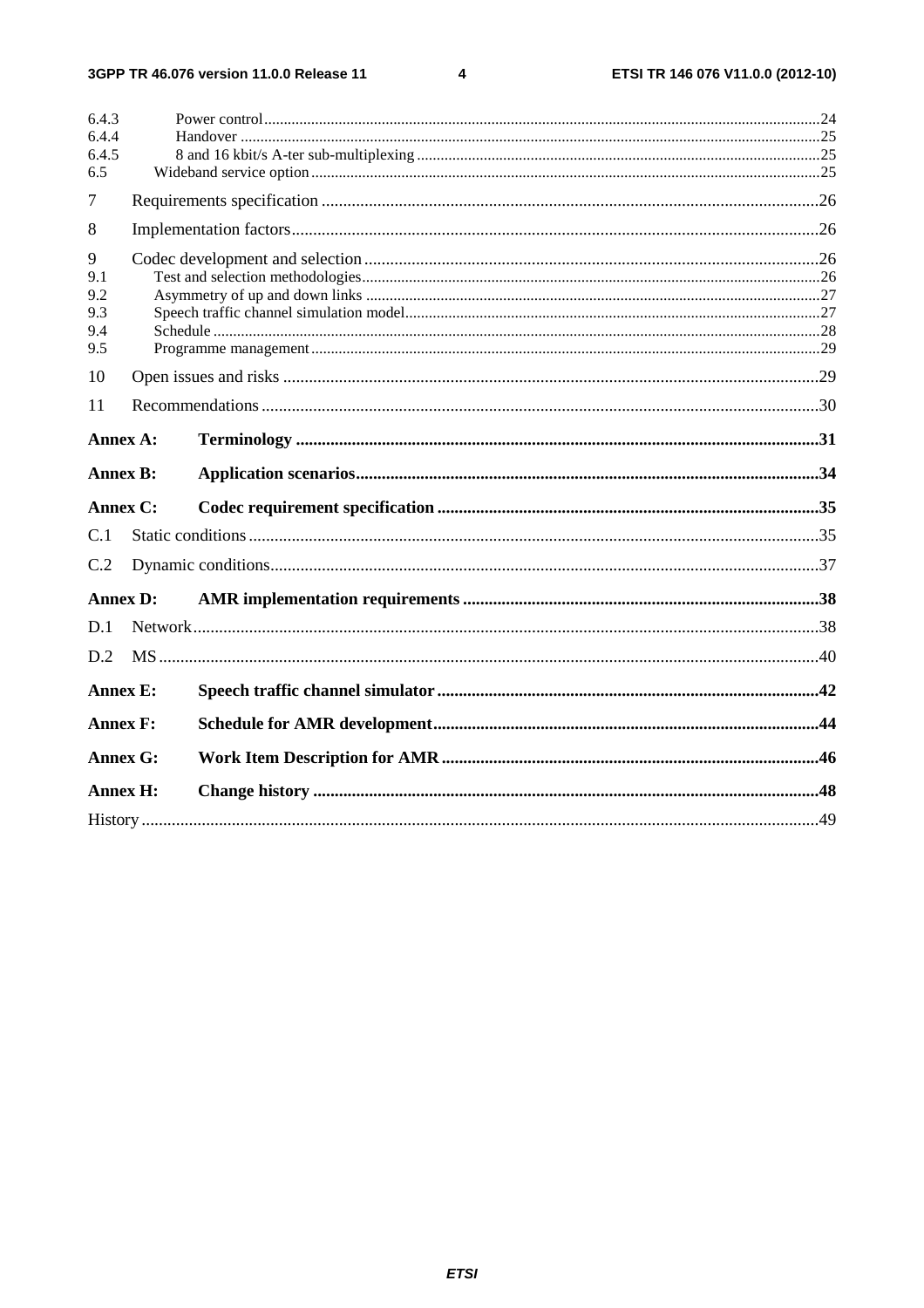## Foreword

This Technical Specification has been produced by the 3<sup>rd</sup> Generation Partnership Project (3GPP).

The present technical report contains the GSM Adaptive Multi-Rate (AMR) speech codec Study Phase Report.

The contents of the present document are subject to continuing work within the TSG and may change following formal TSG approval. Should the TSG modify the contents of the present document, it will be re-released by the TSG with an identifying change of release date and an increase in version number as follows:

Version x.y.z

where:

- x the first digit:
	- 1 presented to TSG for information;
	- 2 presented to TSG for approval;
	- 3 or greater indicates TSG approved document under change control.
- y the second digit is incremented for all changes of substance, i.e. technical enhancements, corrections, updates, etc.
- z the third digit is incremented when editorial only changes have been incorporated in the document.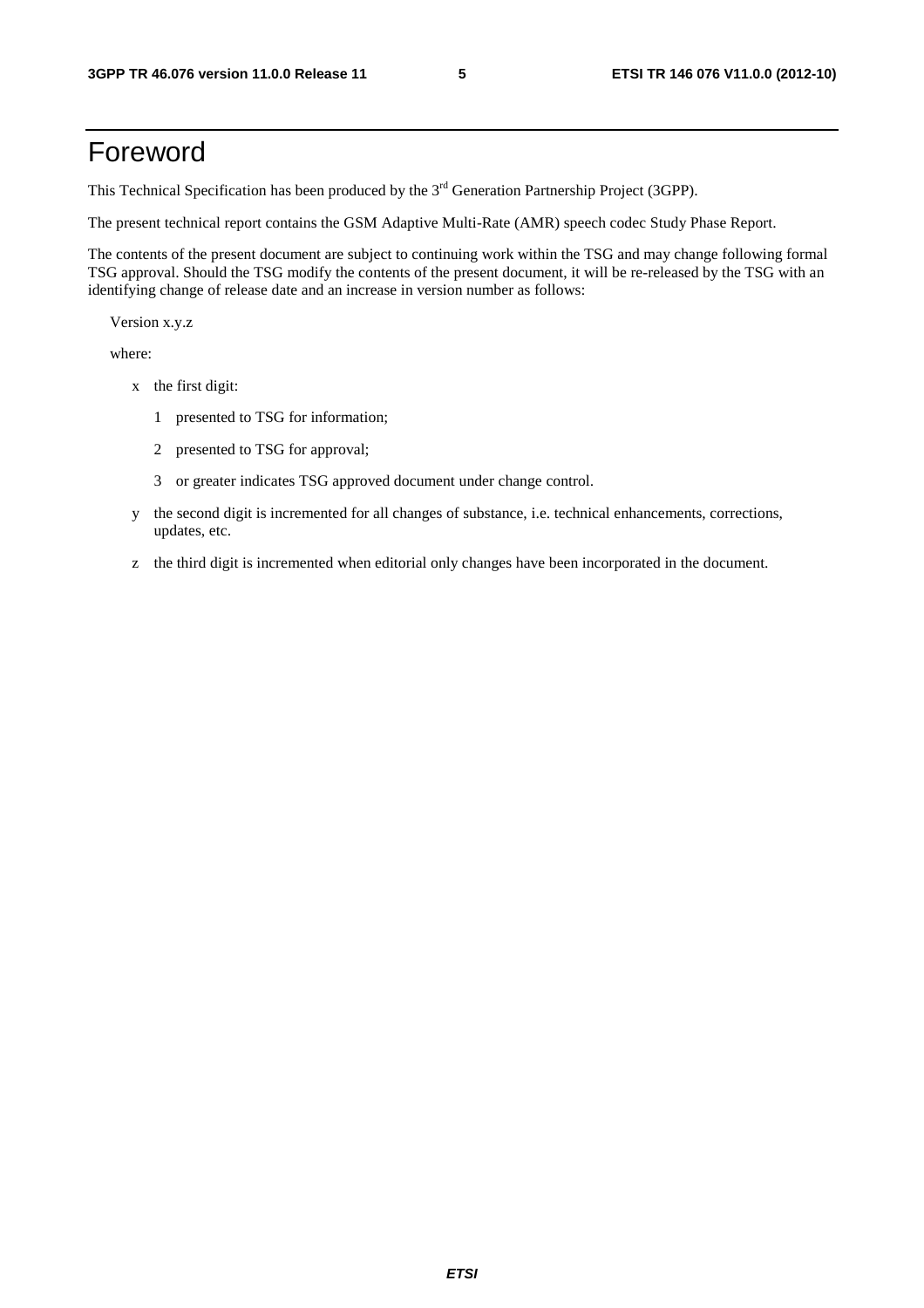## Executive summary and recommendations

## Introduction

As tasked by SMG in October 1996, SMG11 and SMG2 have conducted a study into the feasibility of the AMR codec concept. The study not only addressed technical feasibility but also the benefits of AMR in realistic applications, the development plan, time-scales and the resources needed to take the AMR codec and associated network support to completion of the standards.

## **Benefits**

Unlike previous GSM speech codecs which operate at a fixed rate with a fixed level of error protection, the AMR system adapts to local radio channel and traffic conditions and selects the optimum channel (half- or full- rate) and codec mode (speech and channel bit rates) to deliver the best combination of speech quality and capacity. This flexibility provides a number of important benefits:

- improved speech quality in both half-rate and full-rate modes by means of codec mode adaptation i.e. varying the balance between speech and channel coding for the same gross bit-rate;
- ability to trade speech quality and capacity smoothly and flexibly by a combination of channel and codec mode adaptation; this can be controlled by the network operator on a cell by cell basis;
- improved robustness to channel errors under marginal radio signal conditions in full-rate mode. This increased robustness to errors and hence to interference may instead be used to increase capacity by operating a tighter frequency re-use pattern;
- ability to tailor AMR operation to meet the many different needs of operators;
- potential for improved handover and power control resulting from additional signaling transmitted rapidly inband.

To investigate the feasibility of realizing these benefits, a wide-ranging study has been carried out. This has considered not only speech and channel codec performance, but perhaps more critically, channel and codec mode adaptation, the associated signaling and the operation of AMR in realistic radio environments. The one-year timeframe allowed for the Study Phase has prevented a thorough assessment of all aspects. However, it has been possible to assess expected performance (quality and capacity) and to identify and assess the risks of the critical areas from a feasibility perspective.

### Performance

The performance benefits have been estimated for some of the main applications of AMR, assuming certain system assumptions such as frequency hopping and making a number of simplifications:

- in full-rate mode only, the robustness to high error levels is substantially increased such that the quality level of EFR at a C/I of 10dB is extended down to a C/I of 4 dB, measured at the input to the channel equalizer. This will give coverage in-fill advantages in areas of marginal radio coverage. This equates to an improvement of sensitivity of between 4 dB and 6 dB depending on the robustness of the signaling channels;
- quality and capacity can be traded against each other in a controlled manner. Using as a reference an EFR/HR combination with a conventional resource allocation, for the same capacity improvement, AMR will give an *average* quality *improvement* corresponding to about 70 % of the difference between FR and EFR. This improvement is relatively insensitive to C/I.

It has also been estimated that for a capacity improvement of about 30 % (relative to FR only), 80 % of calls would have G.728 quality of better, i.e. "wireline" quality. This tradeoff between % capacity improvement and % of mobiles having wireline quality is sensitive to the local C/I distributions. These have proved to be difficult to estimate reliably. Other individual estimates have shown more optimistic results and the figures quoted probably represent the lower end of the range.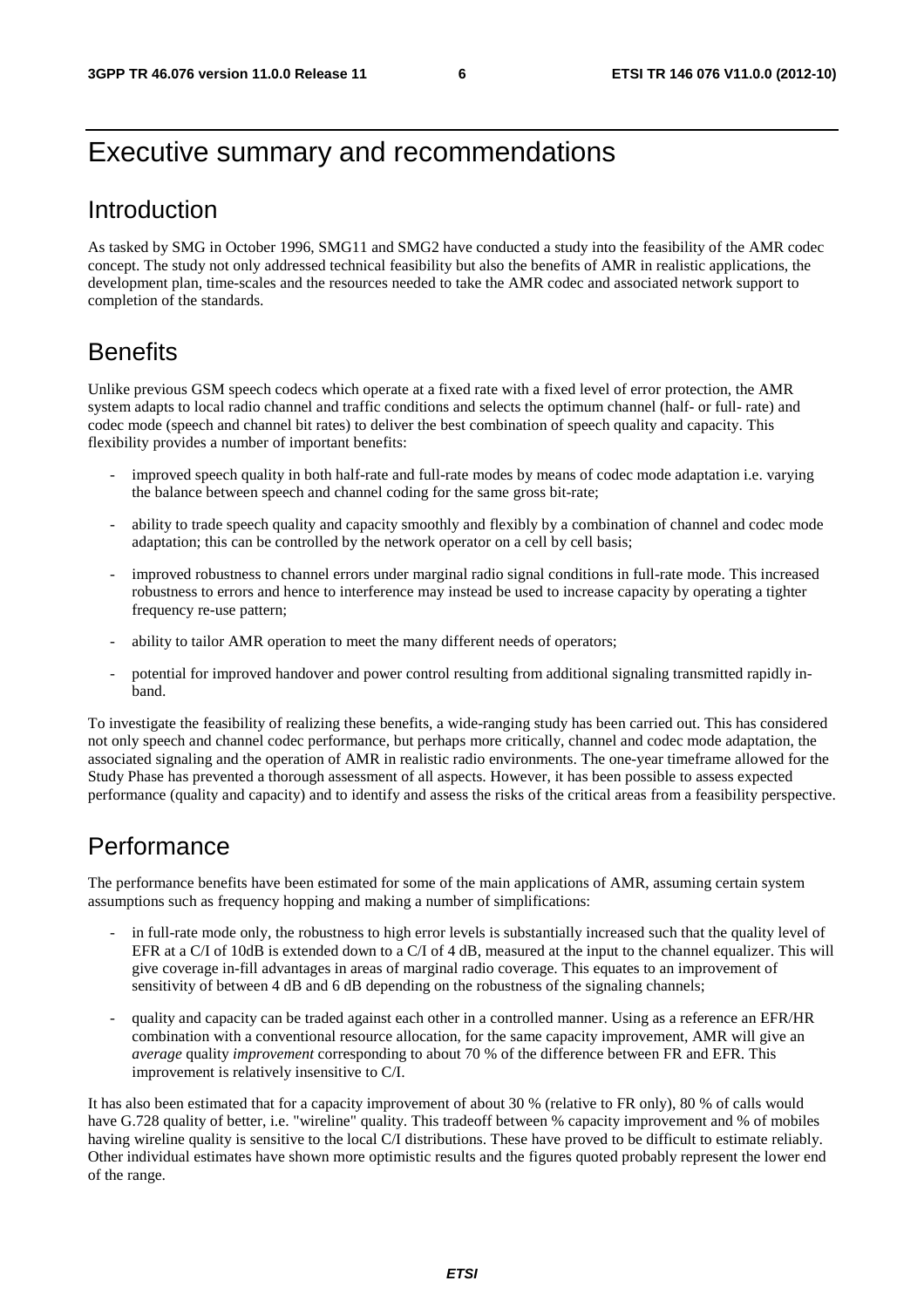- In half-rate mode only which gives the maximum capacity advantage (in excess of 100 % as for normal halfrate), quality improvements are also given (deriving from codec mode adaptation) especially in background noise conditions and at low errors. Under these conditions, the quality level will be at least as good as that of FR.
- The increased resilience channel errors in full-rate mode may allow a tighter frequency re-use giving capacity improvements estimated at up to 30 %, but at the expense of lower speech quality. However, it is unclear at present how terminals without AMR e.g. with FR or EFR codecs or data terminals should be handled, as they do not have the improved resilience to errors and the speech quality would be degraded. This application requires further study.

### Risk areas

The main performance limitations and technical risk areas have been identified as follows:

- codec performance: to achieve the wireline quality benchmark of G.728 in HR mode, the C/I threshold had to be increased from 10 dB to about 18 dB. This will allow the speech quality target still to be achieved but at the expense of lower capacity gain. This is already reflected in the performance results above.
- background noise: the original performance objective in HR mode was G.728 is better than EFR. This is too demanding and was relaxed to "the better of GSM-FR or G.729" quality for each type of background noise (vehicle, street, office). This still represents a substantial improvement over the existing HR codec.
- the difficulties of measuring C/I distributions representative of high capacity networks using other capacity enhancing techniques (e.g. power control, frequency hopping) has made it difficult to make accurate estimates of capacity and quality. Pessimistic forecasts have therefore been made to illustrate the lower limit. **Risk: medium.**
- channel and codec mode adaptation algorithms. These are crucial to the success of AMR operation and improvements to initial implementations will be possible to optimize performance for real network operating conditions. **Risk: medium.**
- channel quality metric. It is important that the estimate of the channel quality is sufficiently accurate to ensure that the optimum codec mode is selected. While some solutions have been considered, the feasibility of providing such an accurate metric remains a risk.

#### **Risk assessment by SMG2, high; by SMG11, medium.**

- TFO. Although some potential candidate TFO solutions for AMR have been identified, effective solutions will require significant development. **Risk to TFO: medium.**
- AMR system complexity. The AMR system is relatively complex and introduces new techniques. **Risk level: medium.**

At the conclusion of the Study Phase, there remain open design issues. However, working assumptions have been reached for most critical areas and other open issues can be resolved in due course without prejudice.

## Codec development and selection

It is recommended that the optimum AMR solution be selected from a number of candidate proposals. To promote integrated solutions with the greatest flexibility for innovative techniques, designers should submit complete solutions including not only the speech and channel codecs, but also the control and signaling system, subject to agreed constraints and working assumptions.

To test the codecs, in addition to traditional static testing for each mode of the codec, dynamic tests will be essential to evaluate performance under dynamically varying radio conditions. New test methodologies for dynamic testing will be needed, as well as new error patterns. These are in the process of being developed.

In response to the requirements declared by the MOU to SMG#20, the possibility of running with a schedule which would deliver the codec and signaling specifications in time for Release 1998 has been examined. However, so far a schedule has not been agreed by SMG11 and SMG2, which would meet Release 1998 deadlines. The feasibility of achieving Release 1998 is therefore unclear although it is evident that such a schedule would have to be very aggressive and high risk. Further urgent discussions are needed by the two committees to reach a conclusion.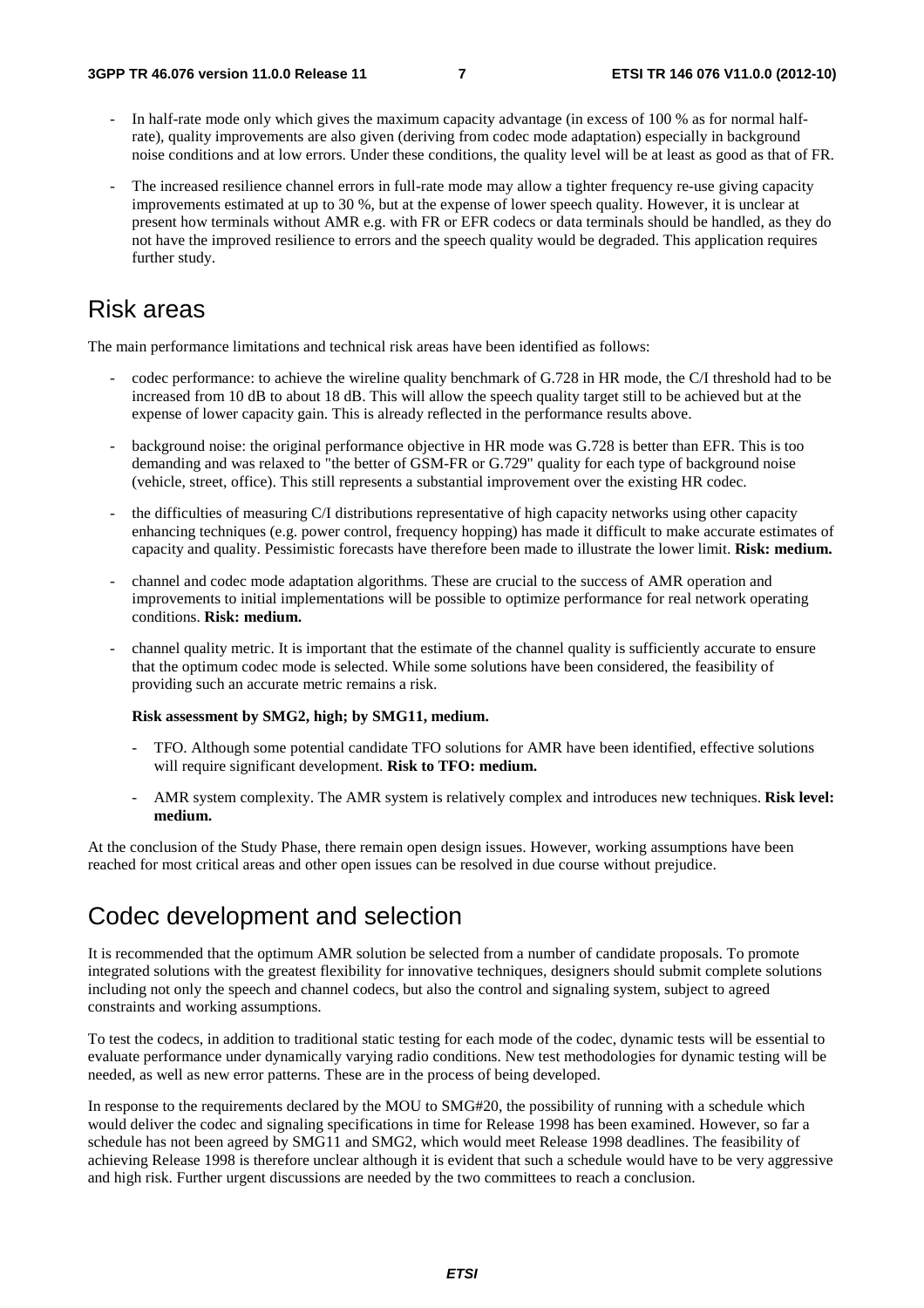For the formal codec testing, independent host and test laboratories will be needed. They will require funding estimated at 400 k ECU.

## Recommendations

On basis of the performance benefits and risks highlighted above, the following recommendations are submitted to SMG for approval:

- tnitiate a program to develop, test, select and specify AMR speech and channel codecs together with related features such as VAD, DTX and comfort noise generation. The associated control, signaling procedures and TFO should also be developed and specified;
- SMG11 and SMG2 should agree an acceptable and workable time-plan as soon as possible after SMG#23 with the priority of meeting Release 1998 deadlines;
- approve the performance requirement specification in annex C;
- SMG to secure funding of 400 kECU for the purposes of codec testing;
- approve Work Item Description (see annex G);
- decide whether to include wideband option on AMR (see separate Liaison Statement).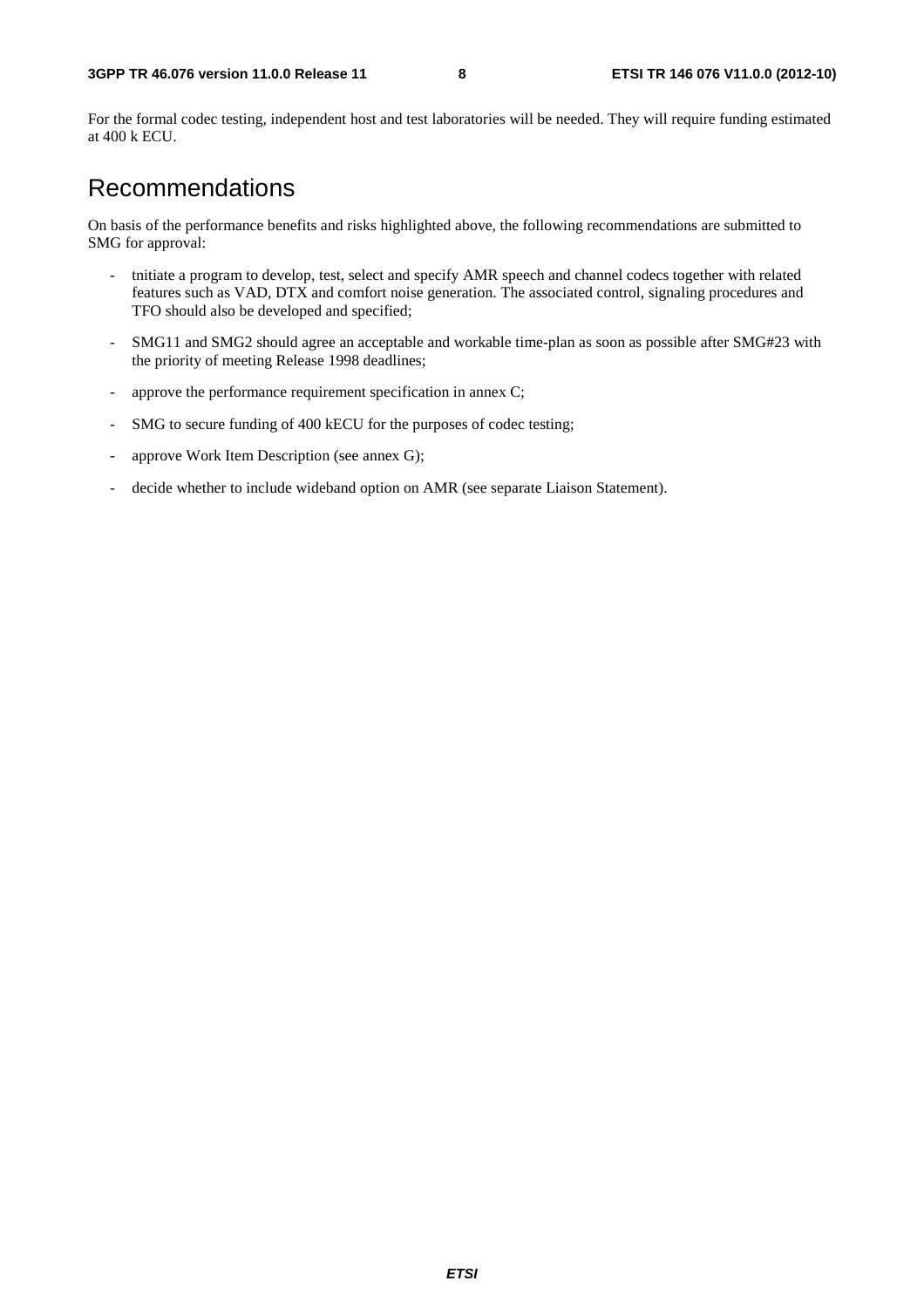## 0 Scope

The present document presents the outcome of the Study Phase initiated at SMG#20 on the concept of the Adaptive Multi-Rate (AMR) codec. The AMR concept represents a new approach to achieving consistent high quality speech combined with efficient spectrum usage. It was recognized at SMG#20 that this would require novel techniques whose feasibility should first be assessed before proceeding with a full development of the AMR system and its control.

Clauses 1 to 4 provide an overview and background to the AMR concept. Clause 5 provides a basic description of the AMR system functionality including working assumptions that have been agreed during the Study Phase. Feasibility aspects are considered in clause 6. The requirement specification, which will form the basis for the development phase, is contained in clause 7. Clause 8 gives an indication of the MS and network upgrades needed to support AMR. Clause 9 outlines how the AMR codec will be developed, tested and selected including the proposed time-plan. Clauses 10 and 11 conclude with a summary of the risks and recommendations.

## 1 Goals of AMR codec

The principal goals of the AMR codec as presented to SMG#20 (October 1996) (see SQSG report, Tdoc SMG 447/96) are to provide:

- wireline quality combined with capacity advantages offered by half-rate operation;
- increased robustness to high channel error rates when operating at full-rate.

This is to be achieved by controlling the channel and codec modes according to the radio channel conditions and traffic loading.

To address the needs of certain GSM markets, especially in the US, and to ensure the earliest provision and penetration of AMR handsets, it was also decided at SMG#20 to set an aggressive time-scale for the development and standardization of the AMR. This requires that the AMR specifications be ready for GSM Release 1998, i.e. end of 1998.

## 2 Terminology

The terminology and acronyms used in this report are given in annex A.

## 3 Overview of the AMR system and its applications

## 3.1 Basic operation

Most speech codecs including the existing GSM codecs (FR, HR and EFR) operate at a fixed coding rate. Channel protection (against errors) is added also at a fixed rate. The coding rates are chosen as a compromise between best clear channel performance and robustness to channel errors. The AMR system exploits the implied performance compromises by adapting the speech and channel coding rates according to the quality of the radio channel. This gives better clear channel quality and better robustness to errors. These benefits are realized whether operating in full-rate or half-rate channels.

As well as quality improvements, the need to enhance capacity by allocating half-rate channels to some or all mobiles is also recognized. The radio resource algorithm, enhanced to support AMR operation, allocates a half-rate or full-rate channel according to channel quality and the traffic load on the cell in order to obtain the best balance between quality and capacity. It is intended that the control system should not be fixed but can be enhanced as experience of the AMR system is gained on real networks; it may also be tuned to meet particular operator's network needs.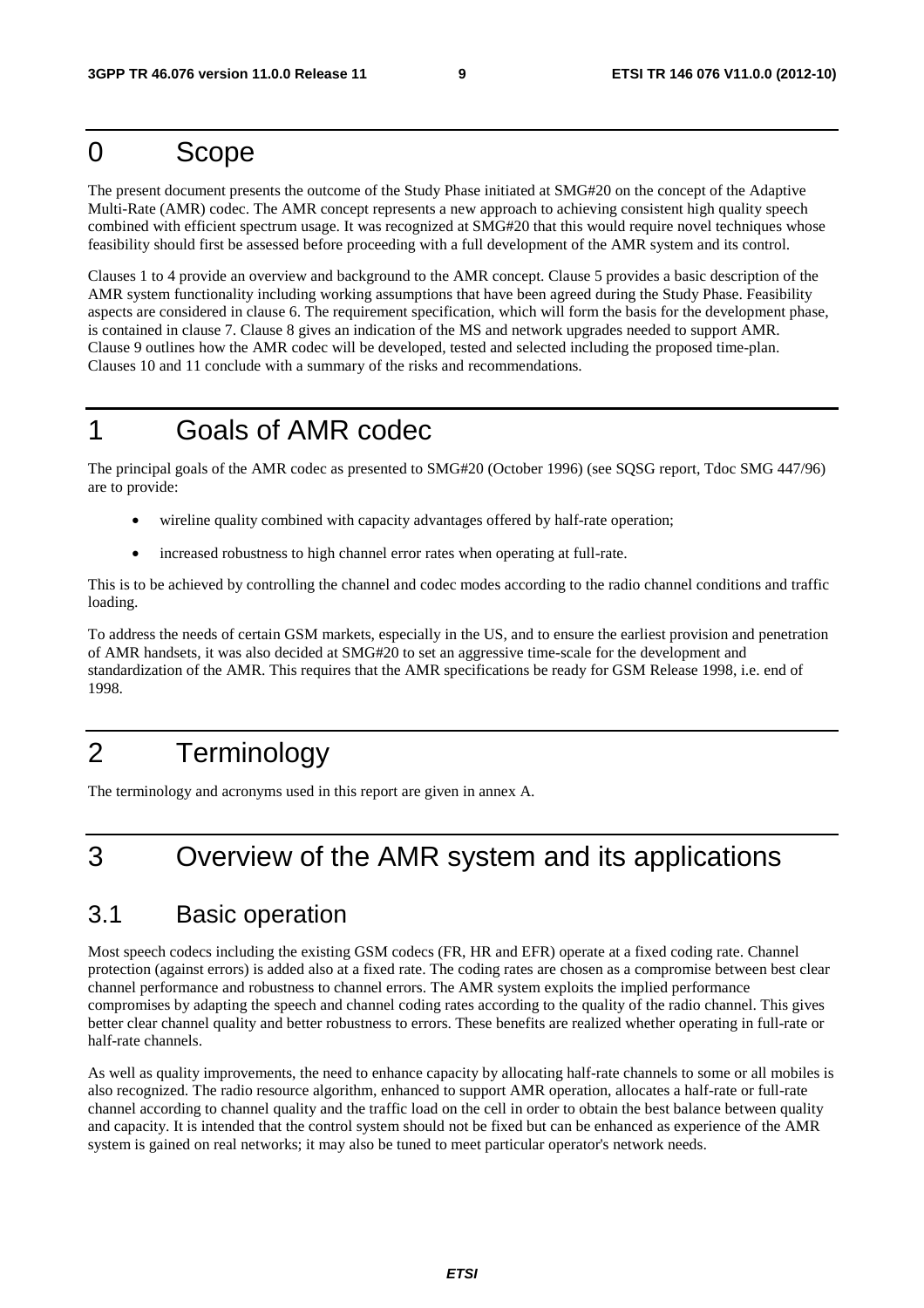## 3.2 Application scenarios

The AMR codec concept is adaptable not only in terms of its ability to respond to radio and traffic conditions but also to be customized to the specific needs of network operators. There are three levels of adaptation of the AMR system:

- handovers between half-rate and full-rate channels according to traffic demands;
- variable partitioning between speech and channel coding bit-rates to adapt to channel conditions in order to obtain best speech quality;
- optimization of channel and codec control algorithms to meet specific operator needs and network conditions.

This allows the codec to be applied in many ways of which three important examples are:

- full-rate only for maximum robustness to channel errors but no capacity advantage. This additional robustness may be used not only to extend coverage in marginal signal conditions, but also to improve capacity through tighter frequency re-use, assuming high AMR MS penetration;
- half-rate only for maximum capacity advantage; more than 100 % capacity increase achievable relative to FR or EFR (i.e. same as existing HR); significant quality improvements relative to existing HR will be given for a large proportion of mobiles as a result of codec mode adaptation to channel conditions;
- mixed half/full rate operation allowing a trade-off between quality and capacity enhancements according to radio and traffic conditions and operator priorities.

This is explained further in annex B.

## 4 Development Time-scales

A number of operators have expressed the urgent requirement for the availability of the AMR system by 1999. This was reflected in a statement from the MOU at SMG#20 when the AMR Study phase was initiated (see Tdoc SMG 96). The target for the completion of the AMR codec specifications has been set for Release 1998. Two reasons for this early availability is to reduce the cost of introduction of AMR on networks (lower write-off costs of redundant equipment) and to maximize the opportunity for early AMR handset penetration to optimize the capacity advantage of the codec.

The feasibility of achieving this delivery date has formed part of the Feasibility Study. Consistent with this goal, the Study Phase was restricted to one year notwithstanding the complexity and novelty of the AMR system concept.

#### **Phased Approach**

The early delivery of the AMR codec will reduce the cost of introduction to operators since the network capacity will be less and the write-off costs of redundant equipment lower. Therefore a phased approach is being followed:

Phase 1: The complete AMR speech and channel codecs will be defined, together with the *codec mode adaptation* control processes, possible new link performance metrics and their transmission in-band on the traffic channel.

The *channel mode adaptation* will be based closely on existing intra-cell handover methods in terms of signaling procedures i.e. will rely on the handover command. However, the *channel mode adaptation* decision algorithm will probably be extended and use the currently available metrics, RxQual and RxLev and possible newly defined metrics. This algorithm will be left open to manufacturers to develop and improve with time. Re-packing of half-rate radio channels required by AMR operation will rely again on existing signaling procedures.

The circuit allocation procedures are assumed to be left unchanged. Constraints on the possible codec mode changes may appear for the half-rate mode. In particular, changes between codecs, without channel mode change, may be allowed only if the same Ater bit rate is possible.

Phase 2: This will introduce new mode *adaptation* control algorithms, enhanced by means e.g. of new link quality metrics, more advanced handover, enhanced re-packing algorithms, etc.

Phase 1 should of itself deliver substantial performance benefits both in terms of speech quality and capacity enhancements. The need or otherwise for a more complicated Phase 2 will be determined after Phase 1 is complete.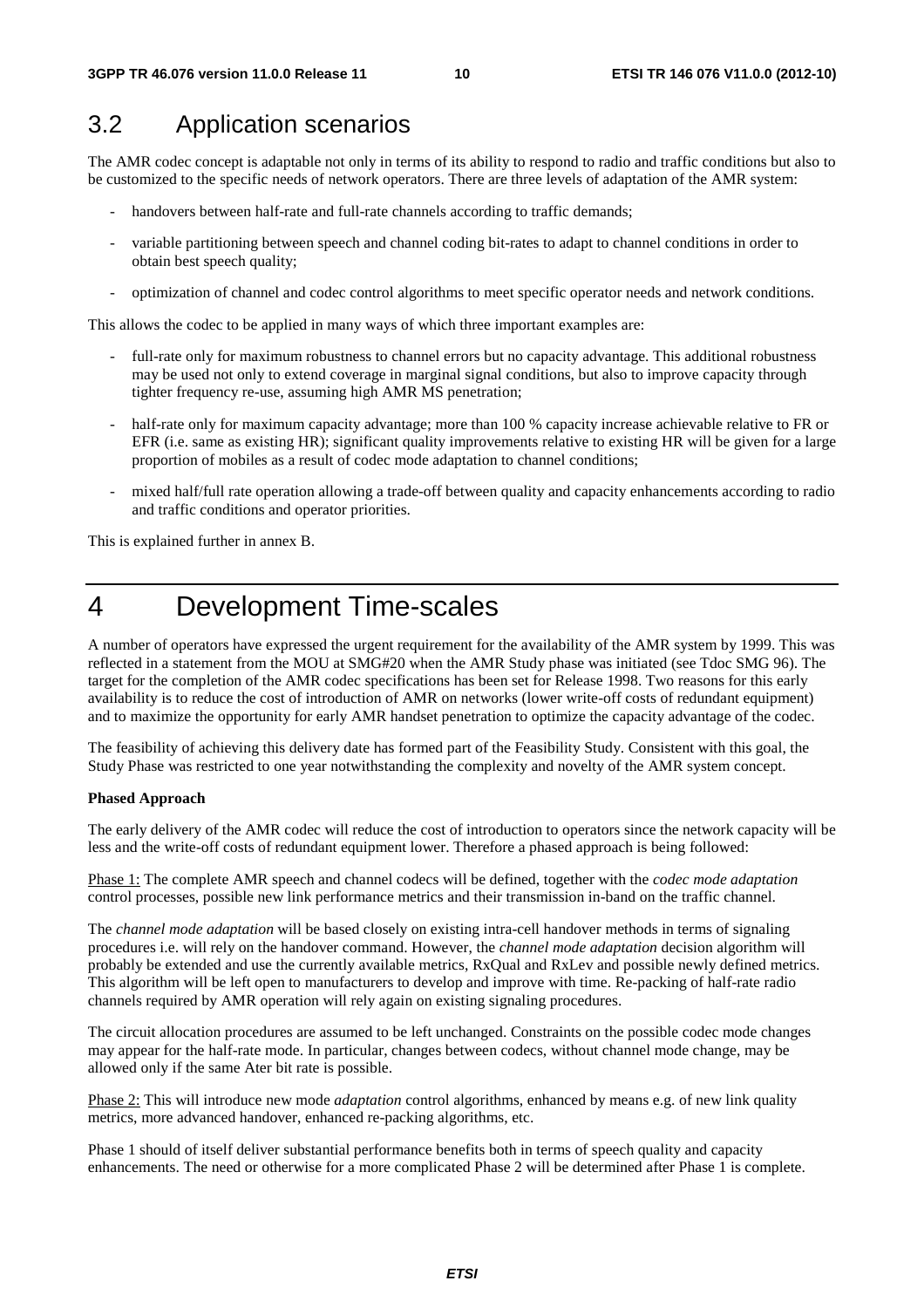## 5 Baseline description and working assumptions

This clause deals with the basic description of the AMR concept together with a summary of the working assumptions agreed during the feasibility phase. The section also explains the main constraints on the codec design.

## 5.1 Generic operation

The *AMR* codec is a single speech and channel codec whose *channel mode* and *codec mode* bit-rates can be varied to suit the prevailing channel and traffic conditions. The codec can operate in two channel modes, *full-rate* and *half-rate*, corresponding to the TCH/F and TCH/H channels.

For each *channel mode*, the codec speech and channel bit-rates (i.e. the *codec mode* bit-rates), can be varied rapidly (several times a second) to track the channel error rates or C/I of the channel near-instantaneously. This gives significant performance improvement over a corresponding fixed rate codec, which is a compromise between the full range of channel conditions encountered. The channel measurement reports and any other information for the codec mode adaptation will be transmitted in-band in the traffic channel or using stealing flag techniques. The *codec mode* bitrate can also be varied in consideration of other environmental conditions like the acoustic background noise. This would allow the well-known failures of low bit-rate codecs with high background noise conditions to be dealt with. Adaptation of the codec mode bit-rate driven by the encoder at the MS can be, however, superseded by the network.

In addition, the *channel mode* of the codec can be switched in order to increase channel capacity while maintaining the speech quality to (operator specified) limits. These variations are carried out by means of *AMR handovers*, which will occur far less frequently than the codec mode changes (probably no more than a maximum of a few times per minute). This range of operation of the two *channel*-*modes* is illustrated in Figure 5.1. AMR handovers may be based on a combination of RxLev and RxQual measurement reports and on new metrics derived from the measurement reports transmitted in-band for *codec mode adaptation.* A conventional HO between HR & FR based only on capacity considerations by the network operator is also possible.



**Figure 5.1: Preferred operating ranges for HR and FR channel modes**

## 5.2 Constraints

Due to the challenging quality/capacity targets of AMR, the feasibility phase identified the need for a high degree of freedom to be left to the codec proponents in order to meet the requirements. Nonetheless, a number of constraints to the AMR codec design have been identified. They are reported in the following.

**Radio interface:** The AMR codec and its control will operate without any changes to the air-interface channel multiplexing, with the possible exception of the interleave depth. Conventional TCH-F and TCH-H channels will be used for FR and HR *channel modes* of the codec.

**Channel mode handovers:** These will be executed in the same way as existing intra-cell handovers. However, the algorithm used to determine when and whether to perform an AMR handover will be new and specific to the BSS manufacturer.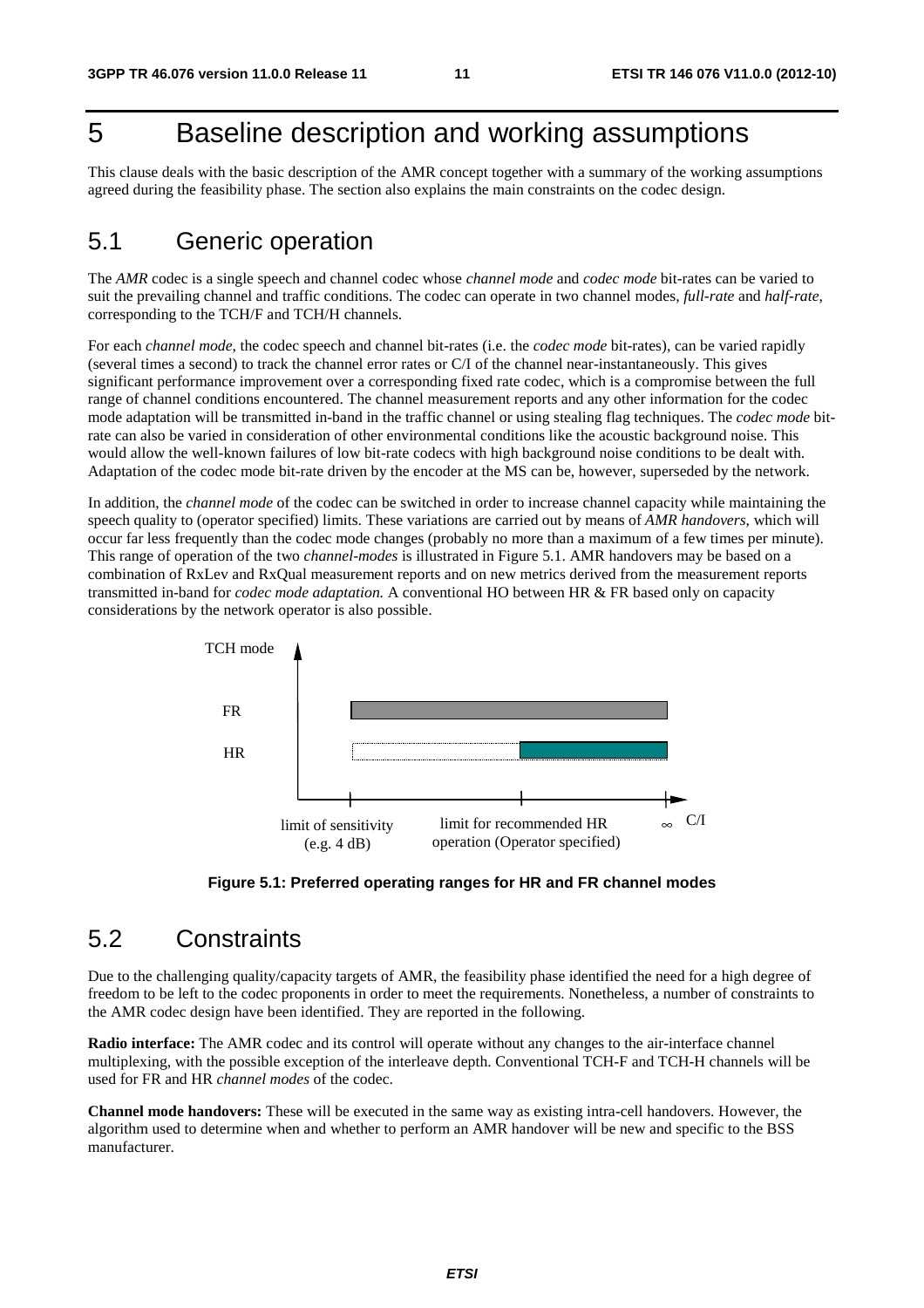**Codec mode signaling:** Signaling and measurement reporting for codec mode changes shall be transmitted on the radio interface in-band or using frame stealing flag techniques to avoid the need for new out-of-band signaling channel. Signaling information can be different on the up and down links.

**Frequency hopping:** The greatest quality benefits of AMR will be achieved when frequency hopping is applied. Without it, the benefits may be reduced especially for slow moving or stationary mobiles.

**Power control:** It shall be possible to operate power control independently of the AMR adaptation. However, operators may choose to optimize the AMR control according to the power control settings. Fast power control may also be introduced provided that the measurement reports are transmitted in-band for AMR codec adaptation control.

**TFO:** The AMR codec shall support Tandem Free Operation. TFO shall not decrease the capacity gain achievable using the AMR codec.

**DTX:** The AMR codec shall support DTX operation. The increase in radio channel activity in terms of average transmission power during speech inactivity shall not significantly affect the gain of DTX operation i.e. the interference reduction and the battery saving should be similar to that of current DTX operation.

(See also subclause 5.6).

**A-ter Sub-multiplexing:** At least one codec mode at HR should be consistent with 8 kbps sub-multiplexing on the A-ter interface (see subclause 5.7).

**Complexity:** The complexity of the channel codec shall be no greater than that of the HR channel codec. The complexity of the source codec shall be no greater than 8 times that of the FR codec.

## 5.3 Speech and channel codecs

The AMR codec will operate at a number of different codec mode bit-rates for each of the two channel modes (FR and HR). The precise number of modes for each channel is left open to be decided by the codec proponent. It has a strong dependency on the codec mode adaptation algorithm employed. Each of these codec modes is expected to provide different performance as a function of the channel quality  $(C/I)$  that can be represented by a family of curves like those reported in Figure 5.2.



#### **Figure 5.2: Family of curves showing performance for different codec modes**

To achieve the expected improvements in terms of quality, the AMR concept is based on switching among modes to the aim of tracking always the best performance as a function of channel conditions. This corresponds, in principle, to have the codec operating in the mode whose performance is the highest for a given C/I value. Since *codec mode adaptation* may occur rapidly, *codec mode rate changes* must occur seamlessly, i.e. with no perceptible speech degradation.

Moreover, to account for failures of the control system, a minimum level of performance shall also be granted for any point of the family of curves. For this reason, assessment of performance must consider the whole family of curves as well as the performance under dynamic behavior. This implies that testing of the AMR codec will be more extensive than for EFR.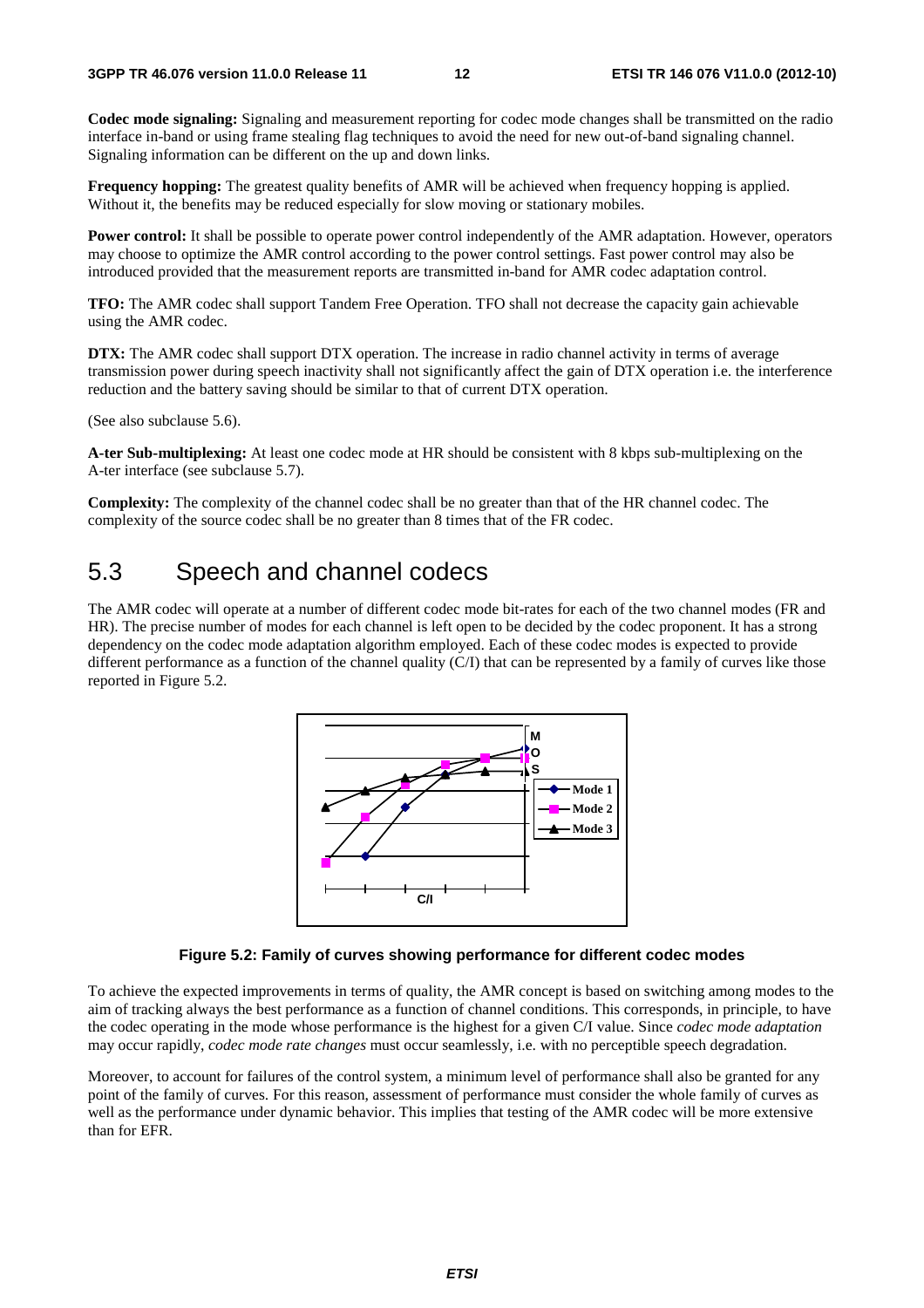## 5.4 Rate adaptation

Two types of rate adaptation are needed; *channel mode* (i.e. handovers between FR and HR) and *codec mode* (i.e. source and channel bit-rates for a given *channel mode*). *Conventional handovers* can be performed independently of AMR operation.

### 5.4.1 Channel mode adaptation

The *channel mode* (FR or HR) is switched to achieve the optimum balance between speech quality and capacity enhancements. The up- and down-links shall use the same *channel mode.* The *channel mode* is selected by the network (probably the BSC) based on measurements of the quality of the up- and down-links. These measurements may be combinations of conventional RxLev and RxQual reports and additional data transmitted in-band in the traffic channel or via flag stealing techniques.

The *channel mode* control algorithm should limit the frequency of *AMR handovers* performed to minimize the associated speech degradation as well as potential problems with channel re-packing and A-ter sub-multiplexing.

### 5.4.2 Codec mode adaptation

The *codec mode bit-rate*, i.e. the bit-rate partitioning between the speech and channel coding for a given *channel mode* may be varied rapidly to track changes in the radio link and to account for specific input conditions (speech signal characteristics, acoustic environmental characteristics, etc.).

*Codec mode adaptation* will operate independently on the up- and down- links. It will be transparent to the channel allocation and operate independently of it. Control will depend mainly on measurements of the quality of the respective links. The radio link quality metrics currently available, RxQual and RxLev, may not be adequate for *codec mode adaptation* (e.g. because they do not provide a sufficiently good measure of the impact of the link quality on speech quality or they are not be transmitted frequently enough). Therefore, a new metric(s) may be desirable in addition to the existing ones and may be transmitted in-band on the traffic channels.

While the control of the *channel mode adaptation* will be mandatory located in the network side, there are several options of where the *codec mode adaptation* control algorithm could be located, e.g.:

- uniquely from the network for both links;
- by the relevant receiving entity (i.e. the MS for the downlink and the BTS for the uplink);
- by the relevant transmitter based on reported measurements.

It is however assumed that the *codec mode* decision could be overridden by the network entity.

The three scenarios differ in terms of signaling capacity needs and in the delay introduced in the adaptation process.

The current working assumption is to locate the codec mode adaptation control in the network. With such assumption, it is most likely that the in-band signaling channels in uplink and downlink would be asymmetric. This implies that the amount of bit-rate devoted to channel coding of the speech information can be different in uplink and downlink, thus allowing the use of two different channel coding algorithms for the two links. In order to preserve TFO, the possible source coding modes, instead, shall be the same in uplink and downlink.

The maximum rate of adaptation will be determined by the in-band signaling data rate and the loop delay. Early analysis suggests that *codec mode rate* changes of several times a second can be supported. A further constraint to the maximum adaptation rate is given by the increase in the channel activity when operating in DTX mode (see subclause 5.6 for further details).

## 5.5 Support of TFO

For the same reasons as for the existing GSM codecs (improved mobile to mobile performance), TFO is required for AMR. The optimum solutions have yet to be determined at this stage, however, the feasibility aspects are considered in subclause 6.4.1.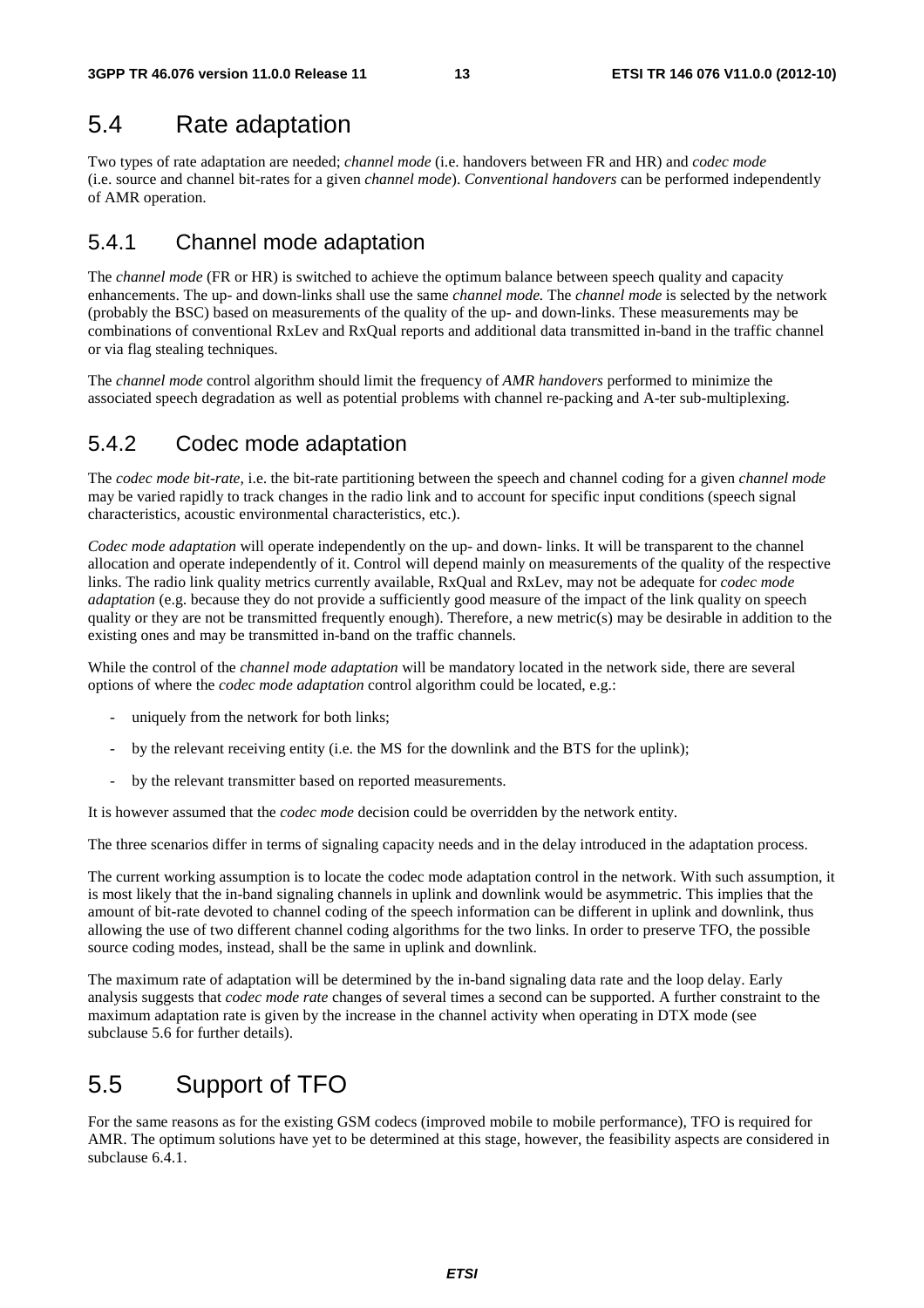## 5.6 Support of DTX

The AMR codec shall support DTX operation. Therefore VAD algorithm and Comfort Noise generation algorithm are part of the specification of the AMR codec. However, the DTX algorithms are not required to be included in the proposals of candidates until after the selection phase.

While the DTX mechanism in today's GSM codecs is activated by the input signal content only, when considering the signaling needs of the AMR codec, it may be necessary transmit in-band signaling data even during periods where the channel could be switched off. This could imply an increase of the SID frame transmission rate when compared to the current situation. To limit the impact of such effect on the DTX gain, the increase of the radio channel activity in terms of average transmission power should not exceed [8 %].

## 5.7 Support of 8 and 16 kbit/s A-ter sub-multiplexing

The AMR codec shall support A-ter sub-multiplexing at 16 kbit/s. Sub-multiplexing at 8 kbit/s for HR channel mode is desirable but imposes a severe constraint on the maximum source bit-rate (in the range of 6,5 kbit/s to 7,5 kbit/s) which could undermine the performance quality target matching. In addition, switching between codec modes of the AMR codec could imply rapid switching between 8 and 16 kbit/s sub-multiplexing that could be difficult to achieve and cause quality degradations. It is expected therefore that 8 kbps sub-multiplexing would only be used when a low HR codec rate is maintained for relatively long periods of time (e.g. 30 seconds or more).

A proposal was also received for a 6:1 multiplexing scheme, which could be applicable, when the majority of calls are AMR. This is for further study.

### 5.8 Active noise suppression

The possibility to include a noise suppresser in the AMR codec has been discussed. It was felt that a noise suppresser would improve the performance in background noise conditions of any candidate, especially in half rate mode. At the same time, it is essential to check the consistency of the improvement with multiple noise sources and noise levels, and to verify that the noise suppresser does not degrade the speech quality in clean speech conditions. These additional requirements would imply a dedicated test plan incompatible with the aggressive codec selection time frame.

As a consequence, in order to compare all solutions in the same conditions, and select the candidate with the best intrinsic quality, it was decided that noise suppressers would not be included during the qualification and selection phases, or that any noise suppresser integrated to a source codec should be turned off for these tests.

The selection and possible standardization of a noise suppresser will then be addressed in a separate phase in parallel with the definition of the VAD algorithm.

## 6 Feasibility issues

This Section discusses the main issues determining the feasibility of the AMR approach.

## 6.1 Codec performance

The original performance benchmarks set by SQSG for AMR are reproduced in Annex C. Several organizations ran extensive subjective tests of high performance codecs, representative of the types of codecs that would be submitted as candidates for AMR, to assess the feasibility of meeting these performance targets.

The possibility for AMR to provide robustness in error conditions by increased channel coding and hence lower rate speech coding on the one hand, and increased basic speech quality (higher source coding rate) at the expense of reduced error robustness on poor channels on the other hand, depends strongly on the channel error statistics.

It is anticipated that the performance gain of AMR under high error conditions will be significant under close to ideal frequency hopping situations, but that there will be no or marginal performance improvements under slow moving conditions without frequency hopping, due to the high frame erasure rates. Note that in this Section, figures of C/I (carrier to interference ratios) are referenced to the input to the channel equalizer. In GSM 05.05, a 2 dB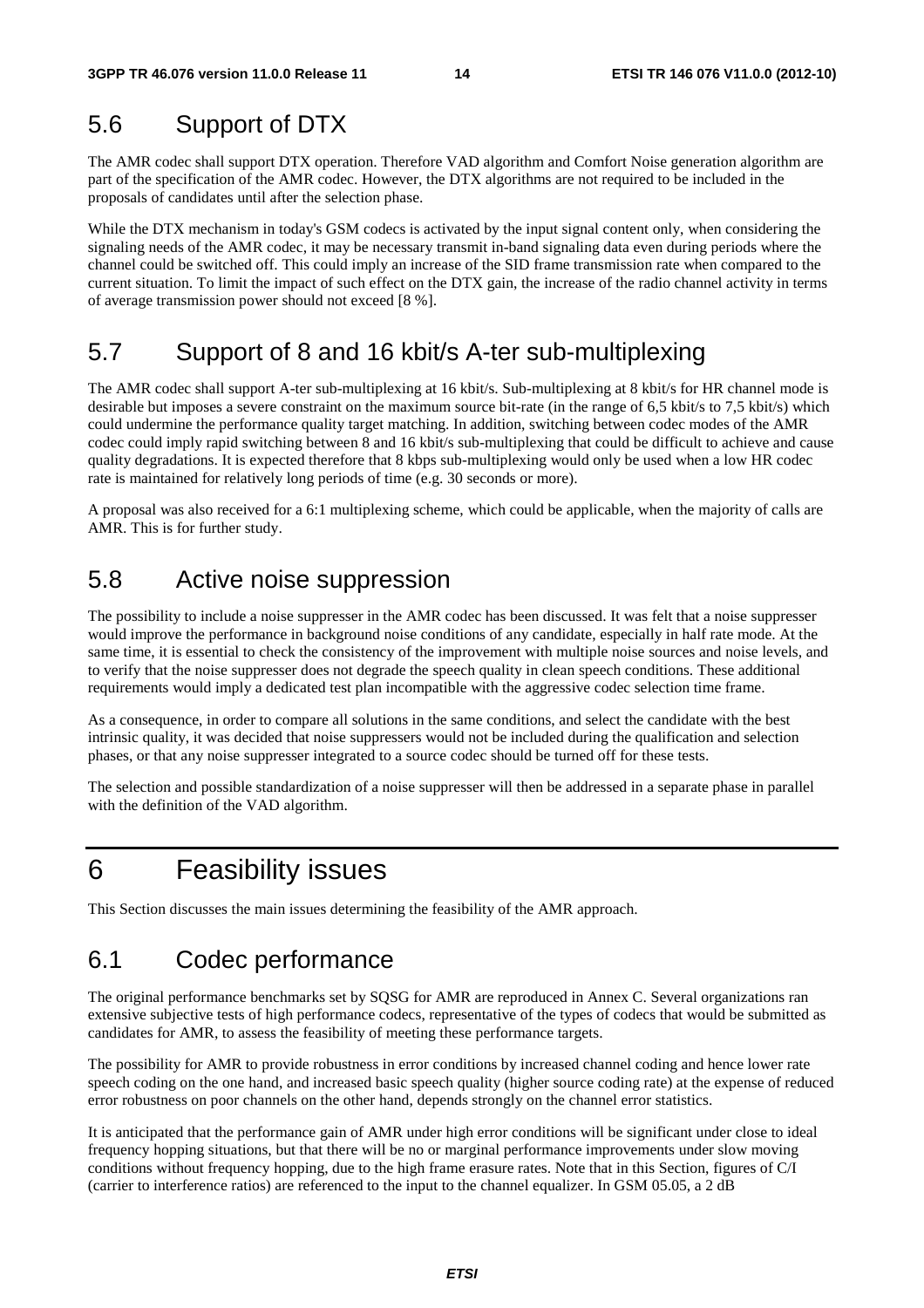implementation margin is assumed in the receive path so that a  $C/I$  of 7 dB at the channel equalizer corresponds to 9 dB at the antenna.

### 6.1.1 Basic, error and background noise performance

From the point of view of the envisaged applications for AMR (see subclause 3.2.), the critical performance benchmarks can be reduced to the following:

#### Full-rate mode:

| Clear (EP0)             | EFR at EP0 * |
|-------------------------|--------------|
| EP3                     | EFR at EP1   |
| Background noise (EP0)  | Same as EFR  |
| Half-rate mode:         |              |
| Clear (EP0)             | G.728        |
| EP <sub>1</sub>         | EFR at EP1   |
| EP3                     | FR at EP3    |
| Background noise at EPO | G.728        |

The definitions of EP0, EP1, EP2 and EP3 are given in Annex A under "Acronyms".

#### Full-rate mode

In full-rate mode, the main challenge is the EP3 performance and the tests so far performed indicate this target could be difficult to achieve, representing a small risk. EFR at EP0 can be met (cf. Existing EFR codec) for which a codec bit rate approaching 12 kbps is likely to be necessary.

It is expected that the performance for lower rate codec modes in the presence of background noise will be noticeably lower than that of EFR (in clear conditions).

#### Half-rate mode

More challenging is the performance that is to be achieved in half-rate mode. The "wireline" criterion for HR mode was interpreted by SQSG as G.728 (similar to G.726 at 32 kbps used on DECT and CT2). The corresponding objective at EP1 was EFR EP1 performance. EP1 corresponds to a C/I of 10 dB at the channel equalizer input. Results from trial codecs have shown that this C/I figure is too low to achieve EFR EP1 performance because the speech codec bit rate needed for G.728 quality is likely to be close to 8,0 kbps, leaving very little room for channel protection. Test results on several different codecs have shown that a more realistic target to reach EFR EP1 quality is a C/I threshold of 16 dB to 20 dB. Similarly, the quality objective in HR mode at EP1 has been relaxed to FR at EP1.

This means that to maintain the quality target, a lesser proportion of calls will be in half-rate mode; alternatively with the same proportion of half-rate mode calls, the average quality will be degraded in half-rate mode. The implications are discussed further in subclause 6.3.

The EP3 target can be met as evidenced by the existing GSM HR (5,6 kbps) codec.

The background noise performance in the half-rate channel mode is a critical AMR area. The background noise performance will be lower than in the full-rate channel mode. On examination, the background noise target of G.728 (the original objective for AMR in HR) was found in fact to be even higher than that of EFR, Neither G.728 nor EFR background noise performance is likely to be achieved at a data rate of around 8 kbps. It is recommended instead that the background noise requirement be relaxed to "Better than both GSM FR and G.729".

The reason for choosing two references is that the GSM FR codec performs better with vehicle noise while G.729 performs better with street noise and babble.

In the presence of background noise, the channel error performance of the AMR half-rate code modes will be noticeably worse than without background noise. One result showed that GSM FR performance might be difficult to achieve around 10 dB.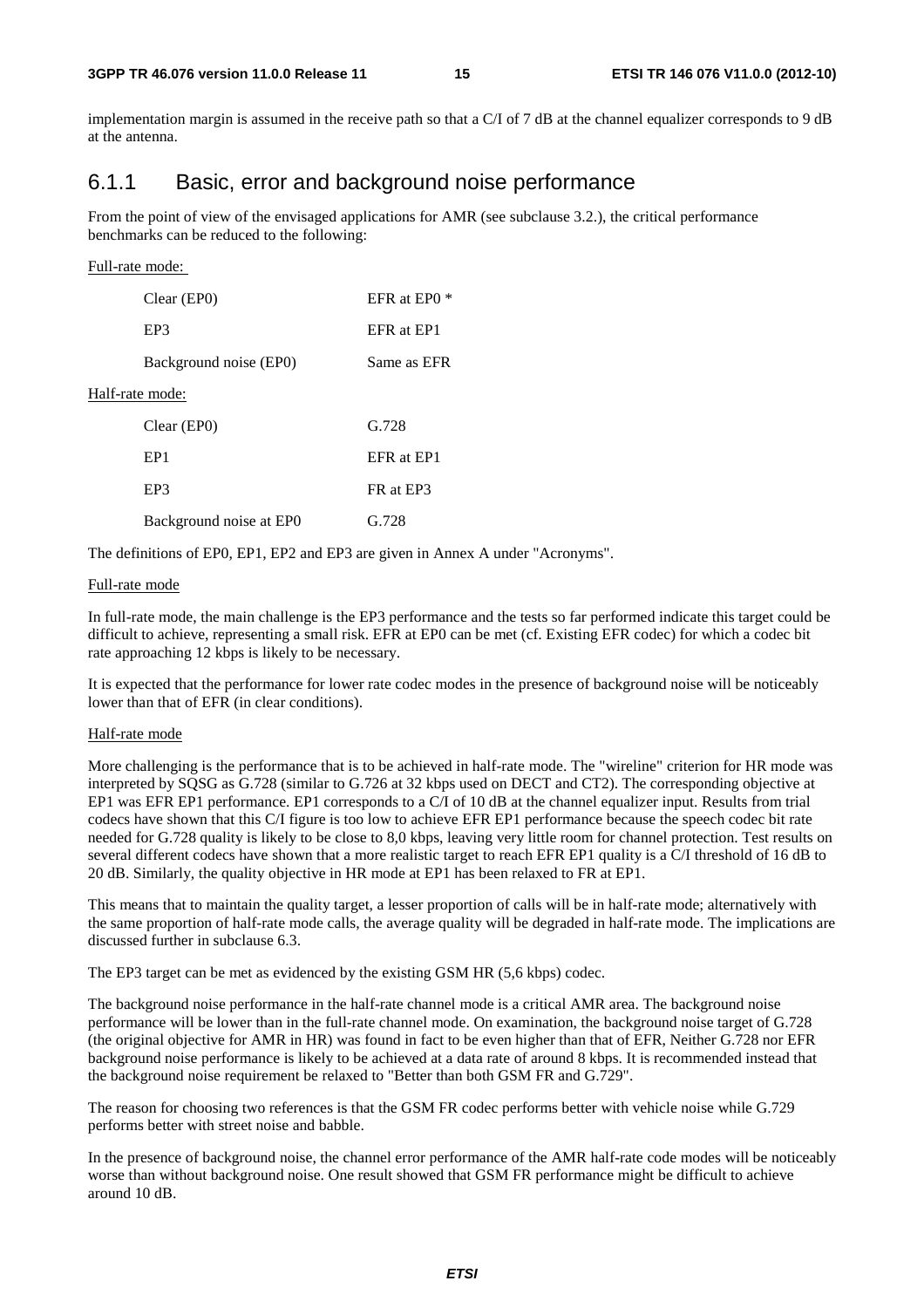### 6.1.2 Tandeming

The performance under tandeming conditions has not been measured. As a general rule, if good/excellent performance is being achieved under single codec conditions, then it is unlikely that a serious loss of quality will be encountered under tandeming of the AMR codecs, except possibly under background noise and error conditions. However, this is less evidently the case for mismatched codecs. The lack of data on tandeming performance therefore represents a small level of risk.

When AMR reaches a significant level of penetration, it is very likely that a large proportion of calls will be MS-to-MS. The management of the AMR by TFO is therefore important to minimize tandeming of codecs.

Furthermore the interoperability with any GSM codec (including the AMR) will have to be assessed.

### 6.1.3 Seamless codec mode bit-rate changes

Codec mode bit rate changes may occur rapidly (more than once a second) and it is required that the switching between codec modes (for the same channel mode) must occur without any audible impairment. Tests conducted by two organizations have shown that with appropriate care to the codec structure, this is achievable.

While the switching itself should not cause any audible glitches, the fact that the speech codec bit rates is changing will itself cause some change in speech quality which will be audible. However, the reason for changing codec mode will normally be a change of channel errors and the effect of *not* changing codec mode will be worse.

### 6.1.4 Complexity

The complexity of the AMR source and channel codecs is governed on the one hand by the need to meet the required performance levels and on the other, to allow AMR to be introduced at the lowest cost. To meet these needs, the following constraints have been agreed.

Considering:

- that an increase of the channel codec complexity may not allow significant improvement of the speech quality;
- the high cost of BTS hardware upgrade.

The complexity requirement for:

- the channel part of the AMR codec when in half-rate mode (including control loop management) is not to exceed the Half Rate channel codec complexity figure;
- the channel part of the AMR codec when in full-rate mode (including control loop management) is not to exceed twice that of the Half-rate channel codec complexity figure.

Considering:

- that quality improvements could be achieved in the speech codec with an increase of the complexity figure;
- the DSP technology increase in the time frame of AMR introduction (during 1999).

The complexity limit for the speech part of the AMR codec (excluding VAD/DTX) is 8 times the complexity figure of the speech part of the Full Rate codec.

Nevertheless an AMR speech codec with a complexity figure less or equal than the existing codecs (EFR or HR) will present significant advantage. This will lead to a complete reuse of the existing platforms for both MS and TRAU.

#### **Requirements summary**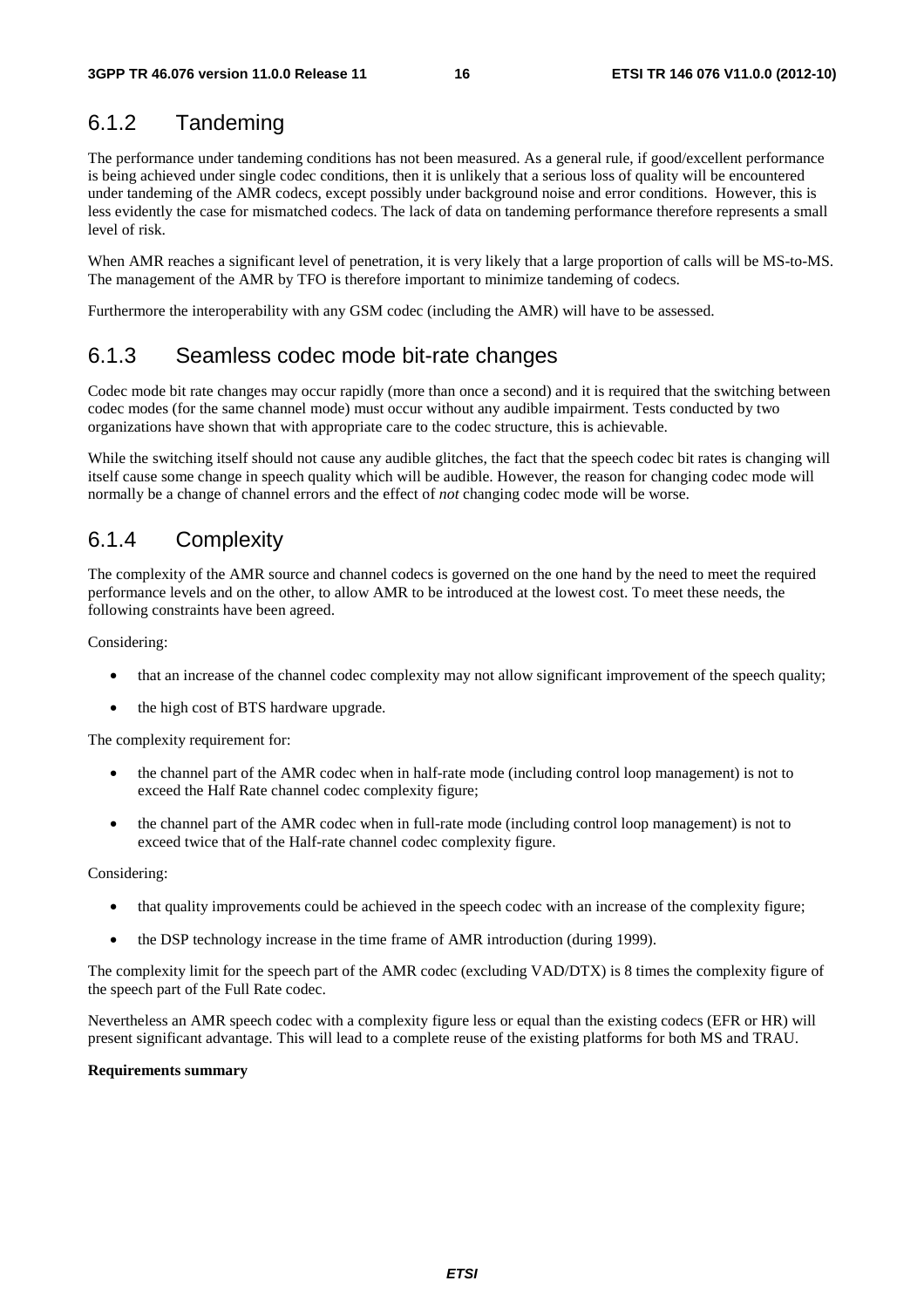|                                                         | Complexity requirement                                   |
|---------------------------------------------------------|----------------------------------------------------------|
| Half-rate channel coder/decoder (including control      | less than or equal to that of the HR channel codec       |
| loop management)                                        |                                                          |
| Full-rate channel coder/decoder (including control loop | less than or equal to twice that of the HR channel codec |
| management)                                             |                                                          |
| Speech coder/decoder (excluding VAD/DTX)                | less than or equal to 8 times the FR speech codec        |
|                                                         | (excluding VAD/DTX)                                      |

Appropriate ways of measuring complexity for the purposes of codec test and selection have still to be determined.

## 6.2 Quality and Capacity benefits of AMR

AMR may be used in different ways in a system. The basic features of AMR are the higher robustness to low C/I conditions on full rate channels and the higher quality on half rate channels at high C/I levels. These basic features may be used in different ways to obtain higher quality or higher capacity.

### 6.2.1 General AMR performance

A central principle of AMR is the ability to dynamically change the allocation of source and channel coding bits, in order to always provide the highest possible speech quality. The overall quality and capacity improvements with AMR are dependent on several factors:

- codec performance as a function of channel quality;
- C/I distribution in the selected area, as well as actual C/I variations in calls;
- precision and update frequency of the AMR control system;
- system characteristics (type of FH, number of TRX's etc.).
- a) The basic codec performance as a function of channel quality (e.g. C/I) provides an upper limit to the achievable quality by AMR. I.e. the envelope of the performance curves defines the best possible performance assuming perfect channel quality tracking. For FH systems and non-FH systems at high speeds different allocation of bits for the speech coder and for error protection gives a possibility for trading capacity and quality (see subclause 3.2). A crucial point is the estimation of channel quality, and the relation between channel quality measurements and speech quality. This has only partly been assessed. (See subclause 6.3.3.)
- b) In general there is a relatively large spread of C/I values, indicating that an AMR coder with adaptive allocation of speech and channel coding bits can provide higher quality or capacity by change of working point (bit allocation). The actual channel quality may however vary significantly between and within calls, and the possibility to accurately track the channel with sufficient resolution may limit the AMR gain. Limited sets of measured data were made available, indicating very large variations within as well as between calls. The conclusion is that AMR needs to be very robust to a large span of channel variations.
- c) Channel quality variations may be both rapid and large. In the design of the control system there is a trade-off between in-band channel information and speech coder bits. The performance of the channel tracking algorithm will also highly influence the AMR performance.
- d) The specifics of the system, such as the use of different FH, the number of TRX's per cell, the efficiency of the power control if activated and particular frequency and cell planning strategies etc. will have an influence on the codec performance and the possible quality/capacity gains. The characteristics of specific networks have indeed a direct influence on the C/I statistical distribution, leading to potentially reduced spread of the C/I in "optimized" systems and hence potential lower additional gain brought by AMR.

### 6.2.2 Improved coverage from the improved robustness in FR mode

Under high channel errors, a FR codec mode will normally be selected which has a low source coding rate and a high level of error protection. This will allow good speech quality to be maintained under S/N conditions 6 dB worse than the corresponding level for EFR. This translates to an improvement in terminal or BTS sensitivity but is subject to the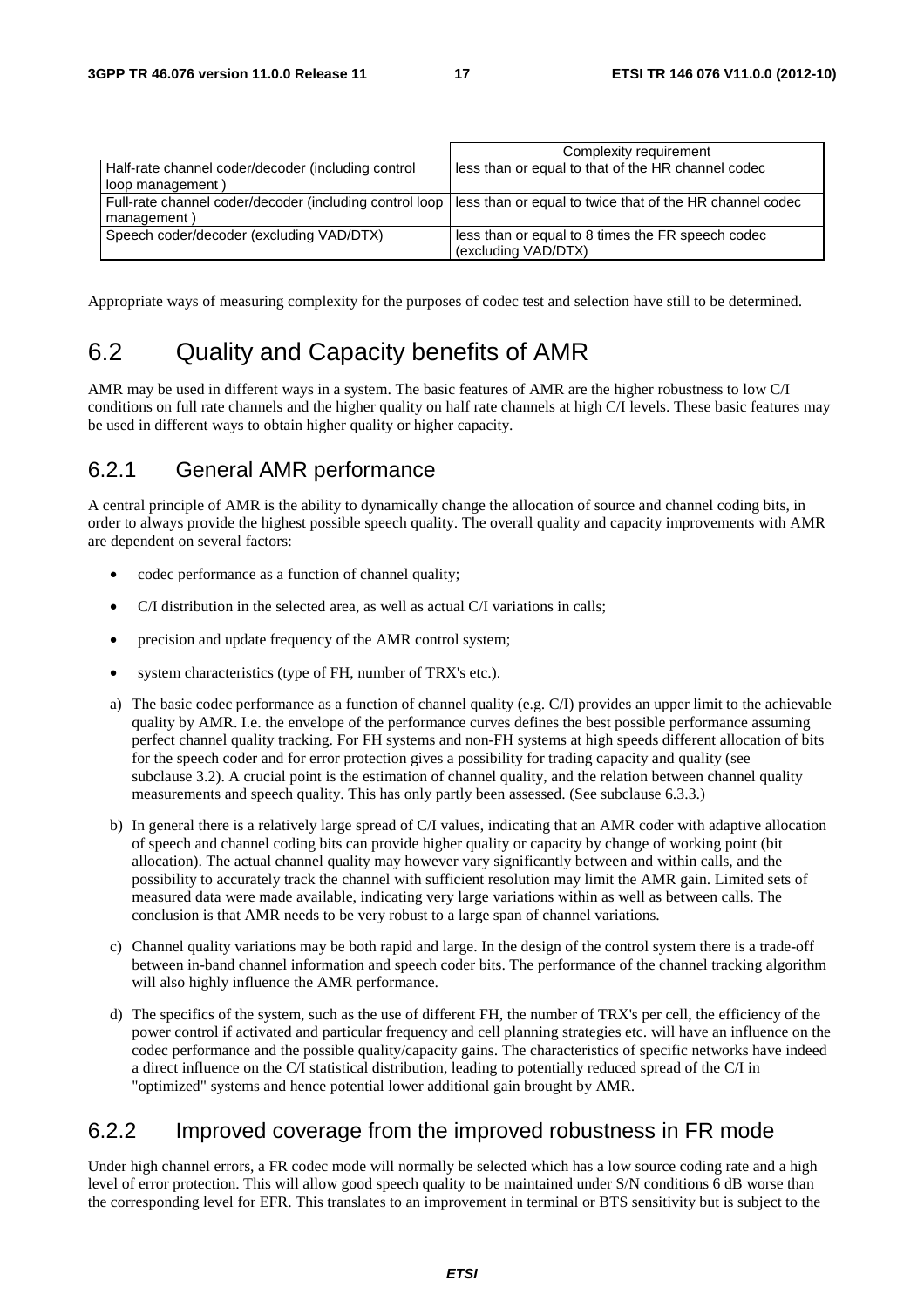limit of robustness of the signaling channels [not estimated during the Study Phase]. This improvement in sensitivity is at least 2 dB and could be as high as 4 dB or 6 dB.

This extension may be exploited for improved coverage in marginal conditions such as in buildings or potentially for range extension. The latter would only apply to new networks where site spacing has still to be selected and where the great majority of terminals are AMR. Even then, there could be performance problems with terminals without AMR such as roamers and data terminals. This was not investigated.

### 6.2.3 Capacity benefits from the improved robustness in FR mode

The GSM system capacity is a direct function of the minimum acceptable C/I ratio for an expected Grade of Service (for example 99 % of the cell area). The distribution of the C/I over a GSM network is in turn a function of the frequency re-use pattern, and directly related to the activation and performances of the radio features of the system, such as Slow FH, Power Control, DTX etc. The capacity also depends on the propagation conditions in the area of concern, such as shadowing characteristics, applicable propagation losses, antenna heights and apertures. Finally the actual performances of the infrastructure will generally impact the system capacity.

With AMR in full rate mode, the C/I threshold for an acceptable speech quality level may be reduced by 4 dB to 6 dB compared to the system operation with the current speech coders (FR, HR or EFR). This improvement will translate in the possibility to operate the system with a reduced re-use cluster, or with a higher traffic loading. For example a system operating in a 12-cell cluster could be upgraded to a 9-cell re-use cluster providing a direct 30 % capacity increase.

This improvement is applicable if AMR is used in Full Rate mode at low C/I conditions or severe error conditions, i.e. for applications where AMR is used in Full Rate mode only or in both Half and Full rate modes according to the propagation conditions (application scenarios 1 and 3 of annex B).

However, an improvement gained by a re-planning of existing systems should be considered with care as it does not apply to the GSM signaling channels, to the speech service when using speech coders other than AMR or to the data services, i.e. in networks with a mix of services where the penetration of AMR is limited.

### 6.2.4 Quality/capacity trade-offs by use of the HR mode

A number of simplified studies on the quality/capacity aspects have been made. It is generally agreed that there is a possibility for a trade-off between quality and capacity using AMR; Full Rate only (for maximum quality), half rate only (for maximum capacity) or a mix of full rate and half rate (in a similar manner as for the existing coders). The actual quality and capacity will however depend heavily on the system assumptions as well as the specific AMR solution. In particular, there are significant difficulties in estimating actual C/I distributions in systems. Two main approaches have been used to estimate the capacity gain, as described below.

#### **Estimated C/I distribution approach**

In one approach the capacity increase has been estimated assuming the half rate channel mode can be used above a certain C/I threshold, where it provides G.728 quality. This threshold has been estimated at 16 dB to 20 dB using ideal FH. Capacity gain, assuming full penetration of AMR mobiles, was then derived from the instantaneous C/I distribution within the cell, by applying a "safety" margin on top of the previously discussed threshold. The C/I distribution used was a distribution used in earlier work on 14,4 kbps data, which includes the effects of shadowing. The safety margin has to count for all the effects not taken into account in such evaluation i.e. the channel quality estimation error, the variability of the channel quality, the channel adaptation control delay, the blocking of resources, imbalance in up- and down-link etc. With that approach the corresponding capacity increase has been *estimated to be 30% - 40%* using a C/I threshold of 18 dB and safety margin of 7 dB. It should be noted that the safety margin is an estimate.

Another estimation with different system assumptions using actual C/I distributions from a planning tool (for a particular dense area of the network) used by one operator have also been performed. The estimated C/I distribution in each cell was then used, as well as the traffic distribution and BTS configuration. In general, the C/I distribution obtained has a higher mean value than the above approach, which uses a "typical" C/I distribution. The higher mean value translates into a higher number of mobiles, which can use the HR channel mode at any given time, resulting in higher capacity gains. The study also indicated that here are clear differences in the calculated C/I distributions for different areas. Assuming satisfactory speech quality is obtained on the HR channel for C/I values exceeding 18 dB, and using a "safety" margin of 7 dB, the resulting capacity figures for 100 % AMR penetration are in the range 80 % up to 110 % (trunking gain included) depending on the actual planning area. These results clearly indicate that the capacity gain for a certain quality is strongly dependent on the C/I distribution in the system.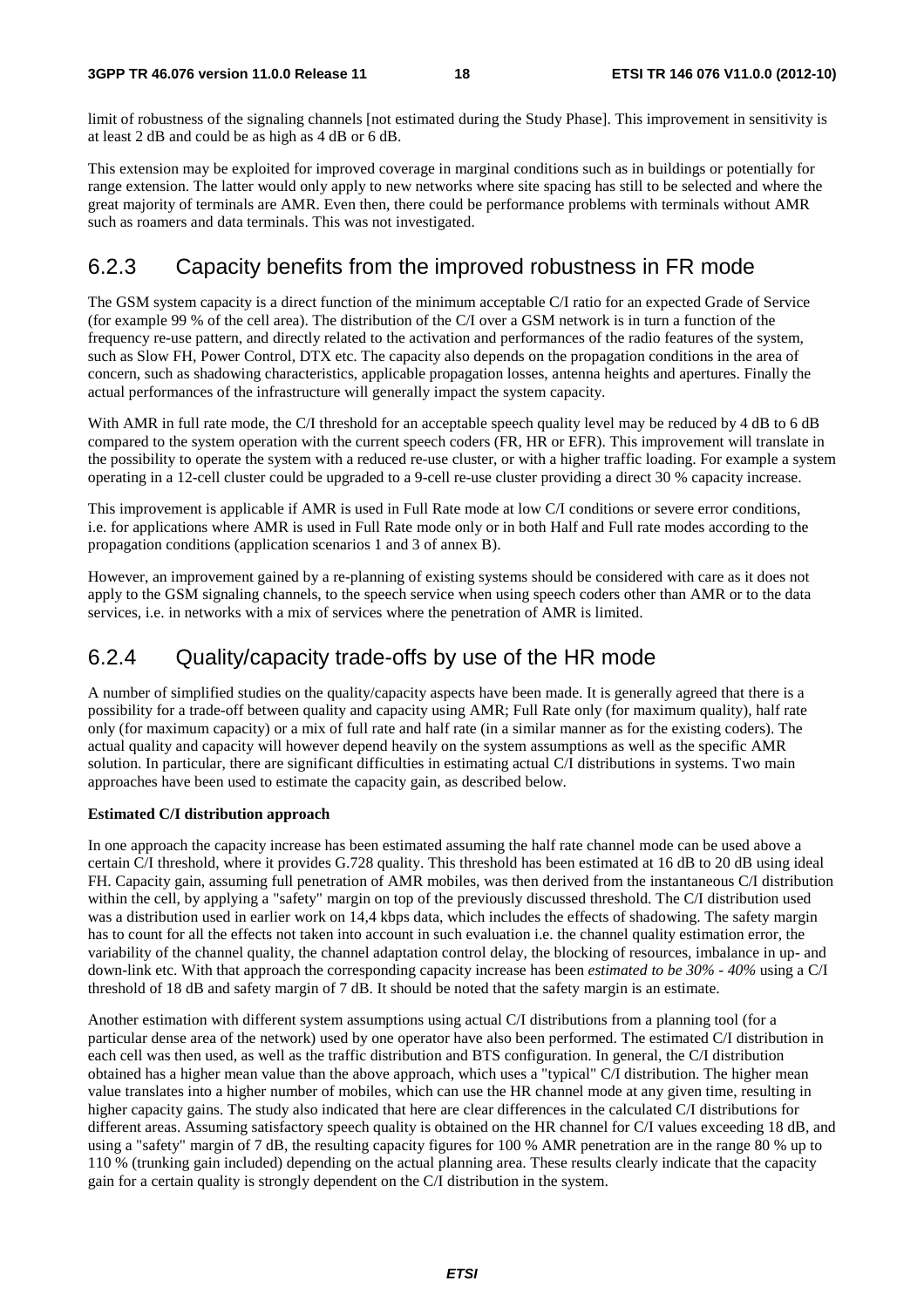#### **System simulator approach**

An alternative approach uses a radio system simulator to estimate the quality and capacity. In this approach a representative family of codec performance curves are used to describe the speech quality of the different AMR codec modes depending on C/I. An AMR control system, which incorporates measurement errors as well as decision delays, is used to select codec modes and perform channel mode handovers.

Figure 6.1 indicates the trade-off between relative capacity and "average" speech quality in a system, assuming 100 % AMR penetration, with ideal FH and power control using 4 TRX's per cells.



**Figure 6.1: Average speech quality vs. relative capacity for AMR and EFR/HR** 

Speech quality is presented in equivalent dBQ. As a reference, the existing FR has a quality of approximately 22 dBQ under error free conditions. A comparison with a solution using the existing EFR and HR to gain capacity is included. The quality gain of AMR is approximately 3 dBQ. At a capacity increase of 85 % for AMR, the average quality is approximately the same as for the EFR/HR system at a capacity increase of 25 %. The average quality if only half rate channels are used is also noticeably increased for AMR due to the higher basic quality of AMR. If two TRX's are used the quality is lowered by approximately 1 dBQ and if six TRX's are used the quality is raised by approximately 1 dBQ, but the difference between AMR and EFR/HR remains.

Figure 6.2 is similar to figure 6.1, except instead of the average speech quality, the quality at a certain proportion of the speech quality distribution in the system is shown.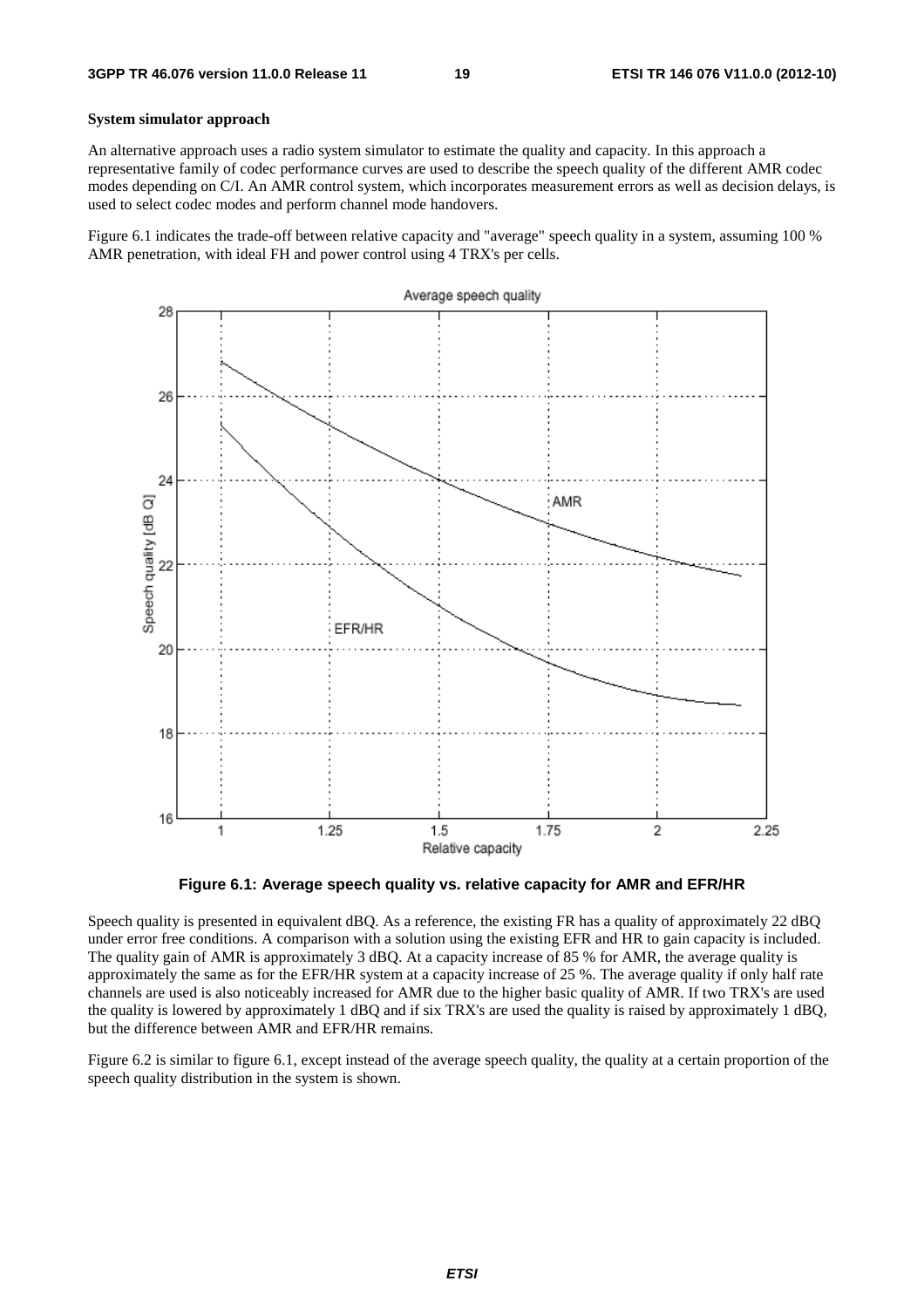

**Figure 6.2: Speech quality for AMR and EFR/HR at the 3 % and 10 % levels** 

The 3 % curve can be interpreted as the quality of the 3 % of the calls (or parts of the calls) which have the worst quality in the system. If capacity increases are limited to approximately 70 %, there is a significant increase in quality for the calls with the lowest quality due to the robust operation on the full-rate channel.

### 6.2.5 System aspects of capacity/quality

In the above section, the capacity gain was computed with a number of simplifying assumptions, given the difficulty to have a complete picture of the actual behavior of the system. Some of the following aspects have partly, or not, been modeled in the previously computed gain.

The re-packing of half rate and full rate channels on the air interface may potentially cause high system load as well as degradation due to intra-cell handovers. The results presented in the previous section do not require a sophisticated repacking strategy. Results have also been presented indicating slightly higher gains if more sophisticated re-packing strategies are used.

It is desirable to limit the channel mode handovers to at most a few AMR handovers per 2-min. call. Results have been presented indicating that the quality/capacity degradation due to such limitations is small.

In connections where the quality of up- and down-links differ substantially, there is potentially a loss, since the two links are required to use the same channels (full-rate or half-rate). [Contributions needed]

A further impact on quality and capacity may be due to resource allocation constraints. Indeed among other aspects, the assumption that time-slots within a cell do not, on a short term basis, provide the same quality leads to the need to combine the channel mode adaptation and the resource allocation in order to avoid Ping-Pong between modes as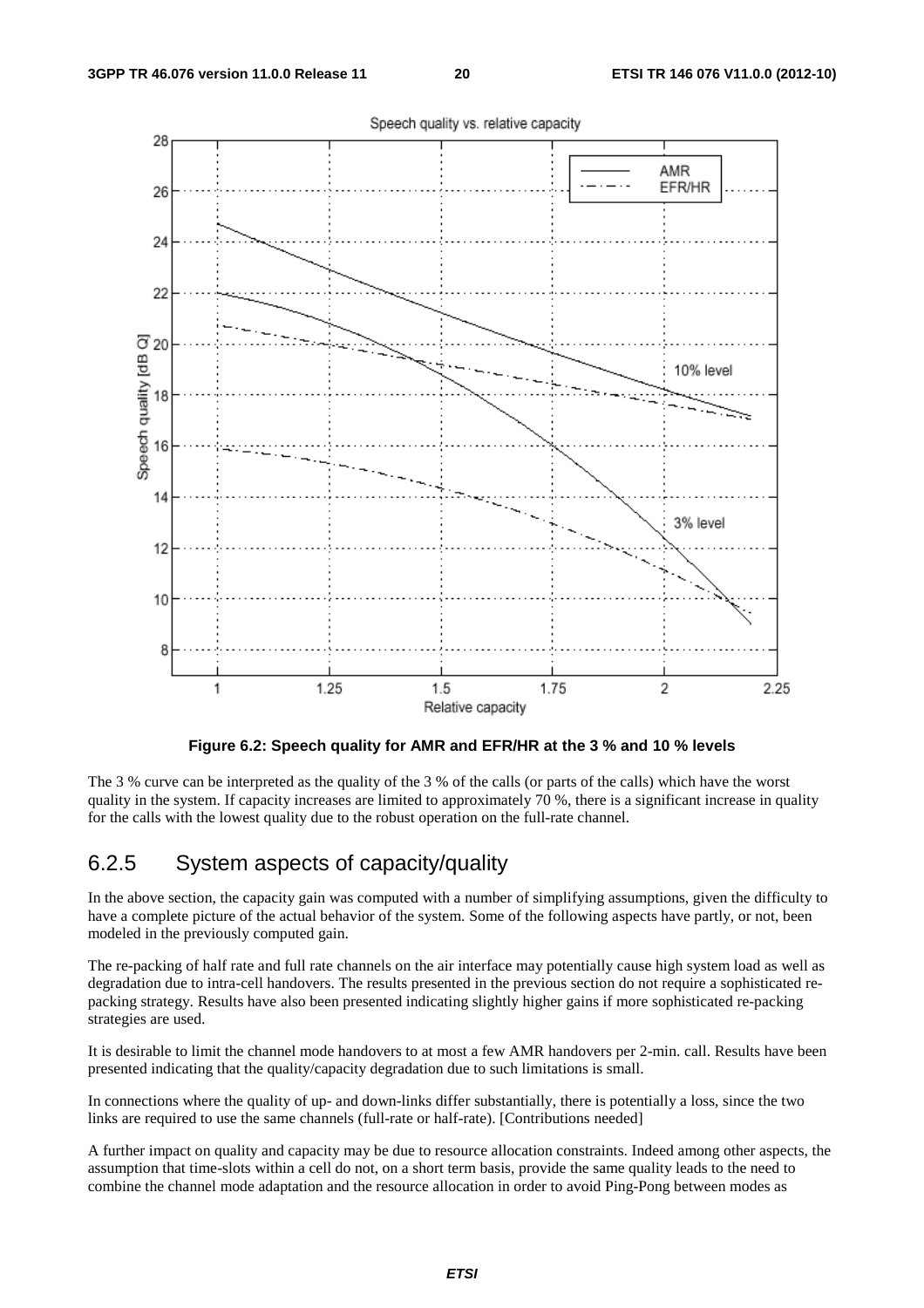explained in Section 6.3.6. This has a direct impact on the "re-packing efficiency" and hence on the expected capacity gain since mobiles cannot be simply moved onto any time-slot.

### 6.2.6 MS penetration

Studies on the impact of AMR penetration on capacity gain have been conducted following the approach of an estimated C/I distribution in subclause 6.2.3. The results presented in figure 6.3 gives an indication of capacity gain depending on AMR penetration for different levels of the half rate C/I operating thresholds (including the "safety" margin described in subclause 6.2.4). The case when AMR is operated in HR mode only is also indicated. The results for 100 % AMR penetration is consistent with 30 % to 40 % capacity gain obtained with an aggregated C/I threshold of approximately 25dB.



**Figure 6.3: AMR capacity gain as a function of AMR penetration** 

## 6.3 Codec adaptation

The working assumptions for the mechanisms for codec adaptation are described in clause 5. Here, the feasibility aspects only are addressed.

### 6.3.1 Codec mode

The codec mode (bit-rate partitioning between the source and channel coding) should be changed rapidly to respond to the rapidly changing radio conditions. For this an accurate channel metric is needed and measurement reports should be reported frequently across the air-interface.

The schemes for doing this are assumed to be part of the proposals from the AMR candidates. Nonetheless, their feasibility should be assessed here.

Signaling data transmitted over the radio interface for codec mode control may include channel quality measurements, codec mode preferences from the MS, codec mode commands from the network and possibly other information depending on the specific proposal.

In the case of a very small amount of information, in principle the stealing flag bits can be used, otherwise a certain portion of the speech frame bits must be used.

How fast the update rate of such information should be, depends on the dynamic behavior of the channel conditions.

An update rate of 10 times a second (five times faster than that of the RxQual and RxLev reporting) should be adequate to maintain good quality in response to changing radio conditions. In practice, a fading margin of typically [3 dB - 6 dB] should be introduced to avoid quality variations (see subclause 6.3.4). With this margin, consistent quality should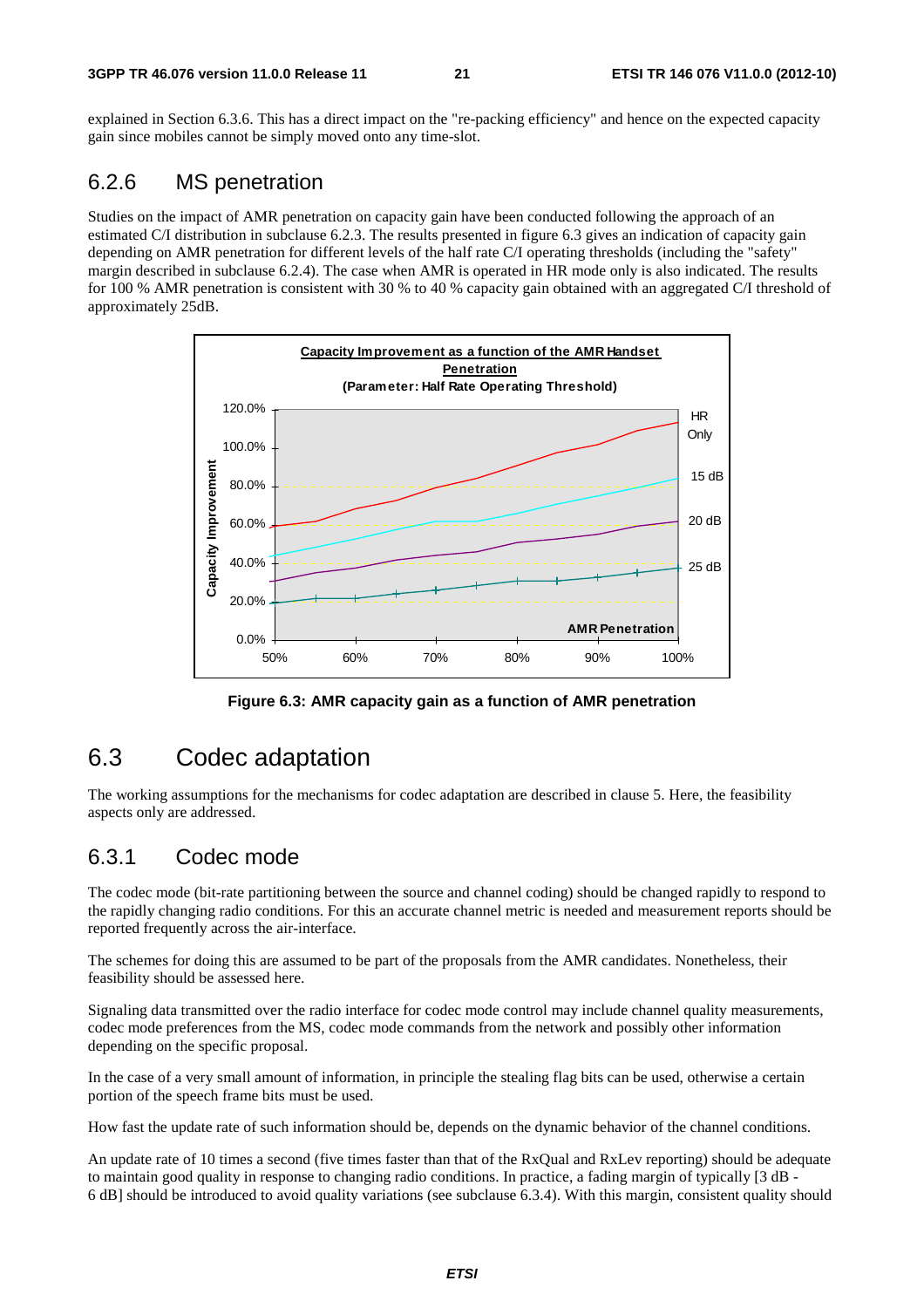be maintained although possibly at the expense of some loss of capacity enhancement (more channels forced to fullrate). The precise trade-off will not be known until AMR solutions are tested under realistic radio conditions. While this remains an issue for further study, it is not seen as a particular risk factor.

On the other hand, the actual transmission rate of the in-band side information depends on the protocol used to convey the information. This could imply spreading the information on subsequent frames to save transmission bits, but at the expense of an additional delay in the control loop. A constraint to the signaling rate is due to the DTX operation that switches off the transmitter. Although a frequent signaling of the side information is an essential requirement for AMR operation, this has not to increase the channel activity such that to undermine the effectiveness of DTX.

The requirements of the channel metric itself are discussed in subclause 6.3.3.

### 6.3.2 Channel mode

The execution of channel mode handovers should be identical to conventional intra-cell handovers although the algorithm for their initiation will be different. The frequency of such handovers should be restricted because of the quality degradation (due to frame stealing for signaling) and more significantly, the load on the BSC processor, associated signaling and possible consequential re-packing. Moreover, the channel mode selection algorithm should be integrated into the radio resource algorithm (see subclause 6.3.6). The channel mode control will most likely be incorporated into the radio resource algorithm and the frequency of AMR handovers controlled by means of Hysteresis etc.

The impact of restricting handovers is that the quality in AMR HR mode could be impaired (since it could be operating outside its intended limits) or the capacity would be reduced, if in FR mode. It is not evident at this time how often handover restrictions would come into play nor how significant would be its impact on performance. Evaluations of a very limited range of actual calls using a simple channel mode algorithm (based on RxLev and RxQual) showed that many calls require no handovers while others require many. These results suggest that average handover rate could be doubled as a result of AMR operation and some calls may have fewer AMR handovers than ideal.

### 6.3.3 Channel metrics (accuracy, update rate)

The AMR link adaptation algorithm will be based on a channel metric, such a metric being representative of the speech quality as perceived by the user. It is anticipated that that metric will use the estimated residual error rate available from the output of the channel decoder and a number of other factors to assist in assessing the trend of the error rate. These may include the burst wise RxLev, the BFI and information from the equalizer but also system information such as DTX activation and frequency hopping activation. This information can be vector quantized to provide information of the position on a performance surface for the codec and the trend of channel quality, i.e. improving or degrading. The performance surface is created through characterizing the subjective quality of the codec as perceived by the customer against the residual error rate.

Inputs made to SMG-11 have shown how the different codec rates can be chosen according to an averaged residual error rate and deliver acceptable speech quality under simplifying assumptions.

The AMR codec will operate and be controlled over a wide range of C/I conditions. In full-rate mode, it will be possible to operate at very bad error conditions corresponding to C/I values worse than 4 dB (at the channel equalizer). In half-rate mode, G.728 quality is only expected at C/I values in excess of [18 dB]. Best performance will only be achieved by selecting the codec mode matching the channel condition.

It is also critical that the metric is accurate since if the wrong codec mode is selected, the quality will be reduced undermining one of the basic principles of AMR.

It is assumed that the channel metric will form part of the candidate's solution.

### 6.3.4 Channel dynamics, effects on performance

As seen above (subclause 6.4.1), the codec mode can be changed to track the radio signal dynamics with time constants as short as [100 msec]. Assuming that the codec mode adaptation algorithm is based on a comparison between the channel metric and a set of thresholds, the decision thresholds should count the codec performance crossing point and allow for a "fading" margin. Such a margin should be chosen to take into account fast variations of the error rates and hence the correlation time of the channel dynamic to avoid Ping-Pong effects. On these time-scales, the signal dynamics are dominated by Rayleigh fading although under some fast moving conditions, shadow fading can also come into play as far as the useful signal is concerned, the same dynamic applying also to the interferers Measurements and simulations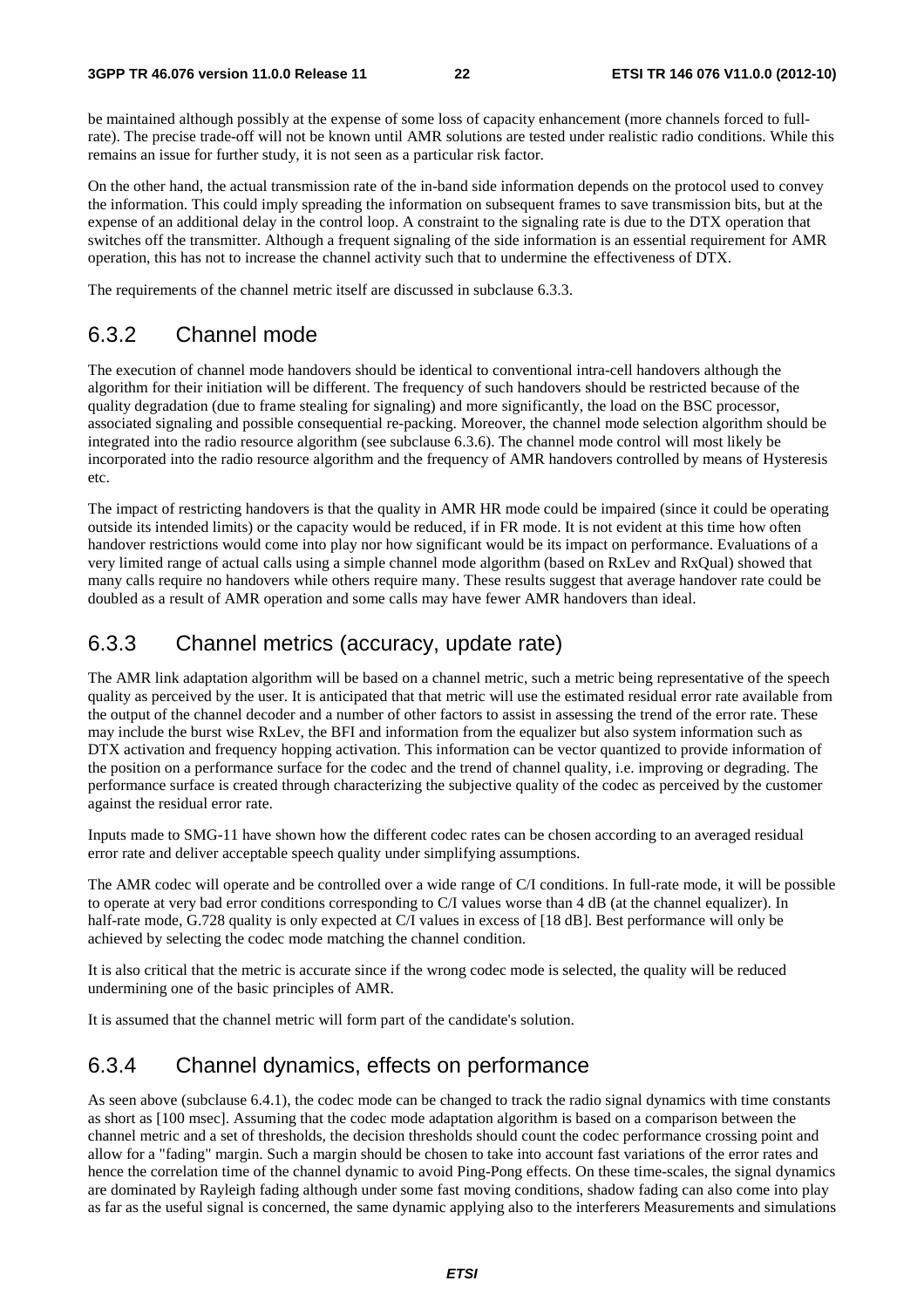of the radio channel suggest that a margin of [?? DB] should be allowed. The exact margins will have to be fine-tuned once AMR systems have been developed and operated in real radio environments.

The effect on performance of allowing for this margin is estimated in subclause 6.3.

### 6.3.5 Location of codec mode and channel mode control

#### Channel mode

As the control of the AMR channel mode will have to be integrated with the Radio Resource algorithm, it is assumed that they will be co-located in the BSC or distributed between the BTS and BSC. This combined algorithm will use the existing channel measurement reports, RxLev and RxQual and the new channel metric yet to be defined.

#### Codec mode

Since the additional channel measurement reports for AMR will be transmitted in-band, there are several alternatives for the location of the codec mode control and the associated transmission of measurement reports and mode commands. These have been reviewed and the recommended approach is that:

- codec mode control relating to capacity or radio link quality should be located in the network (BSS);
- MS can autonomously select the codec mode of the up-link on the basis of speech source content (e.g. background noise); however, the network should have the option to e.g. override the MS preferred selection or restrict the range of selectable modes.

The first point is seen as important because it allows the flexibility to upgrade the control algorithms of both the up- and down-links retrospectively. However, this may imply an increase of the data to be exchanged between the MS and the BTS when compared to solutions where no metric-related data are exchanged. Advantages were also shown in using a scheme where the control is distributed between the MS and BSS. However, unless very clear advantages over the centralized approach are demonstrated, the centralized approach will become the firm requirement at the start of the development.

The reason for emphasizing source-controlled selection in the MS is that it is more difficult to achieve good quality with background noise, especially at low codec bit-rates. Selecting the codec mode locally at the MS allows good quality to be maintained with background noise, provided that the radio conditions allow a possible increase of the source bit-rate, without unnecessary reporting to the network. When operating in the HR channel mode, switching to the FR channel mode may be necessary to achieve good quality with background noise.

#### Transmission of measurement and control data

Channel quality information will need to be transmitted via an in-band signaling channel over-the-air with suitable protection (in the MS to BSS direction only for the centralized control). Such quality information can be assumed to represent an intermediate stage in the computation of the metric, obtained by processing of the in-band information and potentially other system parameters. It is believed that a good trade-off can be reached between the bit rate of the implied in-band signaling, including channel protection, and the speech coding bit rate.

As well as transmitting channel quality or control data in-band, it has also been proposed to use frame stealing flags. This would allow greater capacity on the radio interface for the transmission of speech data and channel protection.

### 6.3.6 Radio resource allocation

The existing resource allocation strategies applied to Full Rate (or EFR) codecs combined with the Half Rate codecs, or a fortiori Full rate only codecs, will have to be revisited with the introduction of the AMR, especially when handovers between Half Rate and Full Rate modes are allowed. Indeed, in contrast to the already difficult case of coexistence of Half Rate and Full Rate traffic channels, the channel mode can be modified during the call based on the channel quality estimates.

With AMR, the resource allocation strategy and the channel mode adaptation have to be coordinated such that the channel mode and the quality provided by the allocated resource are well paired. The objective is to reach the best trade-off between the carried traffic and the quality of the call.

Limitations will arise due to avoid Ping-Pong as well as too numerous channel mode changes (i.e. AMR handovers). Otherwise extensive use of layer 3 signaling will be required and this degrades the call (speech interruption) in addition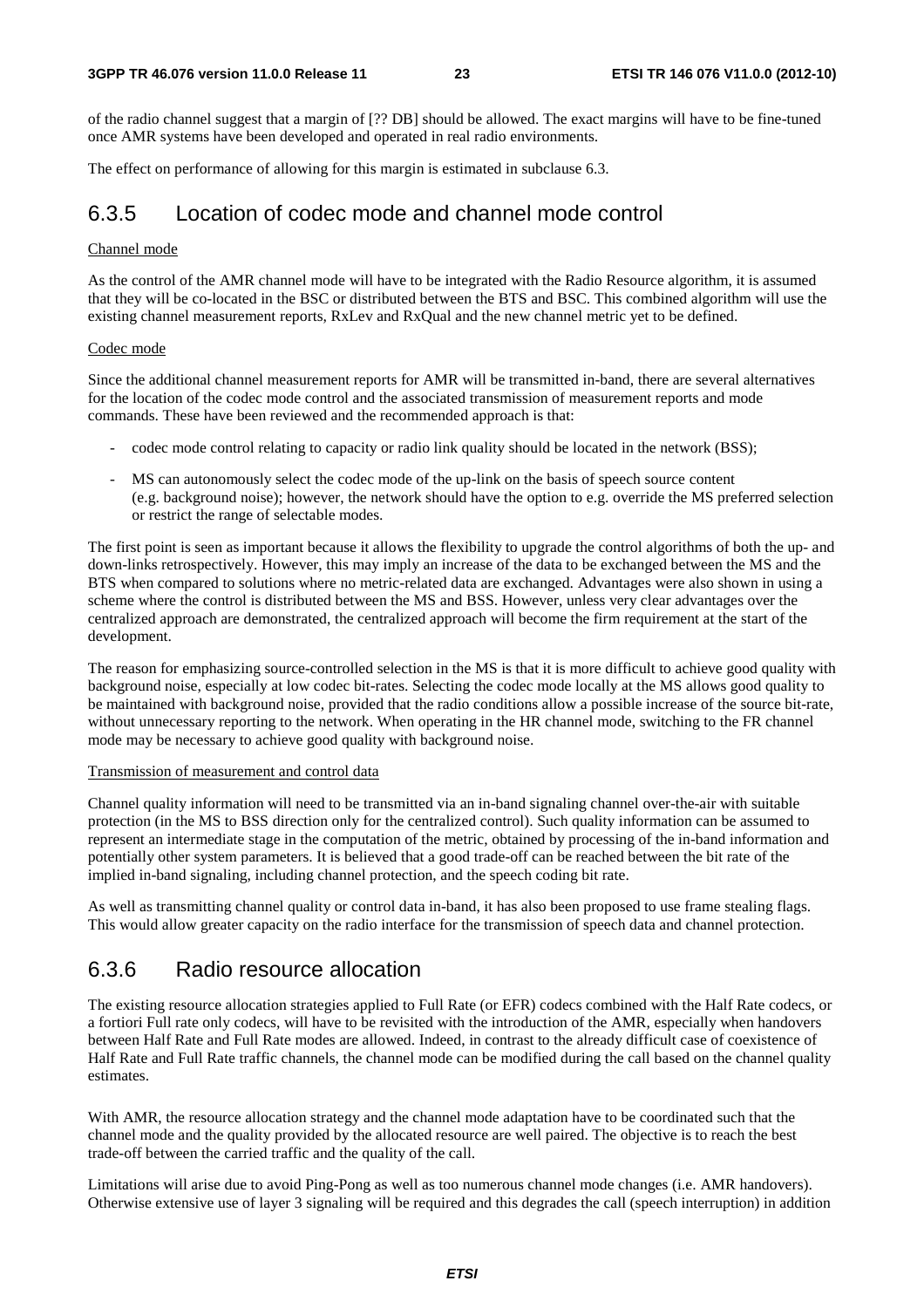to loading up the BSC. An important side effect of these limitations is that it decreases the capacity gain from the AMR. It is currently difficult to evaluate this decrease as the exact effect will depend on the AMR handover algorithm which is manufacturer specific in a similar way to intra-cell handover.

### 6.4 Support of other features

### 6.4.1 TFO

One example of a tandem free configuration is shown in figure 6.4.



**Figure 6.4: Mobile to mobile communication link** 

TFO mode can be operated only if both mobile links in a mobile-to-mobile direction (e.g. up-link MS-A to network and downlink, network to MS-B) use the same speech coding bit-rate and algorithm. In principle this does not imply that the same *channel mode* has to be used, but can be achieved only if the AMR decoder is capable of operating at the same source rates for both FR and HR *channel modes.*

Several options are possible to deal with the TFO management when combined with AMR.

However, for AMR, the fact that the codec rates are varied, sometimes rapidly, presents special difficulties not previously encountered. Alternative approaches to this problem have been considered but the optimum method will demand detailed evaluation outside of the scope of the Study Phase.

Nevertheless it was identified that at least the BTS would have to be informed whether a call is TFO or not. In consequence provisions must be taken to convey such an information between the TRAU and the BTS.

Furthermore depending on the specific solution for the TFO scheme precautions may have to be taken in the basic AMR, e.g. the codec types designed for HR mode may have also to be adapted for the TCH/F.

Taking all these considerations into account, it is still felt that the implementation of TFO for AMR is feasible.

### 6.4.2 DTX

For the same reasons as for the other GSM codecs, AMR should support DTX for which VAD and comfort noise algorithms will be needed.

One concern is that if conventional DTX is invoked, the frequency of in-band channel measurement reports will be severely reduced. This could be offset by transmitting SID frames more frequently. This may also provide higher quality of the reproduced background noise. Different ways of implementing AMR DTX operation which retain most of the DTX gains are conceivable, possibly using lower transmission power.

How the channel measurements are to be reported during DTX will be at the discretion of the codec proponent. However, the restrictions and their significance need further evaluation.

This needs further study and currently represents a risk.

### 6.4.3 Power control

The availability of an accurate channel metric which is provided more frequently than RxLev could in principle allow power control to be exercised more precisely and rapidly than at present. This should enhance the advantages of reduced interference and longer battery life*.* However, it could also have the effect of reducing the C/I distribution (fewer calls at high C/I) and potentially constricting the range of operation of the AMR codec. This would reduce the capacity and quality gains of AMR operation.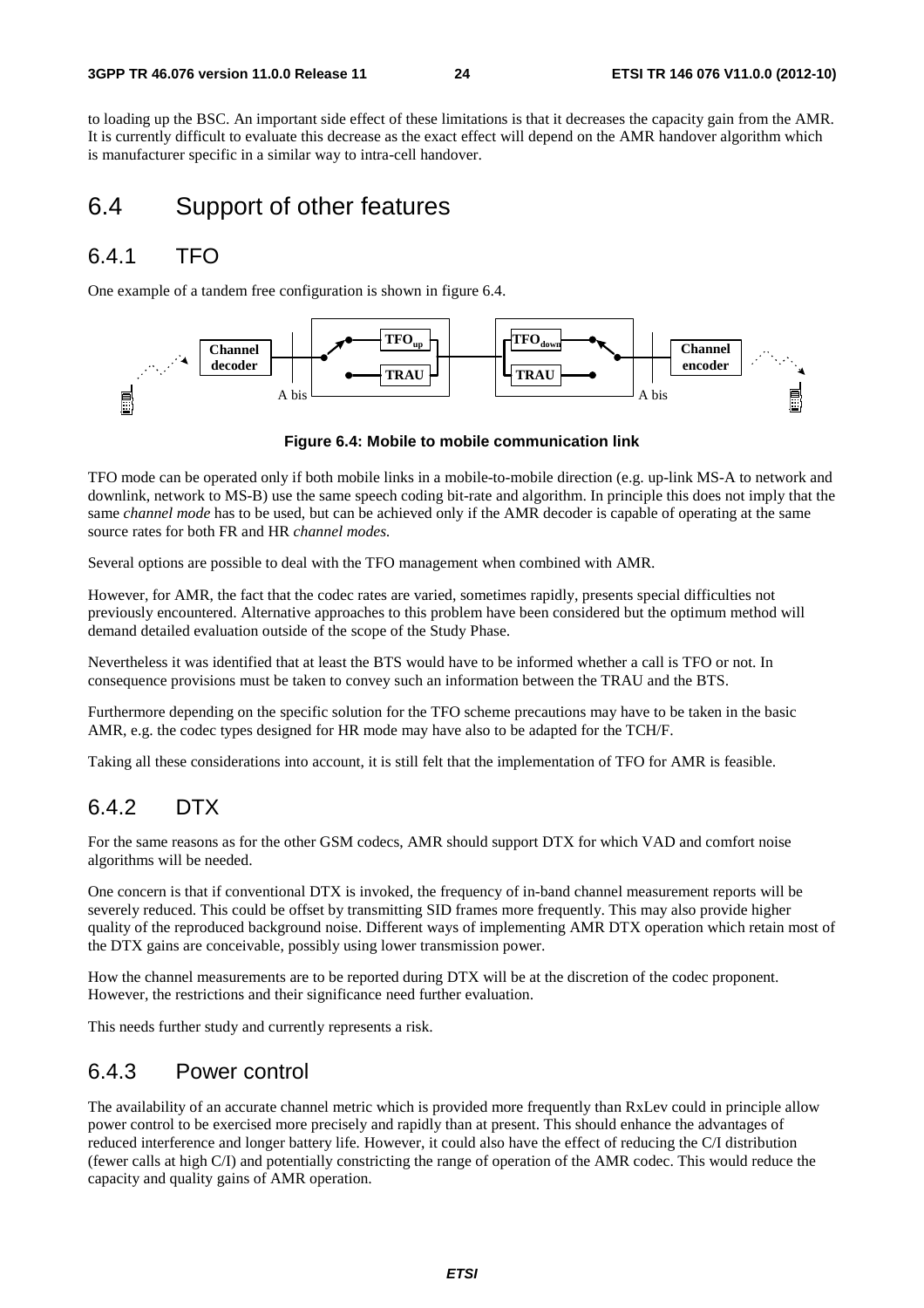A separate point is that there may also be interactions between a rapidly changing power control and codec modes. To counter this, there would be advantages to integrating the two into a common algorithm. In the shorter term, there should not be any conflicts if the existing power control methods are combined with the short time constants of codec mode control.

This area requires further study but is only seen as a minor risk.

### 6.4.4 Handover

In a similar way to power control, the new channel metric should also allow (conventional) handovers to be controlled more precisely since the metric will give a more accurate measure of channel quality and over a wider range of C/I than is possible with RxQual. This is only highlighted here as an advantage and has no bearing on the feasibility of AMR.

### 6.4.5 8 and 16 kbit/s A-ter sub-multiplexing

#### **a) Full-rate mode**

The maximum source coding rate for full-rate mode (using 16 kbit sub-multiplexing) is about ?? kbps which is sufficient for the highest expected AMR rate even with the inclusion of some channel protection (as for EFR).

#### **b) Half-rate mode**

The existing HR codec can be transmitted on the A-ter interface using 8 kbps instead of 16 kbps sub-multiplexing thereby doubling transmission capacity. Operators see this as a useful feature and it is desirable that this is also available for HR mode of the AMR codec. This has been evaluated.

The maximum source coding rates that can be supported on the A-ter interface will depend on the precise data formatting and signaling schemes. According to the compromises selected, this rate is estimated to lie between 6,5 kbps and 7,5 kbps, although the higher figure would require significant compromises in terms of backward compatibility with the existing TRAU frame formats leading to dedicated TRAU for AMR or new TRAU frames for existing codecs. Codec tests have also suggested that the bit-rates needed to achieve G.728 quality in HR mode is likely to be close to 8 kbps. This implies that to achieve the AMR target quality in HR mode, a sub-multiplexing rate higher than 8 kbps may be necessary.

A new proposal was discussed based on 6:1 multiplexing (instead of 4:1 or 8:1) which would support an 8kbs source coding rate. However, this would be most applicable when most channels are AMR rather than a mixture of the other GSM codec types and is seen as a longer term solution. Nonetheless, it remains a potentially attractive solution. As the approach is new and raises a number of issues, it is recommended the approach be studied further.

In the shorter term, attention is focused on 8 kbps and 16 kbps sub-multiplexing [which can be mixed *– check*]. It is probable that there will have to be at least two codec modes at HR, one for high C/I (e.g. > 18 dB) and one for low C/I. Since codec mode changes can occur rapidly and switching between 8 kbps and 16 kbps sub-multiplexing will cause quality degradations, it is anticipated that a fixed sub-multiplexing rate will have to be used for HR mode. Therefore to support 8 sub-multiplexing, the HR codec mode may have to be restricted to the lower source coding rate in HR mode, significantly limiting the quality and value of AMR. Nonetheless, as some operators may need this flexibility under certain circumstances, it is recommended that at least one codec mode in HR is provided which supports 8kbs submultiplexing.

Recommendation:

- no constraint applied on the upper limit of the source codec bit-rate in HR mode;
- at least one source coding bit-rate in HR mode to be consistent with 8 kbps sub-multiplexing;
- study potential for 6:1 or similar compression scheme as a longer term solution.

### 6.5 Wideband service option

The feasibility of adding a special mode to AMR, which would support a wideband speech service (e.g. 7 kHz), has been assessed but many aspects have not been resolved due to lack of time. The broad question of whether to add a wideband mode to AMR was the subject of considerable discussion but there were conflicting options. Nonetheless, there is agreement that the AMR program should not be delayed for the sake of introducing a wideband mode. The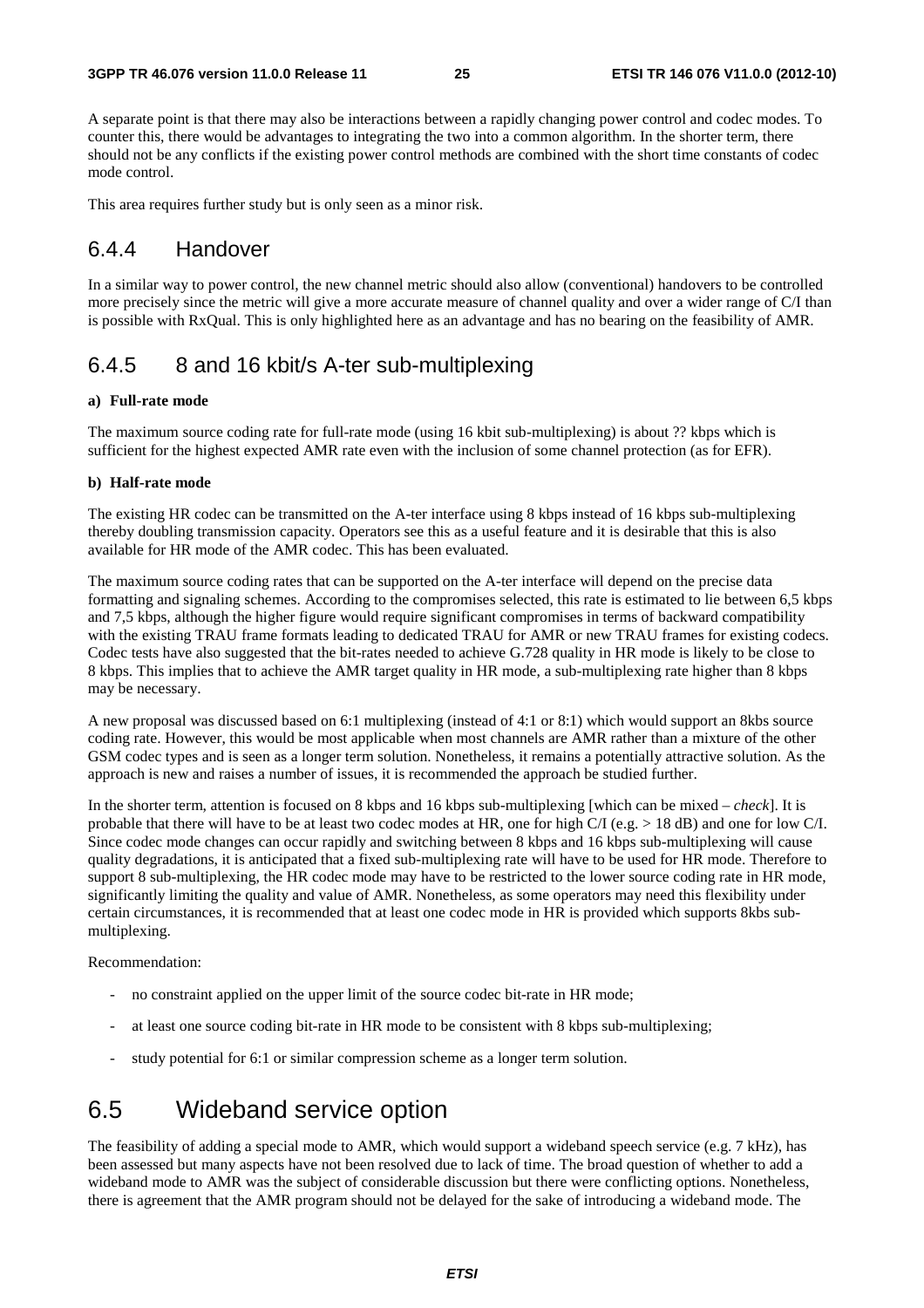issues are summarized in a separate liaison statement to SMG in which SMG are requested to decide how the development of a wideband service should proceed.

Some of the main points are identified below:

- a wideband service would give a substantial quality uplift over narrowband and there is foreseen to be a market for mobile-to-mobile wideband users (or mobile-to-fixed), although the service will initially be restricted by the number of users having the necessary wideband terminals;
- noting the need to avoid the proliferation of GSM codec standards, including wideband on AMR gives the best opportunity to deliver a wideband capability in the near term;
- a wideband mode may be accommodated within the Release 1998 AMR development program by only testing it in the Qualification Phase and then giving preference to AMR candidates, which include a wideband option, which meets the performance specification. The wideband mode would be given lower priority than narrowband. This approach has not yet been agreed by SMG11 as workable and needs to be reviewed and elaborated;
- there are also serious concerns that adding wideband to narrowband AMR adds risk to the program due to the additional testing and selection tasks and reduces the chances of meeting the Release 1998 deadline;
- it has not been established that the wideband performance capability achievable with a single TDMA timeslot (i.e. 13 kbps approx.) will be adequate for a commercially competitive wideband service. This is substantiated by the recent failure of any of the candidates to meet the performance targets for an ITU-T 16kbs wideband speech codec under certain conditions;
- there exist examples of wideband speech codecs with bit-rates in the range 12 kbps to 13 kbps, which show promising performance.

## 7 Requirements specification

The target performance requirements for the AMR codec was set out in the report SQSG presented to SMG#20 in October 1996 (see Tdoc SMG 447/96). These requirements have been reviewed and in the light of feasibility assessments made during the Study Phase (see subclause 6.1.1), a revised requirement specification has been produced (see annex C). This is more complete and precise to enable the candidate codecs to be properly developed, tested and selected. Some of the targets have also been modified in the light of assessments of the performance that can practically be achieved. These concern mainly the performance in HR mode under medium error conditions and the performance in the presence of background noise.

Time has not allowed the requirements to be defined and agreed in respect of the performance under dynamic conditions. This work is in progress but is not ready to be approved. These requirements will have to be approved by SMG11 and frozen for the start of the Qualification Phase in November 1997.

## 8 Implementation factors

The main logical entities in the network and MS that will need to be upgraded to support AMR are identified in annex D.

The costs of implementation of the upgrades to existing networks will depend on particular manufacturer's implementations and no attempt has been made to estimate them here.

9 Codec development and selection

## 9.1 Test and selection methodologies

The candidate AMR codecs will be tested by a combination of static and dynamic tests. For the static tests, conventional, well-established methods will be used to evaluate each of the codec modes in clear, error conditions, with and without background noise under specific, static radio conditions (including Rayleigh fading, excluding shadow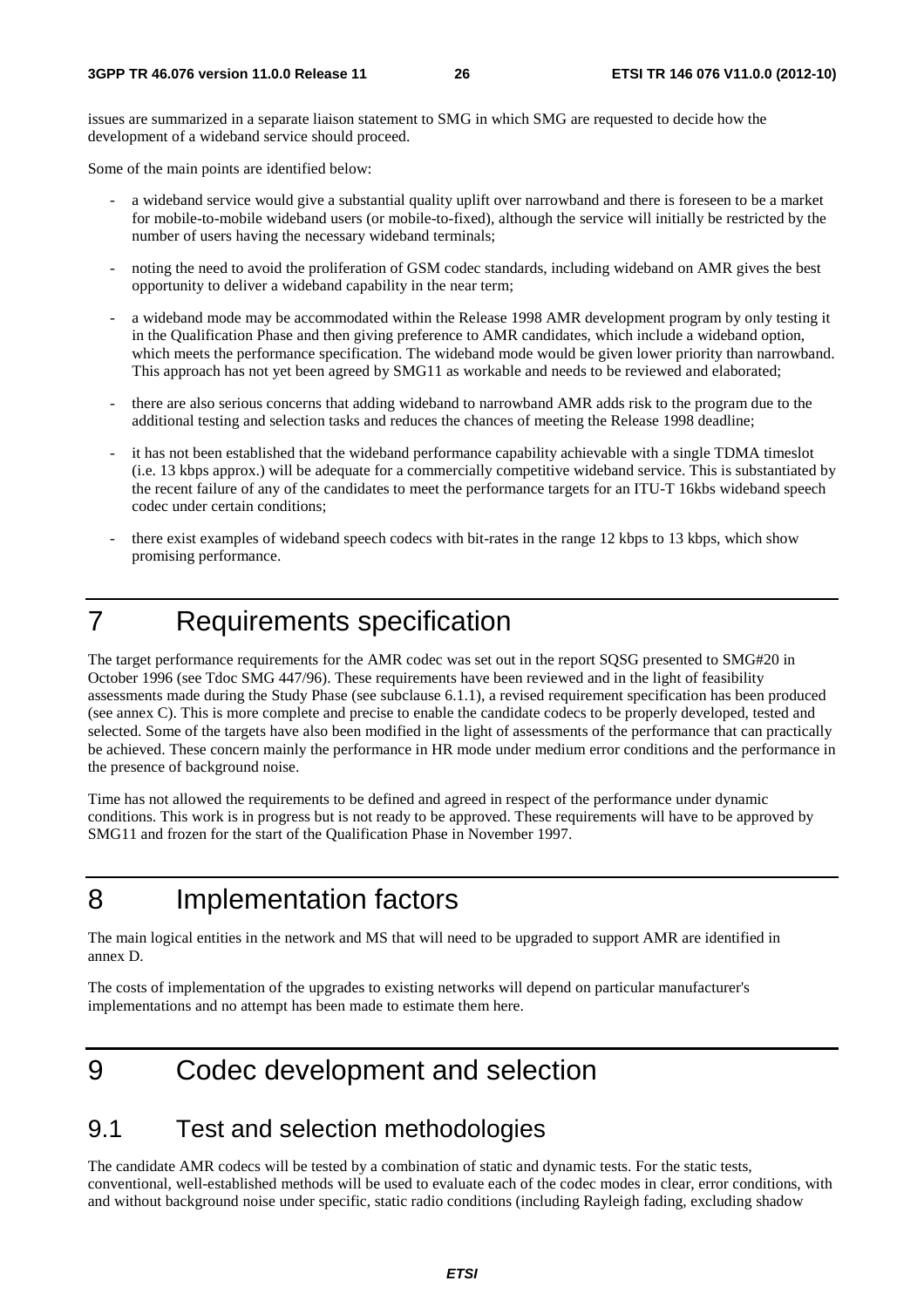fading). In addition, the effects of switching between codec modes (for a given channel mode) will be tested by forcing rapid codec mode changes.

The dynamic tests in contrast will require completely new test methodologies. The purpose of these tests is to evaluate the performance of complete AMR system, including the codec adaptation system, in response to dynamic radio conditions. This requires a system simulator (see subclause 9.3) and error patterns corresponding to a widely varying radio path. These tests will evaluate the performance of codec mode adaptation in the absence of channel mode changes. New subjective test procedures will also be necessary evaluate and score the performance. The reference condition for such tests will be existing codec standards.

The dynamic test methodology and the system simulator is in the process of being formulated.

## 9.2 Asymmetry of up and down links

The test methodology for static and dynamic testing needs to recognize the asymmetry of the in-band signaling in the uplink and downlink and the recommended approach is outlined below.

#### **Assumptions**

It is assumed that for a given codec mode, the algorithm and bit rate of the speech codec will be identical for the uplink and downlink (note that this does not imply that the uplink and downlink must operate in the same mode simultaneously).

#### Static tests

If, for a given mode, there is a difference in the net channel coding rate of the speech between the uplink and downlink (i.e. after taking in-band signaling bits into account), the link with the least protected speech bits will be tested.

In static tests involving bit errors and mode switching, the channel coding will be included in the speech processing stages. However, the impact of bit errors in the signaling channel will be ignored; the codec mode will be determined only by the experimental condition, i.e. it will be fixed or switched at a pre-determined rate.

#### Dynamic tests

In dynamic tests, each experimental condition will be tested for both the uplink and downlink directions. The signaling system used for mode adaptation will be included in the speech processing stages, with the effect of bit-errors on the signaling bits incorporated. If signaling bits are external to the traffic channel, e.g. frame stealing flags, the effect of errors in these bits must also be simulated.

## 9.3 Speech traffic channel simulation model

Due to the need to take into account the adaptation concept of AMR, the traffic channel simulation model for AMR has to consider both transmission links simultaneously. The high-level block diagram of such simulator is reported in figure 9.1 referring to uplink configuration.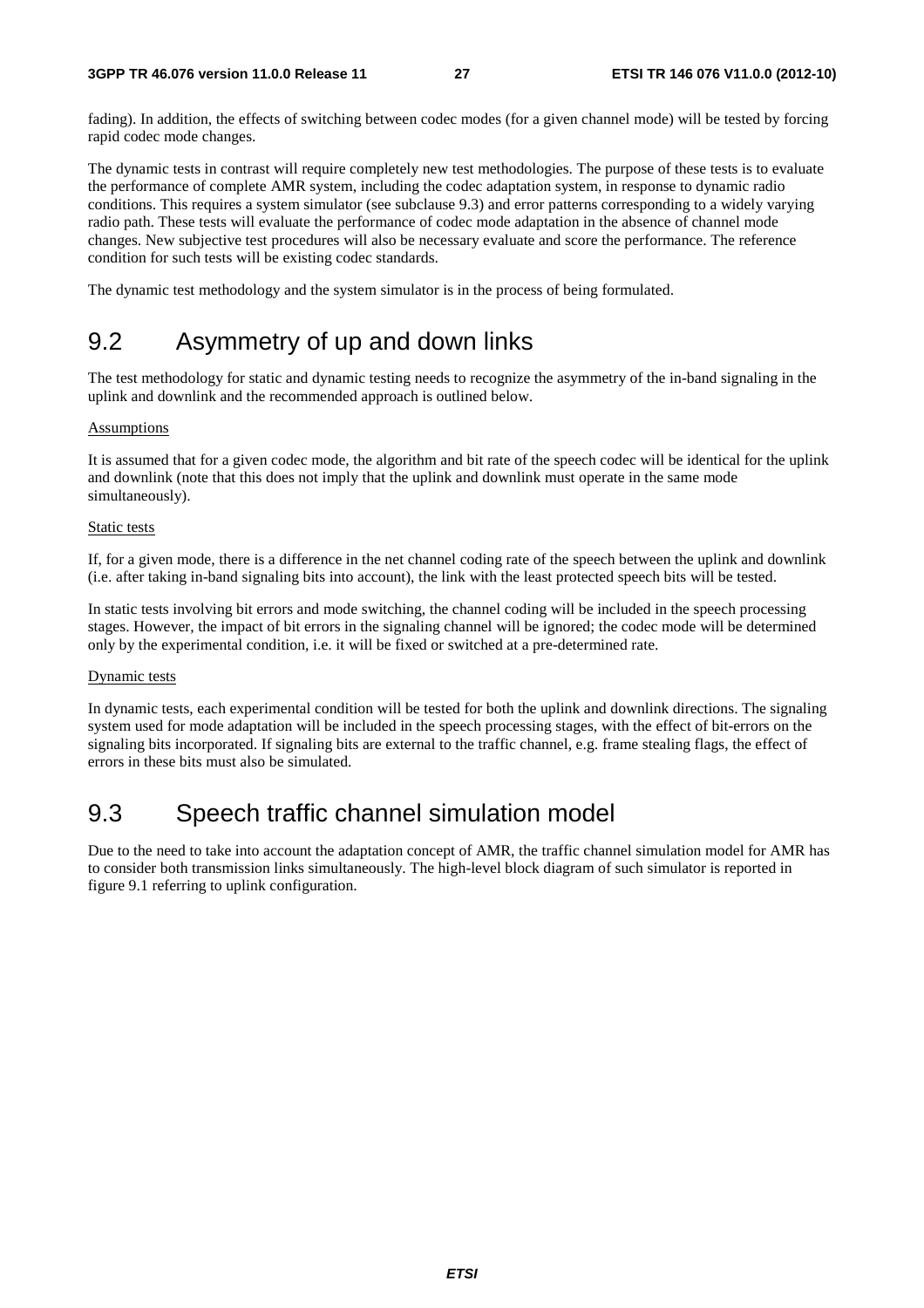

**Figure 9.1: Block diagram of the AMR speech traffic channel simulation model** 

The error patterns are assumed to carry also the information on RxQual and RxLev. The backward channel (downlink in this case) is used to take into account the effect of delay and channel errors on the in-band signaling data that are used to take decision on the codec mode bit-rate. The HR/FR channel mode flag is used to simulate AMR handovers. It is also used in the EID to select the proper error pattern.

Details of the definition of the various blocks as well as specification of interfaces are reported in annex E.

## 9.4 Schedule

In response to the terms of reference of the AMR project, SMG11 and SMG2 have assessed the feasibility of a schedule that would deliver the AMR specifications in time for Release 1998. The schedule has to include the following main activities:

- pre-qualification phase: Performance requirements, test plans, static and dynamic error patterns, system simulator specification, design constraints;
- qualification phase testing;
- optimization;
- selection testing;
- production of specifications followed by period of stabilization.

A draft schedule for the AMR codec testing, selection and standardization is shown in annex F. This incorporates the standardization of the associated control system and signaling. This schedule is itself very aggressive. Since it was produced, SMG2 have indicated that more time will be needed to produce the error patterns which are not expected to be available until December 1997 (static patterns) and March 1998 (dynamic patterns). The schedule therefore needs to be reviewed urgently and at the time of writing, it is not clear that Release 1998 can be achieved.

Since a Release 1998 schedule will carry a high degree of risk, the Qualification Phase of testing includes dynamic as well as static tests to reveal at the conclusion of this phase [March 1998] the extent to which the candidate solutions meet the performance requirements. If they pass or come close, the selection phase will proceed (possibly with a short optimization phase). Otherwise, time will be allowed for an extended optimization period in which case, AMR would probably be postponed to Release 1999.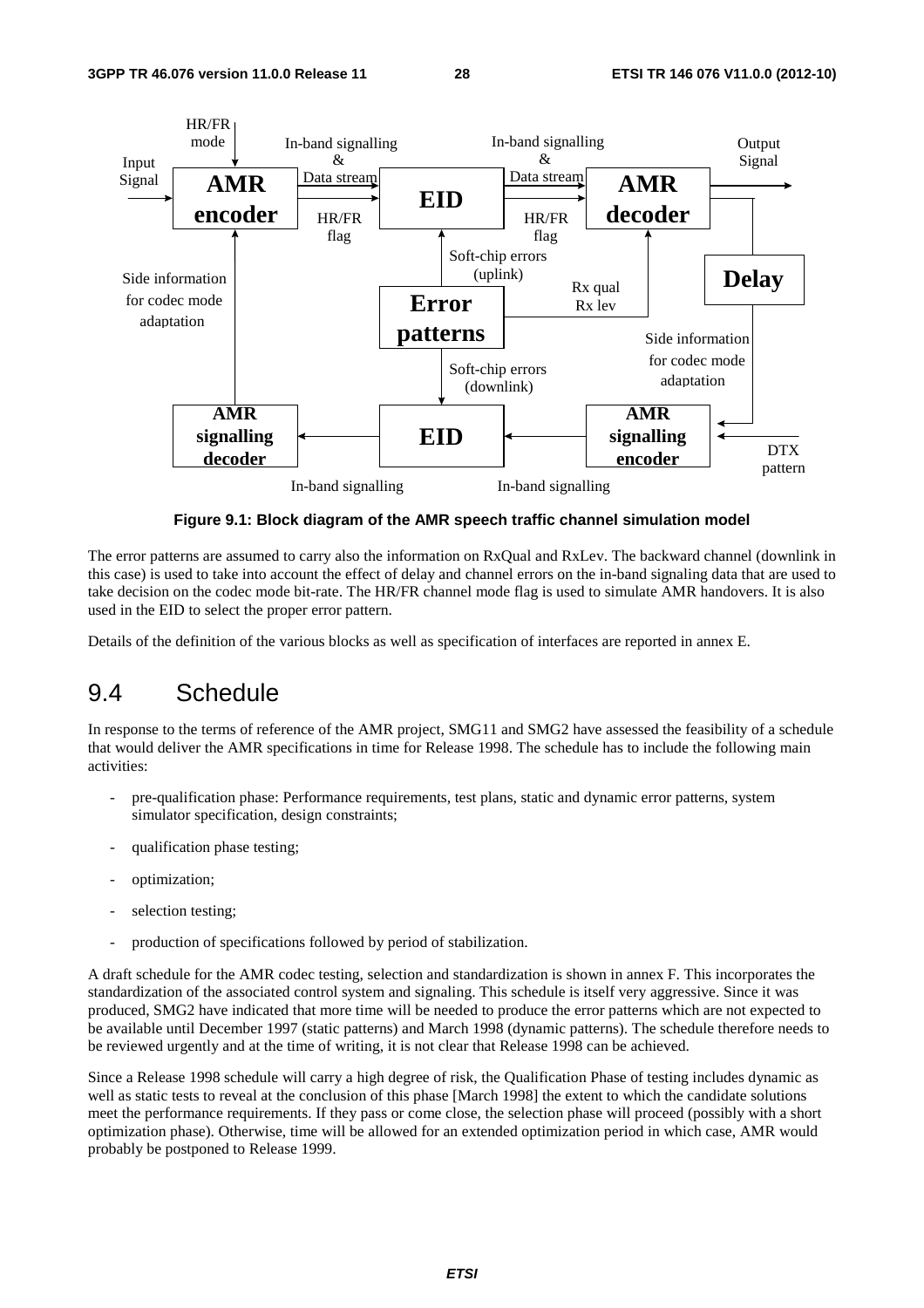## 9.5 Programme management

Prime responsibility for the AMR development will be held by SMG11 with SMG2 and SMG3 having secondary responsibilities.

The proposed Work Item description is contained in Annex G.

## 10 Open issues and risks

The feasibility study has evaluated to a greater or lesser degree the main aspects of the function and operation of the AMR codec. Preliminary evaluations as well as some advanced codec developments and testing have shown to a satisfactory level of confidence that the performance requirements are achievable. However, there remain a few areas that present some risks to the successful realization and application of AMR.

| Issue                                                                | Impact on AMR performance                                                                                                                                                                     | <b>Risk levels</b><br>assessed           | Risk assessment.                                                                                                                                                            |
|----------------------------------------------------------------------|-----------------------------------------------------------------------------------------------------------------------------------------------------------------------------------------------|------------------------------------------|-----------------------------------------------------------------------------------------------------------------------------------------------------------------------------|
|                                                                      |                                                                                                                                                                                               | by SMG2                                  |                                                                                                                                                                             |
|                                                                      |                                                                                                                                                                                               | and<br><b>SMG11</b>                      |                                                                                                                                                                             |
| Speech quality                                                       | The performance requirements in HR<br>mode under error and background<br>noise conditions have been relaxed<br>to be realistic.                                                               | Medium                                   | The benefits are still<br>significant even with the<br>relaxation.                                                                                                          |
| Channel and mode<br>adaptation algorithms                            | The effectiveness of these algorithms<br>is crucial to good AMR operation.<br>Initial implementations may not<br>realize the full potential of AMR. (Cf.<br>Handover algorithms).             | Medium                                   | Performance will<br>improve with experience<br>with real networks.                                                                                                          |
| Impact of actual C/I<br>distribution on<br>capacity/quality benefits | Performance will depend on the<br>actual C/I distribution. This has<br>proved to be difficult to estimate<br>reliably and the C/I forecasts<br>produced so far have shown wide<br>variations. | Medium                                   | The main performance<br>benefits (see Section<br>6.2.2.) have been<br>estimated on the basis<br>of the lower (i.e. more<br>pessimistic) C/I<br>distributions.               |
| Provision of accurate<br>channel metric over wide<br>C/I range       | If accuracy falls below the target, the<br>non-optimum codec mode may be<br>selected, significantly reducing the<br>quality and capacity benefits.                                            | SMG2:<br>high<br><b>SMG11:</b><br>medium | Proposals for the<br>complete control<br>mechanism including<br>the channel metric have<br>shown that viable<br>solutions can be<br>achieved.                               |
| Tracking of rapid signal<br>dynamics by control system               | This has been estimated but its<br>impact cannot be properly assessed<br>until sophisticated simulation tools or<br>trial results become available.                                           | SMG2:<br>medium<br><b>SMG11:</b><br>low  | If the estimates have<br>been optimistic, an<br>additional safety margin<br>should be allowed for.                                                                          |
| <b>TFO</b>                                                           | Finding an effective TFO solution for<br>AMR may require significant effort.                                                                                                                  | Medium.                                  | Effective solutions will<br>demand detailed<br>investigations. Although<br>highly desirable, AMR<br>can operate without<br>TFO.                                             |
| Novelty and complexity of<br><b>AMR</b>                              | The AMR concept is introducing new<br>methods not previously attempted.                                                                                                                       | Medium                                   | The novelty of these<br>techniques is also the<br>reason for the<br>advantages of AMR.<br>Without the additional<br>complexity, the<br>advantages would not<br>be realized. |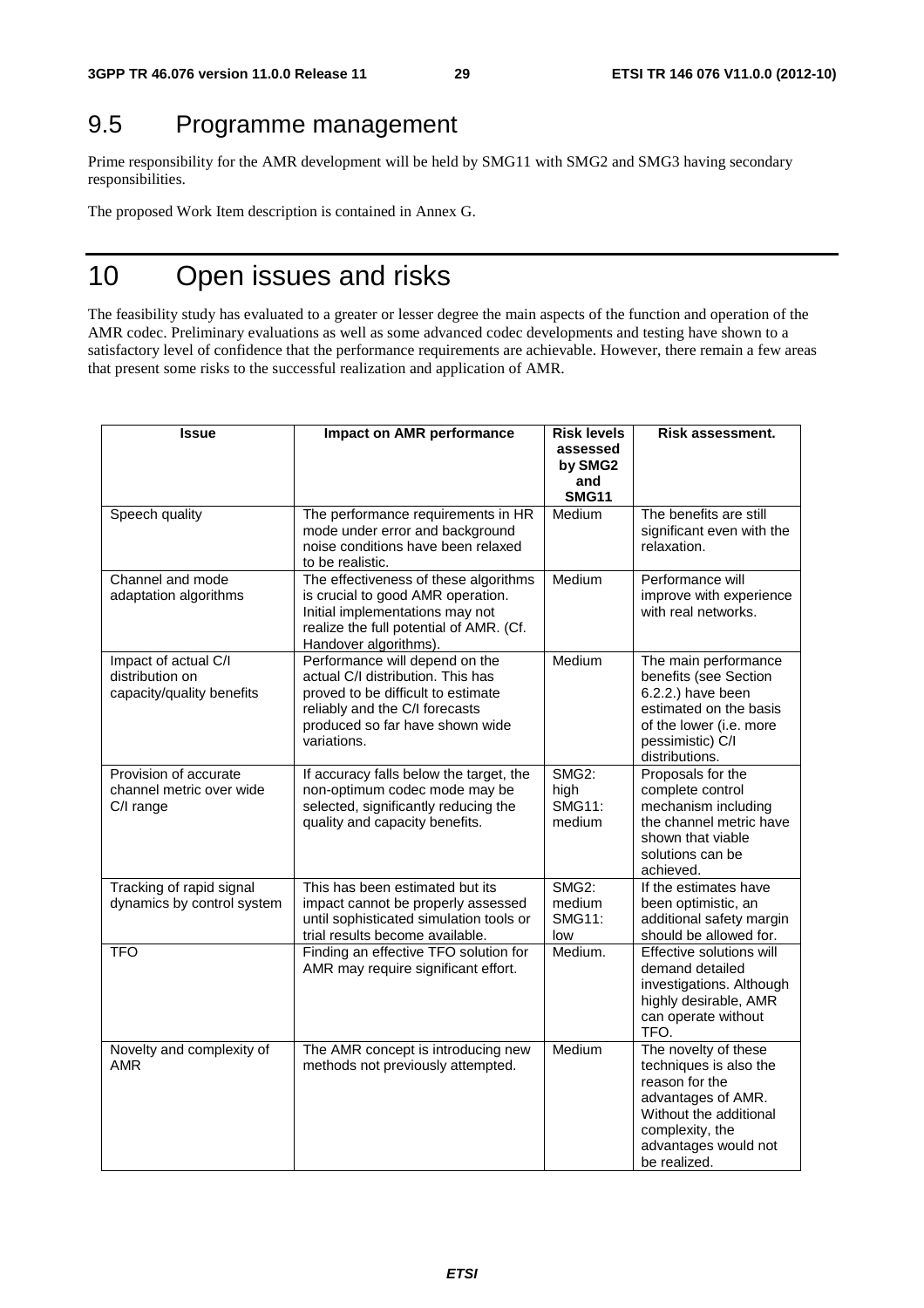## 11 Recommendations

On basis of the performance benefits and risks highlighted above, the following recommendations are submitted to SMG for approval:

- initiate a program to develop, test, select and specify AMR speech and channel codecs together with related features such as VAD, DTX and comfort noise generation. The associated control, signaling procedures and TFO should also be developed and specified;
- an acceptable and workable time-plan should be agreed by SMG11 and SMG2 as soon as possible after SMG#23 with the priority of meeting Release 1998 deadlines;
- approve the performance requirement specification in annex C;
- decide on whether a wideband mode should be included in AMR (see separate liaison statement);
- approve the allocation of 400 kECU for the purposes of codec testing;
- approve the Work Item Description contained in annex G.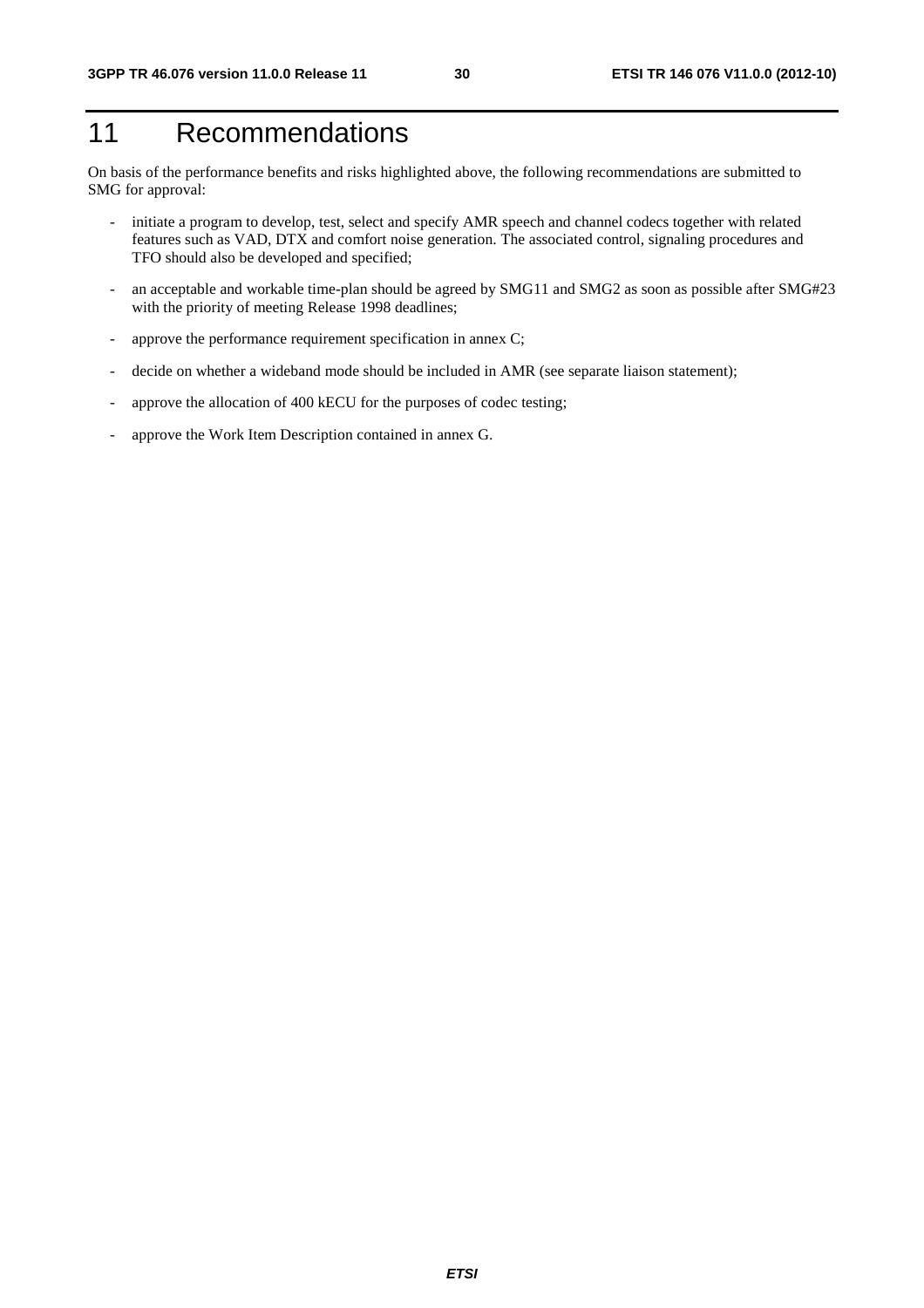## Annex A: Terminology

The terminology used in the present document and recommended for other work on AMR is listed below.

| <b>Adaptive Multi-Rate (AMR)</b><br>codec | Speech and channel codec capable of operating at gross bit-rates of<br>11.4 kbps ("half-rate") and 22.8 kbps ("full-rate"). In addition, the<br>codec may operate at various combinations of speech and channel<br>coding (codec mode) bit-rates for each channel mode.                                                                                                                        |  |
|-------------------------------------------|------------------------------------------------------------------------------------------------------------------------------------------------------------------------------------------------------------------------------------------------------------------------------------------------------------------------------------------------------------------------------------------------|--|
| <b>AMR</b> handover                       | Handover between the FR and HR channel modes to optimize AMR<br>operation.                                                                                                                                                                                                                                                                                                                     |  |
| <b>Bit-rate change</b>                    | Change of the <i>codec mode</i> bit-rates for a given (HR/FR) <i>channel</i><br>mode.                                                                                                                                                                                                                                                                                                          |  |
| <b>Channel mode</b>                       | Half-rate or full-rate operation                                                                                                                                                                                                                                                                                                                                                               |  |
| <b>Channel mode adaptation</b>            | The control and selection of the (FR or HR) channel mode.                                                                                                                                                                                                                                                                                                                                      |  |
| <b>Channel Re-packing</b>                 | Re-packing of HR (and FR) radio channels of a given radio cell to<br>achieve higher capacity within the cell. Controlled by in-band<br>signaling (future) or out-of-band signaling (today). May influence<br>the A-bis / A-ter interface.                                                                                                                                                      |  |
| Codec mode                                | For a given <i>channel mode</i> , the bit partitioning between the speech<br>and channel codecs.                                                                                                                                                                                                                                                                                               |  |
| Codec mode adaptation                     | The control and selection of the <i>codec mode</i> bit-rates. Normally,<br>implies no change to the <i>channel mode</i> .                                                                                                                                                                                                                                                                      |  |
| <b>Conventional handover</b>              | Inter- or intra- cell handover performed for non-speech coding<br>reasons.                                                                                                                                                                                                                                                                                                                     |  |
| <b>Embedded Speech Codecs</b>             | Family of speech codecs based on a "Core Codec" where the next<br>"higher" codec fully includes (embeds) the next "lower" codec.<br>Decoding of a "lower" codec mode is always possible without loss in<br>quality below the quality of that lower codec mode. As a<br>consequence higher codec modes can always be "stripped off" to<br>lower codec modes on the way from encoder to decoder. |  |
|                                           | Embedded Speech Codecs are naturally rate compatible.                                                                                                                                                                                                                                                                                                                                          |  |
| <b>Error Patterns</b>                     | Result of offline simulations (or measurements?) stored on files. To                                                                                                                                                                                                                                                                                                                           |  |
| <b>Error Insertion Device</b>             | be used by the "Error Insertion Device" to model the radio<br>transmission from the output of the channel decoder and interleaver<br>to the input of the deinterleaver and channel decoder.                                                                                                                                                                                                    |  |
| <b>Error Profiles</b>                     | Error Patterns plus additional information like RXQual, RxLev etc.                                                                                                                                                                                                                                                                                                                             |  |
| <b>Full-rate (FR)</b>                     | Full-rate channel or <i>channel mode</i>                                                                                                                                                                                                                                                                                                                                                       |  |
| <b>Gross bit-rate</b>                     | The bit-rate of the <i>channel mode</i> selected (22.8 kbps or 11.4 kbps).                                                                                                                                                                                                                                                                                                                     |  |
| Half-rate (HR)                            | Half-rate channel or <i>channel mode</i>                                                                                                                                                                                                                                                                                                                                                       |  |
| <b>In-Band Signaling</b>                  | Signaling for DTX, Link Control, Channel and codec mode<br>modification, etc. carried within the traffic channel by reserving or<br>stealing bits normally used for speech transmission. Maybe on the<br>radio channel or other channels inside the fixed network (e.g. A-bis,                                                                                                                 |  |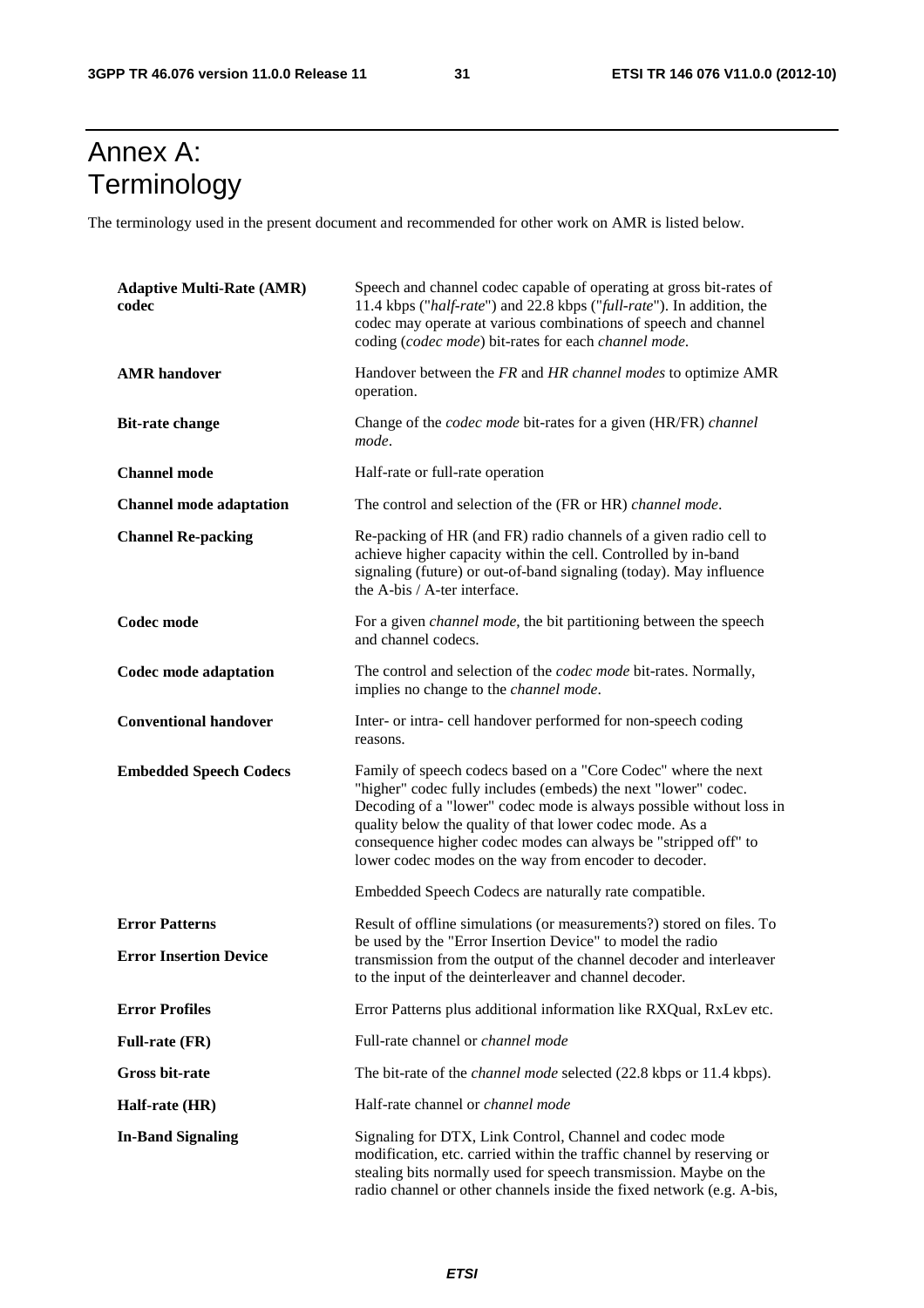|                               | $A$ -ter, $A$ ).                                                                                                                                                                                          |
|-------------------------------|-----------------------------------------------------------------------------------------------------------------------------------------------------------------------------------------------------------|
| <b>ISDN</b> Quality           | Speech quality achieved on wireline telephones with a full duplex<br>transparent digital connection over 64 kbit/s links.                                                                                 |
| <b>Out-of-Band Signaling</b>  | Signaling on the GSM control channels to support link control. May<br>be on the radio channel of other channels inside the fixed network<br>$(e.g. A-bis, A-ter, A).$                                     |
|                               | Note: Out-Of-Band Signaling on the radio channel sometimes<br>"steals" capacity from the speech traffic channel (FACCH) thus<br>creating speech distortion.                                               |
| Rate compatible speech codecs | Speech codecs (typically belonging to a family) which can be<br>modified in net bit rate (typically on a frame by frame basis) without<br>speech quality degradation below the quality of the worst mode. |
| <b>RXLEV</b>                  | GSM defined Receive Carrier Level Estimates, averaged over 480<br>ms                                                                                                                                      |
| <b>RXQual</b>                 | GSM defined Receive Quality Estimates, averaged over 480 ms                                                                                                                                               |
| <b>Speech Codec Family</b>    | All speech coding algorithms which belong to an algorithm family.                                                                                                                                         |
|                               | Typically they have common architectures and can share program<br>code.                                                                                                                                   |
| <b>Toll Quality</b>           | Speech quality normally achieved on modern wireline telephones.                                                                                                                                           |
|                               | Synonym with "ISDN quality" in most western countries.                                                                                                                                                    |
| <b>Wireline quality</b>       | Speech quality provided by modern wireline networks. Normally<br>taken to imply quality at least as good as that of 32kbs G.726 or<br>G.728 codecs.                                                       |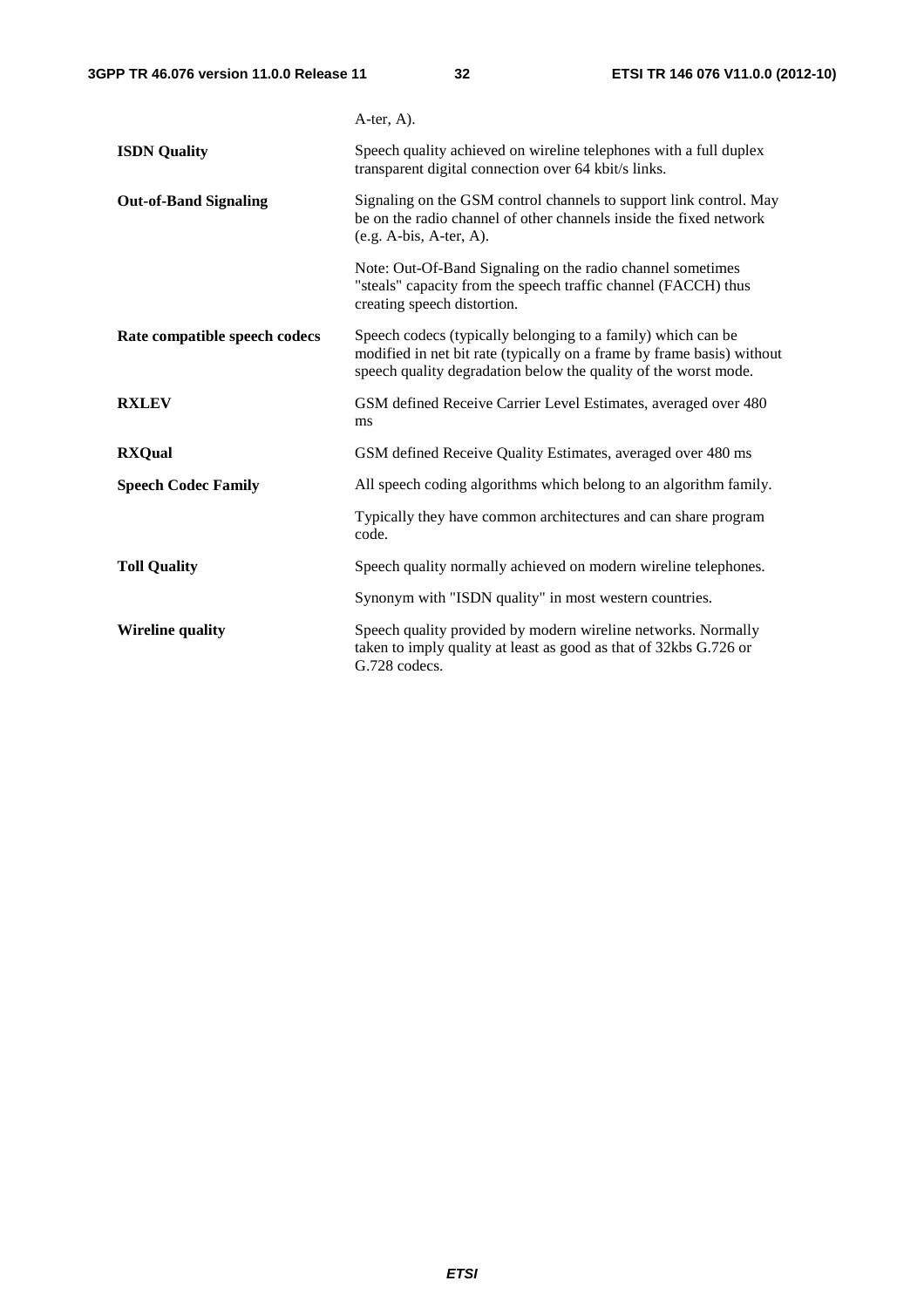#### **Acronyms**

| <b>ACR</b><br><b>Absolute Category Rating</b>                                                     |  |
|---------------------------------------------------------------------------------------------------|--|
| <b>AMR</b><br><b>Adaptive Multi-Rate</b>                                                          |  |
| Carrier-to-Interferer ratio<br>C/I                                                                |  |
| <b>CNI</b><br><b>Comfort Noise Insertion</b>                                                      |  |
| <b>DCR</b><br><b>Degradation Category Rating</b>                                                  |  |
| <b>DSP</b><br><b>Digital Signal Processor</b>                                                     |  |
| <b>DTMF</b><br>Dual Tone Multi Frequency                                                          |  |
| <b>DTX</b><br>Discontinuous Transmission for power consumption and interference reduction         |  |
| <b>EFR</b><br><b>Enhanced Full Rate</b>                                                           |  |
| <b>EID</b><br><b>Error Insertion Device</b>                                                       |  |
| <b>ETSI</b><br>European Telecommunications Standards Institute                                    |  |
| <b>FR</b><br>Full-rate                                                                            |  |
| <b>FH</b><br>Frequency Hopping                                                                    |  |
| G.726<br>ITU 16kbs/24kbs/32kbs ADPCM codec                                                        |  |
| G.728<br>ITU 16kbs LD-CELP codec                                                                  |  |
| <b>GSM</b><br>Global System for Mobile communications                                             |  |
| Half-rate<br>HR                                                                                   |  |
| <b>IRS</b><br>Intermediate Reference System, No IRS= rather flat                                  |  |
| International Telecommunication Union - Telecommunications Standardization Sector<br><b>ITU-T</b> |  |
| Modulated Noise Reference Unit<br><b>MNRU</b>                                                     |  |
| <b>MOS</b><br><b>Mean Opinion Score</b>                                                           |  |
| MS<br><b>Mobile Station</b>                                                                       |  |
| <b>OVL</b><br>Overload point                                                                      |  |
| <b>PCM</b><br><b>Pulse Code Modulation</b>                                                        |  |
| Speech-to-speech correlated noise power ratio in dB<br>Q                                          |  |
| quantization distortion unit<br>qdu                                                               |  |
| RPE-LTP<br>Regular Pulse Excited codec with Long Term Prediction                                  |  |
| <b>SID</b><br><b>Silence Descriptor</b>                                                           |  |
| Special Mobile Group<br><b>SMG</b>                                                                |  |
| <b>SNR</b><br>Signal to Noise Ratio                                                               |  |
| <b>TCH-HS</b><br>Traffic Channel Half rate Speech                                                 |  |
| <b>TCH-FS</b><br>Traffic Channel Full rate Speech                                                 |  |
| Time Division Multiple Access<br><b>TDMA</b>                                                      |  |
| <b>Tandem Free Operation</b><br><b>TFO</b>                                                        |  |
| Uniform or Linear PCM<br><b>UPCM</b>                                                              |  |
| <b>VAD</b><br>Voice Activity Detector                                                             |  |

Error Patterns (EP0, EP1, EP2 and EP3):

- EP0 without channel errors;
- EP1 C/I=10 dB; 5 % Gross BER (well inside a cell); TU3, Ideal Frequency Hopping
- EP2 C/I= 7 dB; 8 % Gross BER (at a cell boundary);
- EP3 C/I= 4 dB; 13 % Gross BER (outside a cell).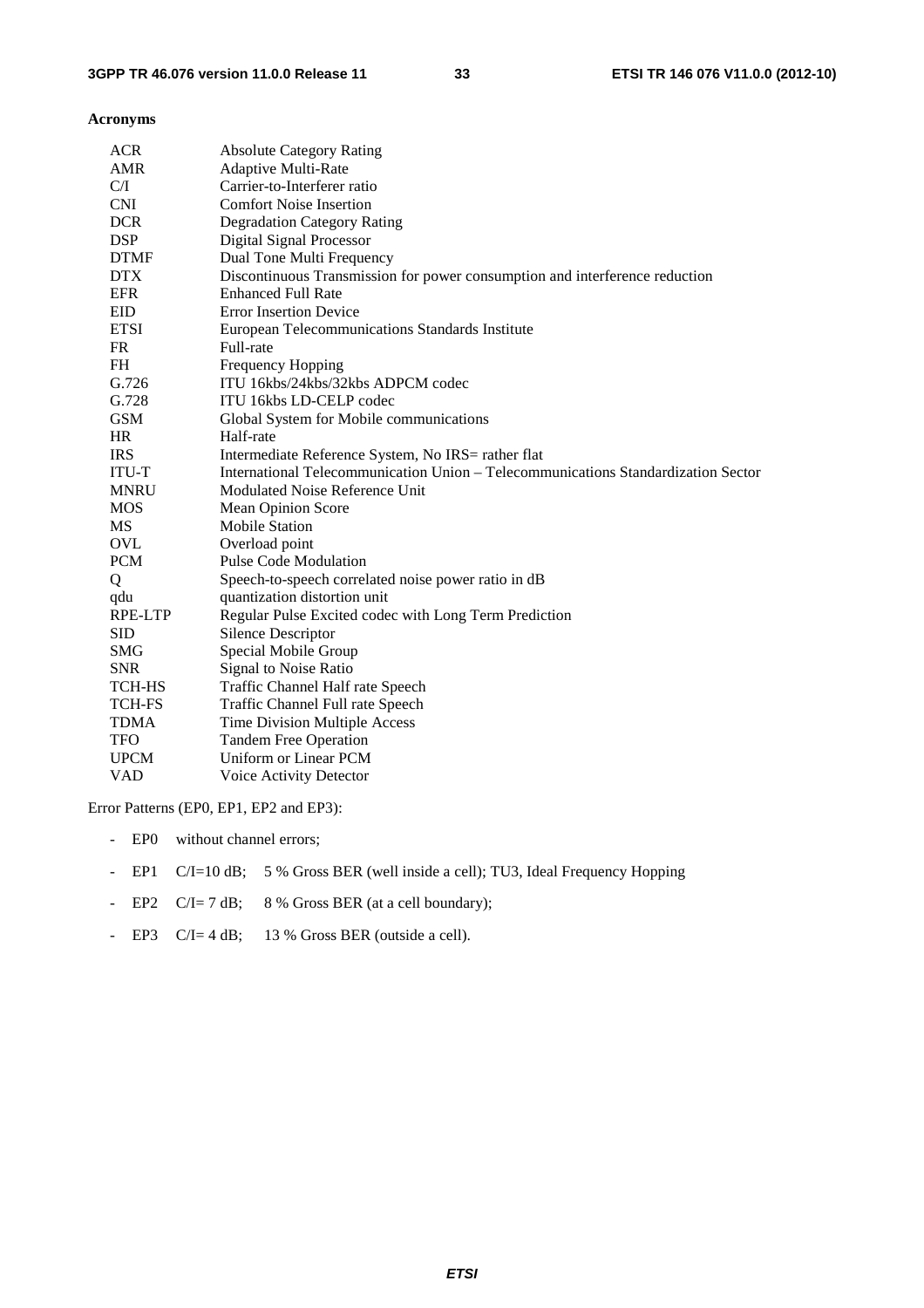## Annex B: Application scenarios

With the intrinsic flexibility of the AMR system, it will be possible to customize the application of the codec to meet specific network and service needs. Some of the potential application scenarios are identified below (in no particular order) together with the advantages offered and the types of networks to which they may be suited.

#### **1) Full-rate only; High quality over full range of channel errors.**

This provides improved resilience to errors compared to GSM EFR so that when in call, the speech quality varies little with channel errors. It also provides significantly improved quality under marginal coverage conditions (e.g. at cell edge, coverage holes etc.).

Some capacity advantage may also be derived from the improved resilience under low C/I conditions. May support tighter frequency re-use.

Potential service applications: suitable for operators who do not need to increase capacity through half-rate operation but wish to offer the best speech quality possible to all users.

#### **2) Half-rate only; Improved quality over current HR codec.**

To gain maximum capacity advantage, the AMR codec can be operated in half-rate channel mode only. In this case, the AMR codec is likely to provide significant improvements in speech quality over the existing HR codec under low error conditions by using codec mode adaptation. Other improvements under background noise and tandeming conditions can also be expected.

Potential service applications: suitable for operators who need the greatest capacity enhancement from half-rate operation, but who are also seeking quality improvements. Some loss of quality at high channel error rates and in background noise can be expected (but still better than the existing HR codec).

#### **3) Full- and Half-rate operation; simple HR/FR handover.**

In this case, handover between FR and HR channel modes will be supported but probably only using the current intracell HR/FR handover capabilities. Such handovers would not be expected to be frequent (e.g. less than [5] in a twominute call). *[Check]* 

*AMR handover* will be controlled according to whether greatest emphasis is to be placed on quality or capacity enhancements.

This will allow combined quality and capacity enhancements but the simple handover mechanisms may lead to some short-term variation of speech quality as the variations of the error rate on the half-rate channel may not be tracked sufficiently rapidly.

Potential service applications: suitable for operators who want to combine speech quality and capacity improvements (less than that achievable through half-rate only operation).

#### **4) Full- and Half-rate operation; advanced HR/FR handover.**

In this case, an advanced handover scheme between FR and HR channel modes would operate. This may involve more handovers and the aim would be to "fine-tune" the selection of the FR and HR channel modes to obtain the best balance between capacity and quality. This may involve more handovers than 3) but as handovers themselves are a source of quality degradation, their number will still need to be restricted.

The particular FR/HR algorithm (on the BSC) may be customized to meet the operator's specific needs.

Subject to establishing the feasibility of this approach, this mode or operation should provide consistent high speech quality subject to only small variations in quality and an increase in capacity. The level of capacity improvement will depend on the FR/HR handover algorithm implemented.

Potential service applications: suitable for operators who want to combine speech quality and capacity improvements (less than that achievable through half-rate only operation).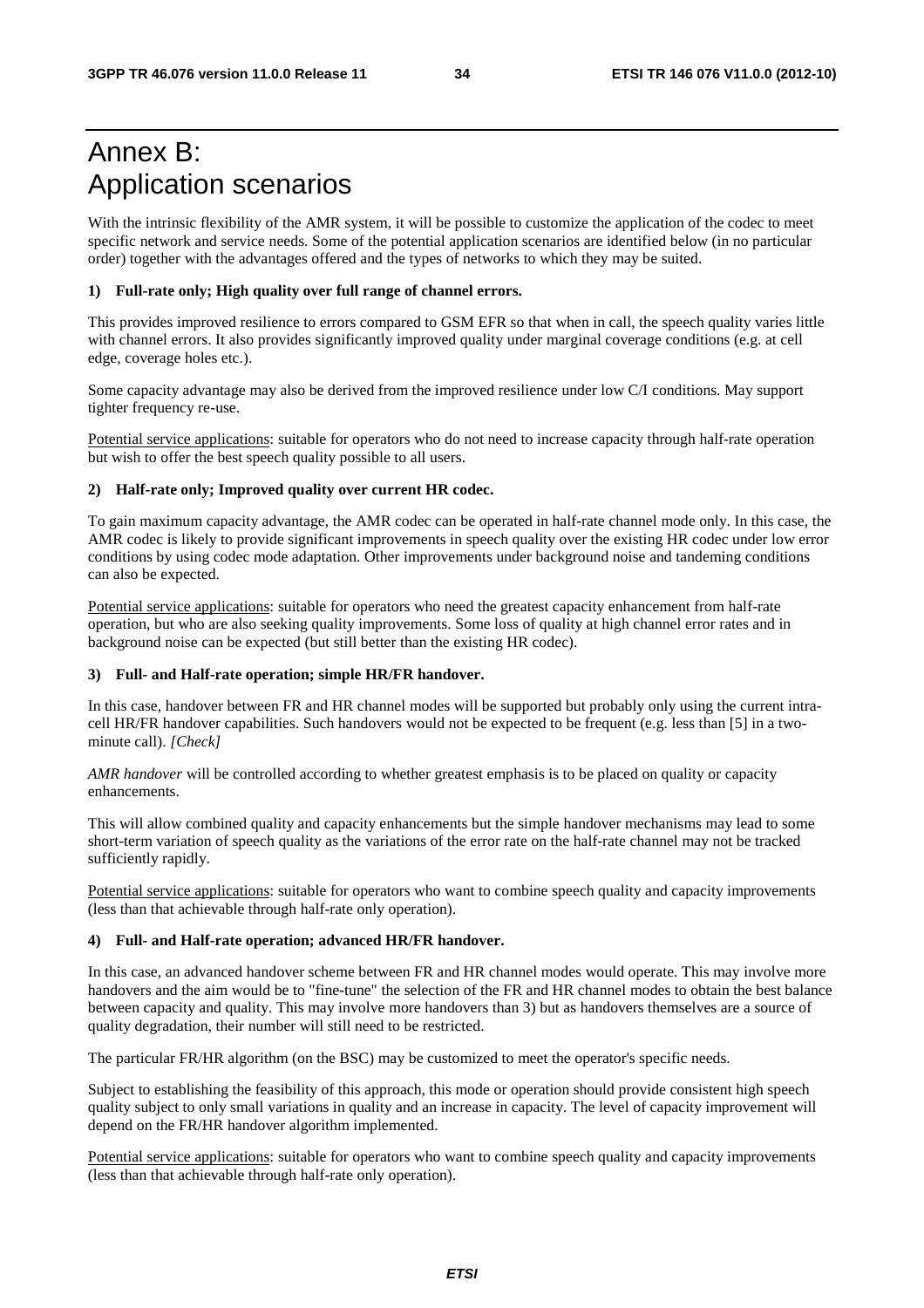## Annex C: Codec requirement specification

## C.1 Static conditions

This annex presents performance requirements and objectives for the speech quality of the GSM AMR system under static test conditions.

The half-rate and full-rate channels will be assessed separately. For each channel the speech quality of the codec modes associated with that channel will be assessed over a range of C/I and background noise conditions to provide a 'family' of performance curves.

Separate requirements and objectives are specified for clean speech and background noise. The type of the background noise, e.g. babble or vehicle, and signal-to-noise ratio (SNR) are specified in the associated subjective test plan.

The requirements and objectives for the full-rate and half-rate traffic channels under static test conditions are specified in table 1. The following notes apply.

- NOTE 1: 'Ideal case performance' assumes that optimum mode selection has occurred for the given channel, and is defined as the performance of the codec mode which provides the *best* subjective performance under the specified C/I and background noise condition.
- NOTE 2: 'Worst case performance' assumes that the mode selection algorithm has made the poorest choice for the given channel, and is defined as the performance of the codec mode which provides the *worst* subjective performance under the specified C/I and background noise condition.
- NOTE 3: Unless otherwise stated, the requirement shall be assumed to be 'not worse than'. In the case where two reference codecs are specified, the candidate codec must meet the stated requirement for both reference codecs.
- NOTE 4: The 'not worse than' and 'better than' requirements will be interpreted statistically at the 95% confidence levels.

|           | <b>Full-Rate Channel</b>                   |                                          | <b>Half-Rate Channel</b>                   |                                                 |
|-----------|--------------------------------------------|------------------------------------------|--------------------------------------------|-------------------------------------------------|
| C/I       | Ideal case<br>performance<br>(requirement) | Worst case<br>performance<br>(objective) | Ideal case<br>performance<br>(requirement) | <b>Worst case</b><br>performance<br>(objective) |
| no errors | EFR no errors                              | G.728 no errors                          | G.728 no errors                            | FR no errors                                    |
| 19dB      | EFR no errors                              | G.728 no errors                          | G.728 no errors                            | FR no errors                                    |
| 16dB      | EFR no errors                              | G.728 no errors                          | G.728 no errors                            | FR at 10 dB                                     |
| 13 dB     | EFR no errors                              | G.728 no errors                          | FR at 13 dB                                | FR at 7 dB                                      |
| 10dB      | G.728 no errors                            | EFR at 10 dB                             | FR at 10 dB                                | FR at 4 dB                                      |
| 7 dB      | G.728 no errors                            | EFR at 7 dB                              | FR at 7 dB                                 |                                                 |
| 4 dB      | EFR at 10 dB                               | EFR at 4 dB                              | FR at 4 dB                                 |                                                 |

#### **Table 1a: Clean speech requirements and objectives under static test conditions**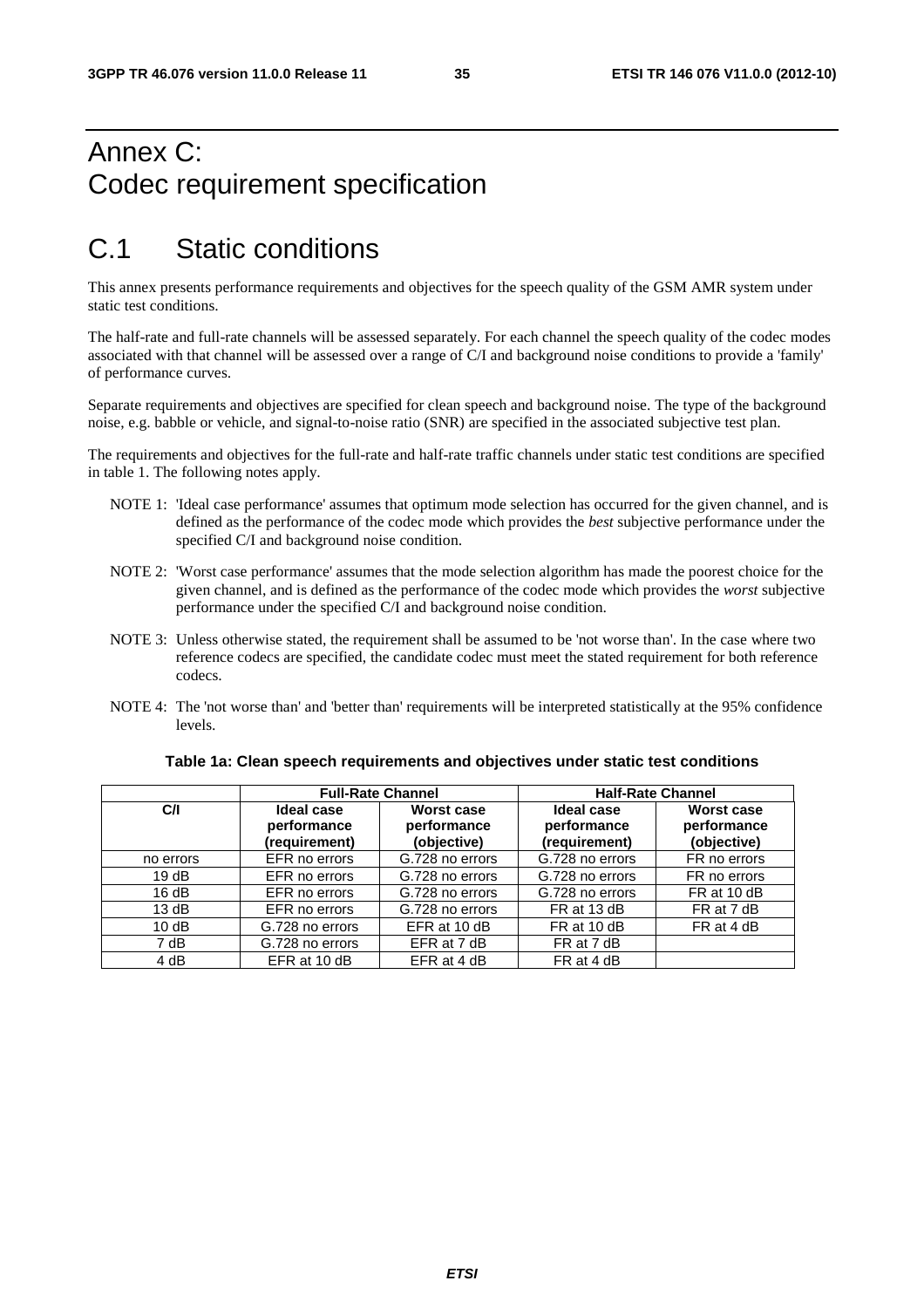|           | <b>Full-Rate Channel</b>                   |                                          | <b>Half-Rate Channel</b>                   |                                          |
|-----------|--------------------------------------------|------------------------------------------|--------------------------------------------|------------------------------------------|
| C/I       | Ideal case<br>performance<br>(requirement) | Worst case<br>performance<br>(objective) | Ideal case<br>performance<br>(requirement) | Worst case<br>performance<br>(objective) |
| no errors | EFR no errors                              | G.729 and FR<br>no errors                | better than<br>G.729 and FR<br>no errors   | G.729 and FR<br>no errors                |
| 19dB      | EFR no errors                              | G.729 and FR<br>no errors                | better than<br>G.729 and FR<br>no errors   | G.729 and FR<br>no errors                |
| 16dB      | EFR no errors                              | G.729 and FR<br>no errors                | better than<br>G.729 and FR<br>no errors   | FR at 10 dB                              |
| 13 dB     | EFR no errors                              | G.729 and FR<br>no errors                | FR at 13 dB                                | FR at 7 dB                               |
| 10dB      | G.729 and FR<br>no errors                  | FR at 10 dB                              | FR at 10 dB                                | FR at 4 dB                               |
| 7 dB      | $G.729$ and $FR$<br>no errors              | FR at 7 dB                               | FR at 7 dB                                 |                                          |
| 4 dB      | FR at 10 dB                                | FR at 4 dB                               | FR at 4 dB                                 |                                          |

#### **Table 1b: Background noise requirements and objectives under static test conditions**

#### **Original SQSG performance benchmarks**

The performance benchmarks originally set by SQSG for AMR are reproduced below.

#### Full-rate mode

Speech quality, talker dependency, background noise $<sup>1</sup>$  and tandeming:</sup>

| EP <sub>0</sub> | EFR under EPO |
|-----------------|---------------|
| EP3             | EFR under EP1 |

#### Half-rate mode

Speech quality, talker dependency, background noise and tandeming:

| EP <sub>0</sub> | G.728         |
|-----------------|---------------|
| EP <sub>1</sub> | EFR under EP1 |
| EP <sub>2</sub> | FR under EP2  |
| EP3             | FR under EP3  |

Complexity target for speech no higher than 8 times the complexity and channel codecs combined of the TCH-FS speech and channel codecs

Other points that need to be checked for adaptability:

- varying channel condition test to ensure that channel adaptive technique does not seriously degrade performance including when DTX is operated;
- the ability for the coder to signal its need to be handed over to FR;
- no annoying artifacts when changing channel modes.

NOTE 5: The background noise specification should recognize realistic usage environments and the expected minimum noise differentiation performance (DELSM) of the MS.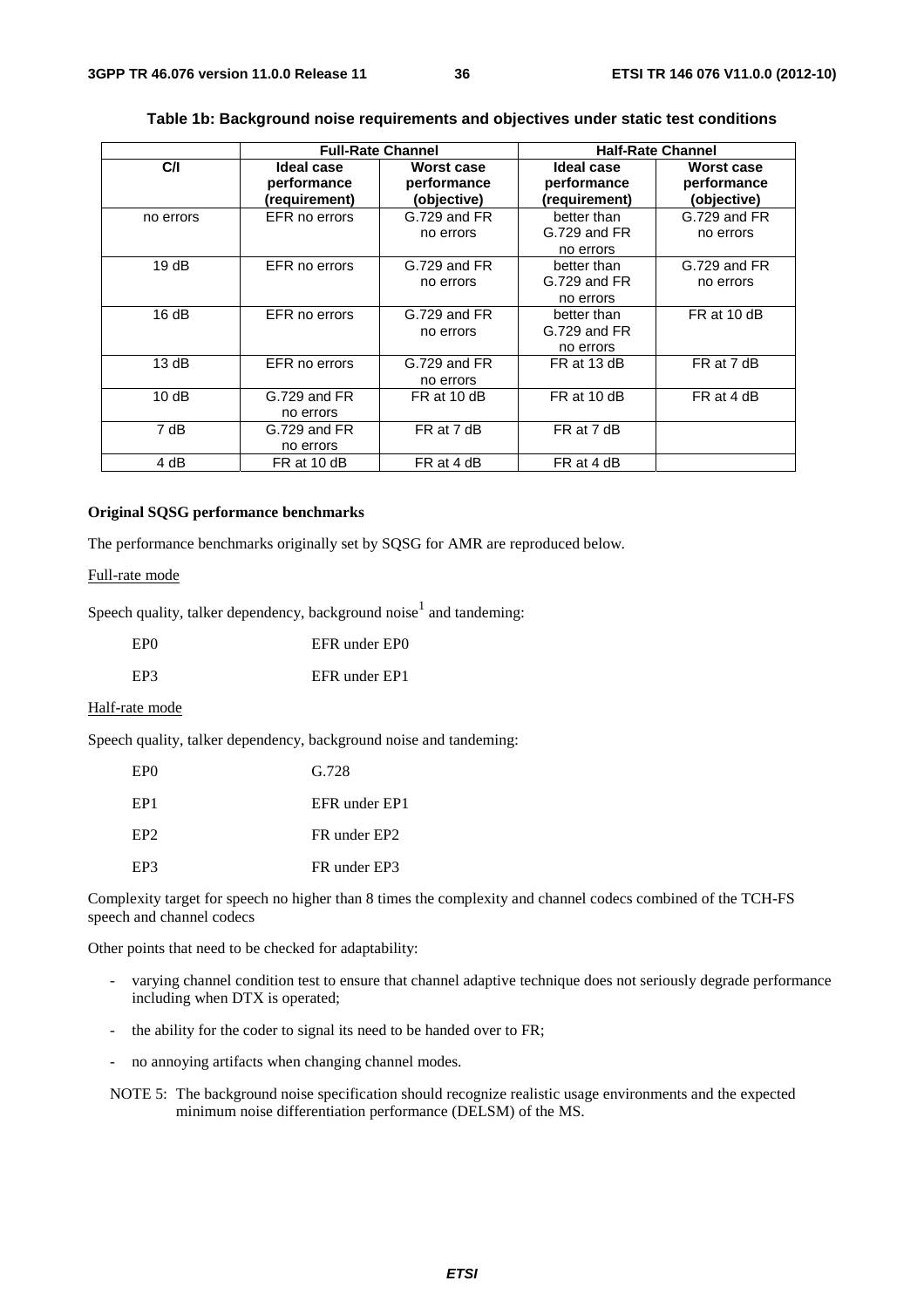## C.2 Dynamic conditions

*[In the process of being defined.]*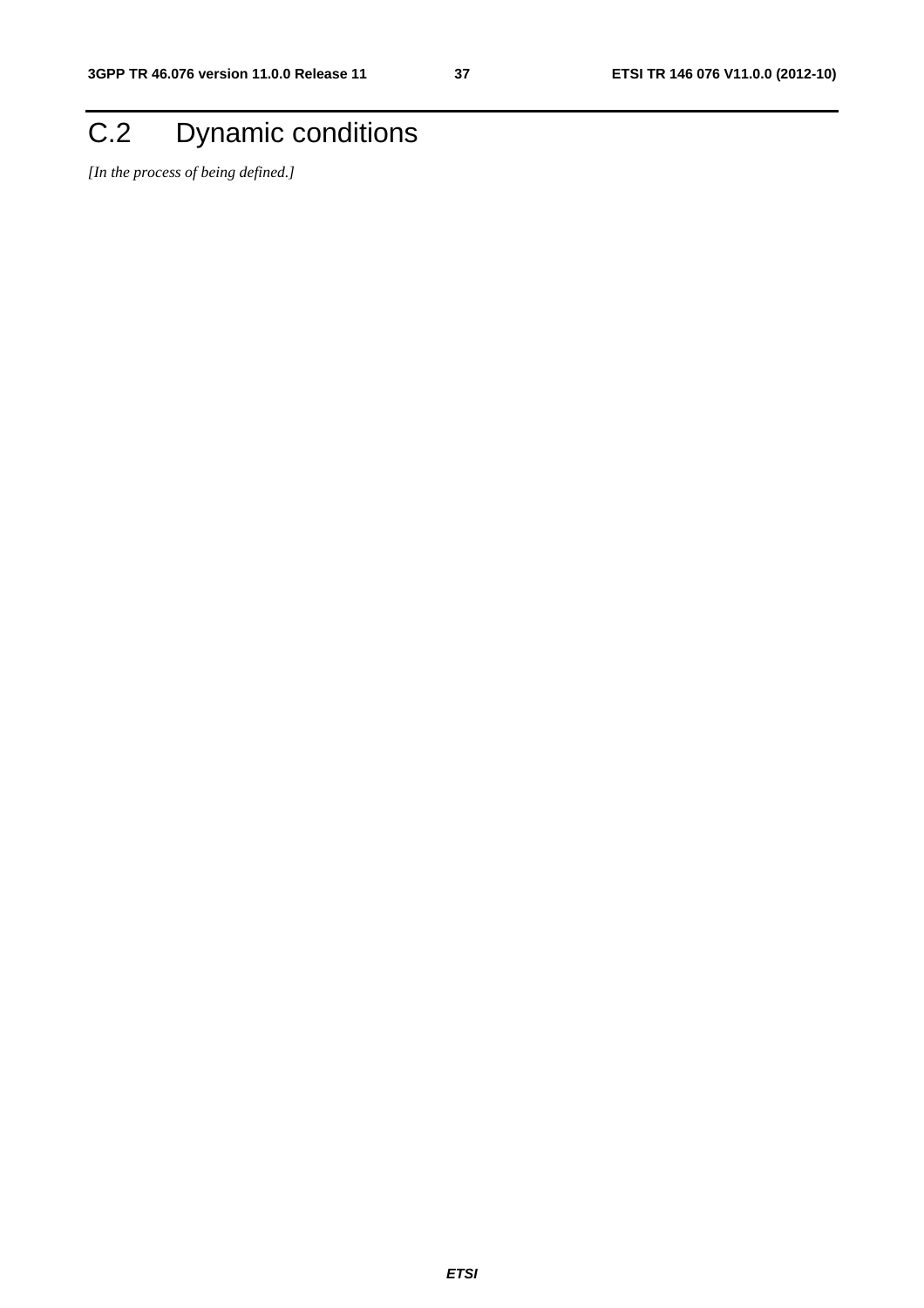## Annex D: AMR implementation requirements

## D.1 Network

The following table lists the basic network functions, which would be impacted by the introduction of AMR. The table also identifies whether a similar modification was required for the introduction of EFR.

| <b>Device</b> | <b>Upgrade for AMR</b>                                  |
|---------------|---------------------------------------------------------|
| <b>BTS</b>    | New Channel Codec,                                      |
|               | In-band Transmission of metrics and signaling data,     |
|               | Codec mode adaptation algorithm based on the            |
|               | characteristics of the radio channel,                   |
|               | DTX.                                                    |
|               | New TRAU frames,                                        |
|               | Transmission to the BSC of information related to the   |
|               | quality of the radio channel.                           |
| <b>BSC</b>    | Radio resource algorithm to incorporate channel mode    |
|               | adaptation and enhanced channel re-packing              |
| <b>TRAU</b>   | New TRAU frames,                                        |
|               | New Speech Codec,                                       |
|               | Codec mode adaptation algorithm based on the            |
|               | characteristics of the input signal,                    |
|               | G.722 may be needed in case of wideband codec           |
| <b>MSC</b>    | Minor signaling extensions for e.g. handover, circuit   |
|               | pooling                                                 |
|               | In case of wideband extension of the ISUP might be      |
|               | necessary to identify that wideband can be used in both |
|               | terminals.                                              |
| OMC-R         | Configuration of the AMR codec (e.g. TCH/H only)        |

#### **Table D.1: Overview of the network modifications**

The modifications in the network required for introducing the AMR will be dependent on the level of actual adaptation desired. As a matter of fact the AMR is a toolbox and thus does not oblige to implement all the features. This specific aspect allows a smooth introduction of the AMR in the sense that it can be done in several steps.

A general comment is that much more functions of the network have to be modified. An attempt of listing the functions to be modified is provided in table YY. Hardware upgrades may be necessary especially for the first generation devices (BTS, BSC and TRAU).

The OMC will have also to be modified if the operators want to take advantage of the high flexibility offered by the AMR.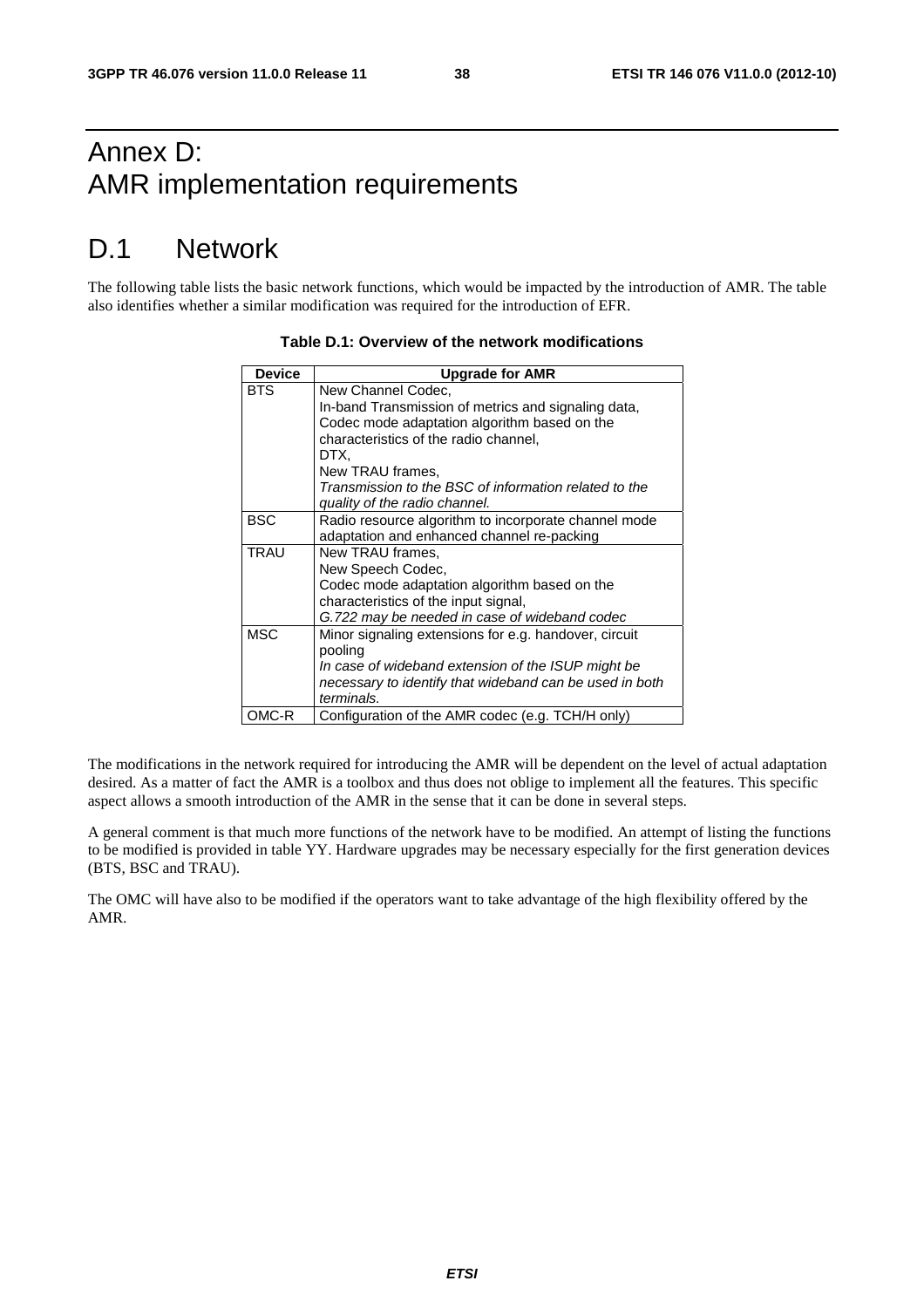| <b>Generic</b><br><b>Function</b>                                          | <b>Upgrade Required</b>                                                                                                                                                                                                                                                                                 | Equivalent upgrade required<br>for EFR                                                                                    |  |  |  |
|----------------------------------------------------------------------------|---------------------------------------------------------------------------------------------------------------------------------------------------------------------------------------------------------------------------------------------------------------------------------------------------------|---------------------------------------------------------------------------------------------------------------------------|--|--|--|
| Speech Frame<br>Coding                                                     | Support of the multiple Half Rate and Full Rate Speech<br>Codecs                                                                                                                                                                                                                                        | Only one new speech codec<br>required for EFR                                                                             |  |  |  |
| <b>Voice Activity</b><br>Detection                                         | Support of embedded In Band signaling<br>Support of a new VAD algorithm(s) for the half rate and<br>full rate modes of AMR                                                                                                                                                                              | Only one new VAD algorithm for<br><b>EFR</b>                                                                              |  |  |  |
| Ater                                                                       | New TRAU frames<br>8 and 16 kbit/s sub-multiplexing<br>Increase of transmission means                                                                                                                                                                                                                   | <b>New TRAU frames</b><br>16 kbit/s sub-multiplexing                                                                      |  |  |  |
| Codec<br>Selection                                                         | Processing of the RX In band signaling<br>Support of a dynamic codec selection on a frame basis<br>based on the RX In Band signaling and possibly on the<br>characteristics of the source signal                                                                                                        | Support of codec selection at call<br>set up (Bearer Capabilities)                                                        |  |  |  |
| Channel<br>Coding                                                          | Support of new channel coding for each codec                                                                                                                                                                                                                                                            | Same channel coding as the FR                                                                                             |  |  |  |
| Interleaving                                                               | Possible new interleaving schemes for some or all<br>channel modes of AMR                                                                                                                                                                                                                               | Same as for the FR                                                                                                        |  |  |  |
| Stealing flag                                                              | Possible extension of the stealing flag use to indicate the<br>channel mode and/or carry some in band signaling                                                                                                                                                                                         | No modification of the stealing<br>flag for the EFR                                                                       |  |  |  |
| Channel<br>Measurement                                                     | Support of a new metric for an accurate evaluation of the<br>propagation conditions                                                                                                                                                                                                                     | No additional channel<br>measurements for the EFR                                                                         |  |  |  |
| <b>Stealing Flag</b><br>Extraction                                         | Possible exploitation of the stealing to determine the<br>channel mode and/or recover some in-band signaling                                                                                                                                                                                            | Not needed                                                                                                                |  |  |  |
| De-Interleaving                                                            | Possible new De-interleaving schemes for some or all<br>channel modes of AMR                                                                                                                                                                                                                            | Not needed                                                                                                                |  |  |  |
| Channel<br>Decoding                                                        | Support of a new channel decoding mode for each codec                                                                                                                                                                                                                                                   | Minor modifications of the TCH-<br>FS channel decoder                                                                     |  |  |  |
| Speech<br>Decoding<br><b>Bad Frame</b><br>Handling<br>In Band<br>Signaling | Support of a set of new speech decoding algorithms for<br>the full rate and half rate modes of AMR<br>Possible new bad frame handling algorithms<br>Extraction of the In Band signaling                                                                                                                 | Only one new speech decoding<br>algorithm for EFR.<br>New bad frame handling needed<br>for EFR.                           |  |  |  |
| TX In Band<br>signaling                                                    | Generation of an In Band signaling message containing<br>either measurement reports and/or downlink codec<br>requirement and/or indication.                                                                                                                                                             | Not needed                                                                                                                |  |  |  |
| Resource<br>Management                                                     | Possible impacted messages/procedures include:<br>Measurement Reports (to partially report the new metric<br>on the SACCH)<br>System Information (to define the operation thresholds of<br>the channel adaptation).<br>Channel re-packing must be implemented to achieve<br>significant capacity gains. | Optimization of existing<br>procedure                                                                                     |  |  |  |
| Call Control<br>Layer 3                                                    | Codec negotiation/selection at call set up<br>(Bearer Capabilities)<br>Channel Mode indication in Assignment/Handover<br>Command                                                                                                                                                                        | Codec indication at call set up<br>(Bearer Capabilities)<br>Channel Mode indication in<br>Assignment/Handover<br>Commands |  |  |  |
| <b>Channel Mode</b><br>adaptation                                          | The BSC manages the channel mode adaptation based<br>on information received from the BTS.<br>More layer 3 messages per call. Processing power must<br>be increased to maintain the number of Erlang managed<br>by a BSC.                                                                               | Not needed                                                                                                                |  |  |  |
| <b>Power Control</b>                                                       | The Power Control may have to be modified in order to<br>ensure a good coexistence with the Adaptation feature of<br>the AMR (Ping-Pong effects must be avoided).                                                                                                                                       | Not needed                                                                                                                |  |  |  |
| OMC                                                                        | Configuration of the operation mode of the AMR                                                                                                                                                                                                                                                          | Not needed                                                                                                                |  |  |  |
| Abis                                                                       | Increase of the LAPD transmission capacity                                                                                                                                                                                                                                                              | Not needed                                                                                                                |  |  |  |

| Table D.2: Detailed list of network modifications |  |
|---------------------------------------------------|--|
|---------------------------------------------------|--|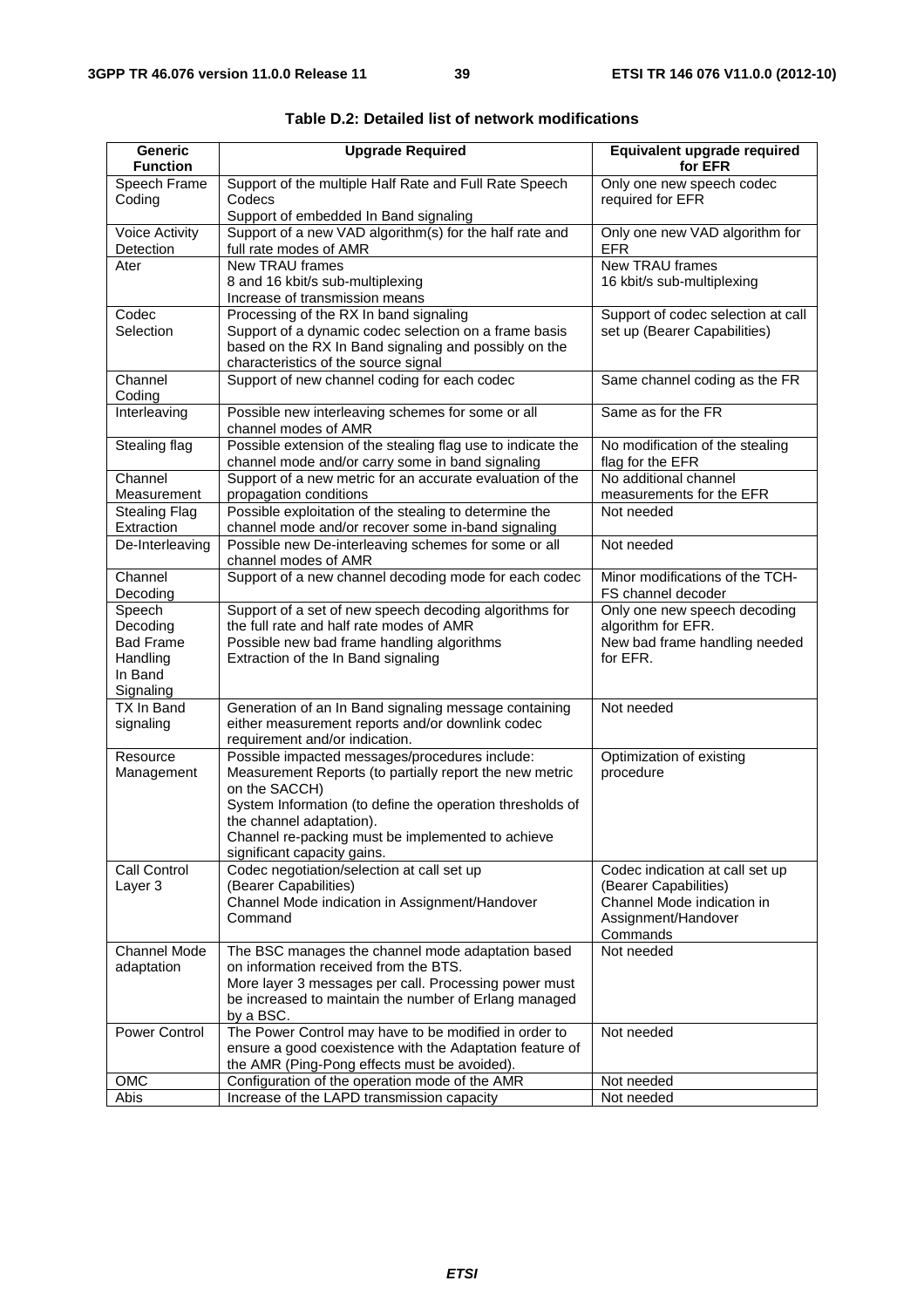## D.2 MS

The following table lists the basic Mobile Station functions, which would be impacted by the introduction of AMR. The table also identifies whether a similar modification was required for the introduction of EFR. Note that it is assumed that the management of half rate channels is already supported by the MS and does not require any upgrade as a result of the introduction of AMR.

The figure below presents a simplified architecture of a Mobile Station. The new functions or functions requiring an upgrade are framed by a double line.

| <b>Generic</b>        | <b>Upgrade Required</b>                                                                                        | Equivalent upgrade required        |
|-----------------------|----------------------------------------------------------------------------------------------------------------|------------------------------------|
| <b>Function</b>       |                                                                                                                | for EFR                            |
| Speech Frame          | Support of the multiple Half Rate and Full Rate Speech                                                         | Only one new speech codec          |
| Coding                | Codecs                                                                                                         | required for EFR                   |
|                       | Support of embedded In Band signaling                                                                          |                                    |
| <b>Voice Activity</b> | Support of a new VAD algorithm(s) for the half rate and                                                        | Only one new VAD algorithm for     |
| Detection             | full rate modes of AMR                                                                                         | <b>EFR</b>                         |
| Codec                 | Processing of the RX In band signaling                                                                         | Support of codec selection at call |
| Selection             | Support of a dynamic codec selection on a frame basis<br>based on the RX In Band signaling and possibly on the | set up (Bearer Capabilities)       |
|                       | characteristics of the source signal                                                                           |                                    |
| Channel               | Support of new channel coding for each codec                                                                   |                                    |
| Coding                |                                                                                                                |                                    |
| Interleaving          | Possible new interleaving schemes for some or all                                                              |                                    |
|                       | channel modes of AMR                                                                                           |                                    |
| Stealing flag         | Possible extension of the stealing flag use to indicate the                                                    |                                    |
|                       | channel mode and/or carry some in band signaling                                                               |                                    |
| Channel               | Support of a new metric for an accurate evaluation of the                                                      |                                    |
| Measurement           | propagation conditions                                                                                         |                                    |
| <b>Stealing Flag</b>  | Possible exploitation of the stealing to determine the                                                         |                                    |
| Extraction            | channel mode and/or recover some in-band signaling                                                             |                                    |
| De-Interleaving       | Possible new De-interleaving schemes for some or all                                                           |                                    |
| Channel               | channel modes of AMR<br>Support of a new channel decoding mode for each codec                                  |                                    |
| Decoding              |                                                                                                                |                                    |
| Speech                | Support of a set of new speech decoding algorithms for                                                         | New speech decoding algorithm      |
| Decoding              | the full rate and half rate modes of AMR                                                                       | for EFR                            |
| <b>Bad Frame</b>      | Possible new bad frame handling algorithms                                                                     | New bad frame handling             |
| Handling              | Extraction of the In Band signaling                                                                            | algorithm                          |
| In Band               |                                                                                                                |                                    |
| Signaling             |                                                                                                                |                                    |
| TX In Band            | Generation of an In Band signaling message containing                                                          |                                    |
| signaling             | either measurement reports and/or downlink codec                                                               |                                    |
|                       | requirement and/or indication.                                                                                 |                                    |
| Resource              | Possible impacted messages/procedures include:                                                                 |                                    |
| Management            | Measurement Reports (to partially report the new metric                                                        |                                    |
|                       | on the SACCH)<br>System Information (to define the operation thresholds of                                     |                                    |
|                       | the channel adaptation)                                                                                        |                                    |
| Call Control          | Codec negotiation/selection at call set up                                                                     | Codec indication at call set up    |
| Layer 3               | (Bearer Capabilities)                                                                                          | (Bearer Capabilities)              |
|                       | Channel Mode indication in Assignment/Handover                                                                 | Channel Mode indication in         |
|                       | Command                                                                                                        | Assignment/Handover                |
|                       |                                                                                                                | Commands                           |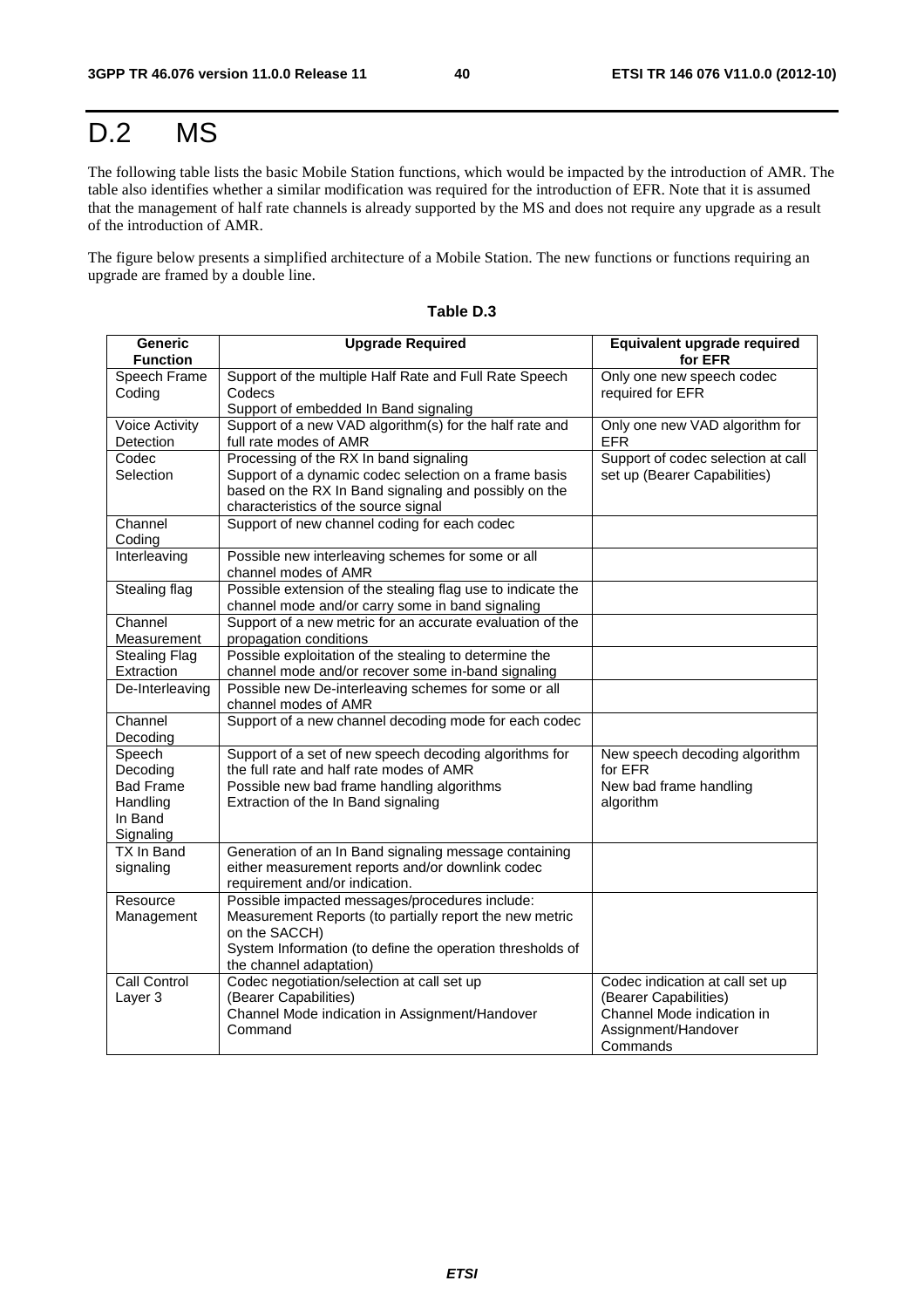

**Figure D.1**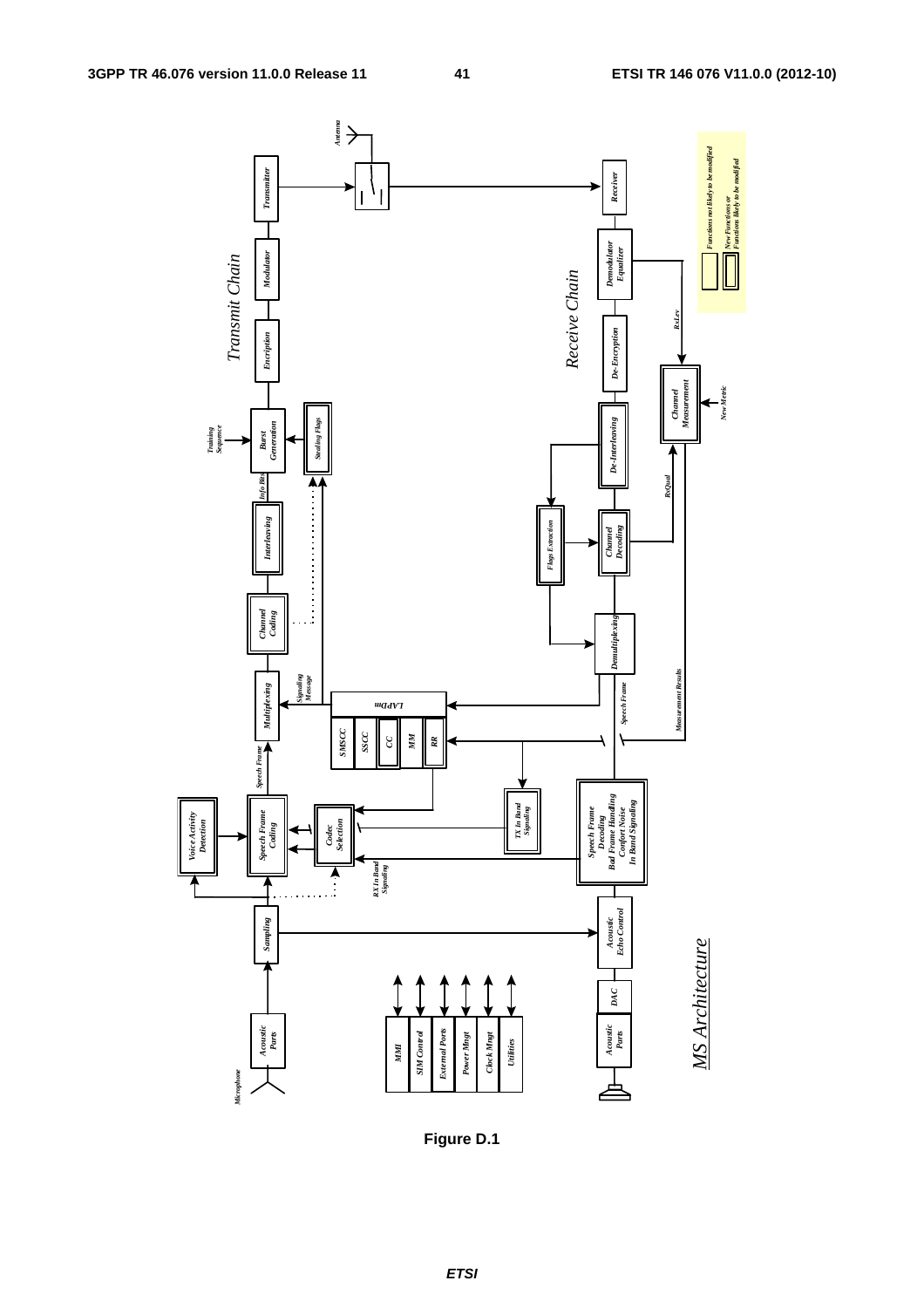## Annex E: Speech traffic channel simulator

This annex contains a short description of the different blocks involved in the speech traffic channel simulator.

#### **AMR encoder**

It contains the algorithms for speech encoding, channel encoding as well as voice activity detection and DTX functions. All these algorithms are considered to be part of the *codec proposal* and are left to the proponent. [*DTX algorithms are not mandatory to be included in the first proposal, still to be confirmed* !!!]. The encoder shall be capable to operate at HR or FR mode on demand (driven by the HR/FR flag). The encoder shall be capable to operate at different codec modes selected on the basis of the side information for codec control. The AMR encoder can also contain a suitable algorithm for codec mode adaptation.

The information on the encoding rate is considered to be part of the speech information and it is signaled in-band or using frame stealing flag techniques according to the codec proponent algorithm.

The information on HR/FR mode is intended to be signaled out of band with the current mechanism.

The input signal is the standard 16 bit linear PCM signal. The output signal is the data stream at 11,4 kbit/s or 22,8 kbit/s already interleaved as in the cases of half-rate and enhanced full-rate exercises. It also shall contain the necessary in-band signaling for proper operation, this means for instance the actual operating rate and the feedback on the channel quality estimation.

#### **EID Error Insertion Device**

The error insertion device allows error insertion with soft-chip output in either HR or FR operating modes.

It is complying with the assumptions made in the HR and EFR specifications.

The HR/FR flag is used to properly consider the soft-chip error patterns.

The HR/FR flag is transferred without any error simulation on it.

#### **Error pattern**

Suitable error patterns shall be defined and made available for testing. They should carry the information on the soft chip errors as well as associated RxQual and RxLev.

#### **AMR decoder**

The AMR decoder contains the algorithms for channel decoding, error concealment, speech decoding as well as comfort noise and DTX functions. All the algorithms are up to the codec proponents.

The AMR decoder can also contain a suitable algorithm for codec mode adaptation.

#### **Delay**

The side information for codec mode control shall be transferred to the backward channel by taking into account the proper delay involved that can be different for different proposals depending on the location of the codec mode adaptation algorithm and on the in-band signaling protocol used.

#### **AMR signaling encoder**

The AMR signaling encoder has the purpose to encode the required side information for codec mode adaptation. It could contain the complete AMR encoder, or it can be a simplified version in which only the signaling part is included. The other portion of information can be filled with random bits. It is part of the candidate proposal.

A suitable DTX pattern must however be used in order to take into account of switching on and off the transmitter and consequently the impact on the signaling rate and on the performance in dynamic operation.

#### **AMR signaling decoder**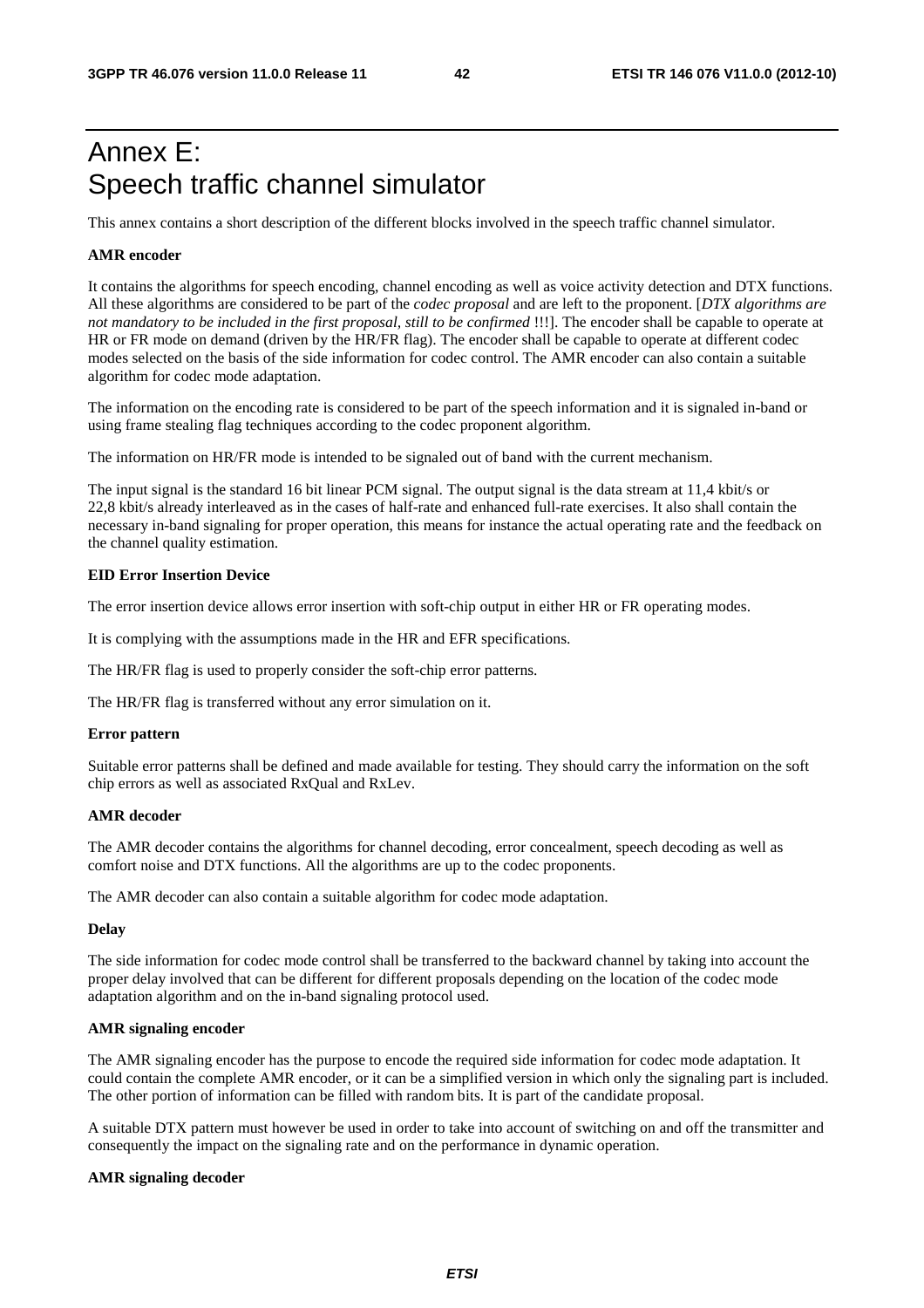It contains the decoding functions of the in-band signaling. Also in this case it can be the complete AMR decoder or a simplified version. It is again up to the codec proponent. Its use is to decode the side information for codec mode adaptation.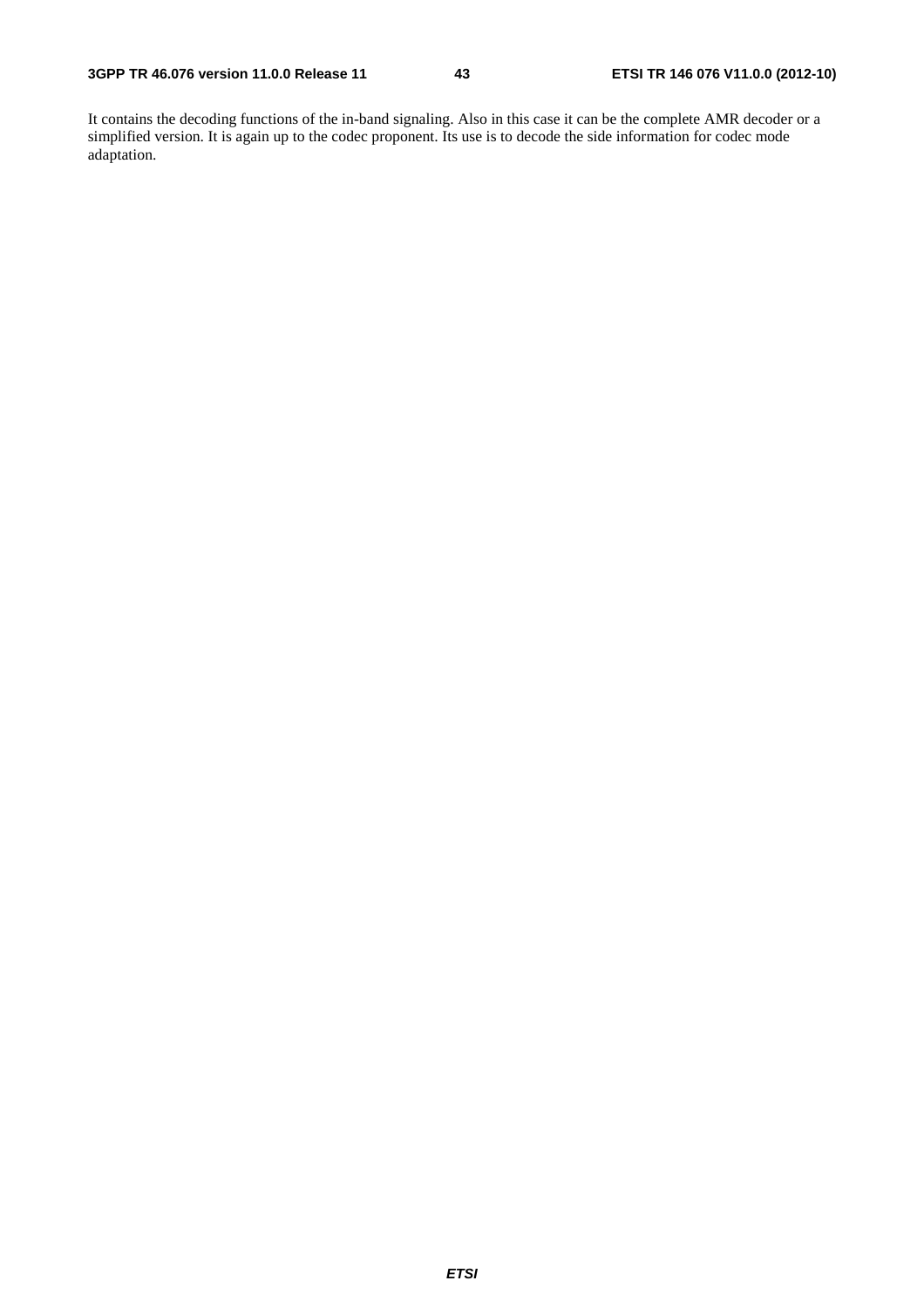## Annex F: Schedule for AMR development

The schedule for the AMR development and standardization outlined below was produced by SMG11 at its meeting in September 1997. Subsequently, SMG2 WPB indicated that the static and dynamic error patterns needed for the Qualification Tests would not be available until December 1997 and March 1998 respectively. This will clearly impact the feasibility of completing the work in time for Release 1998. The schedule therefore needs to be reviewed by SMG11 and SMG2 to arrive at a common acceptable plan.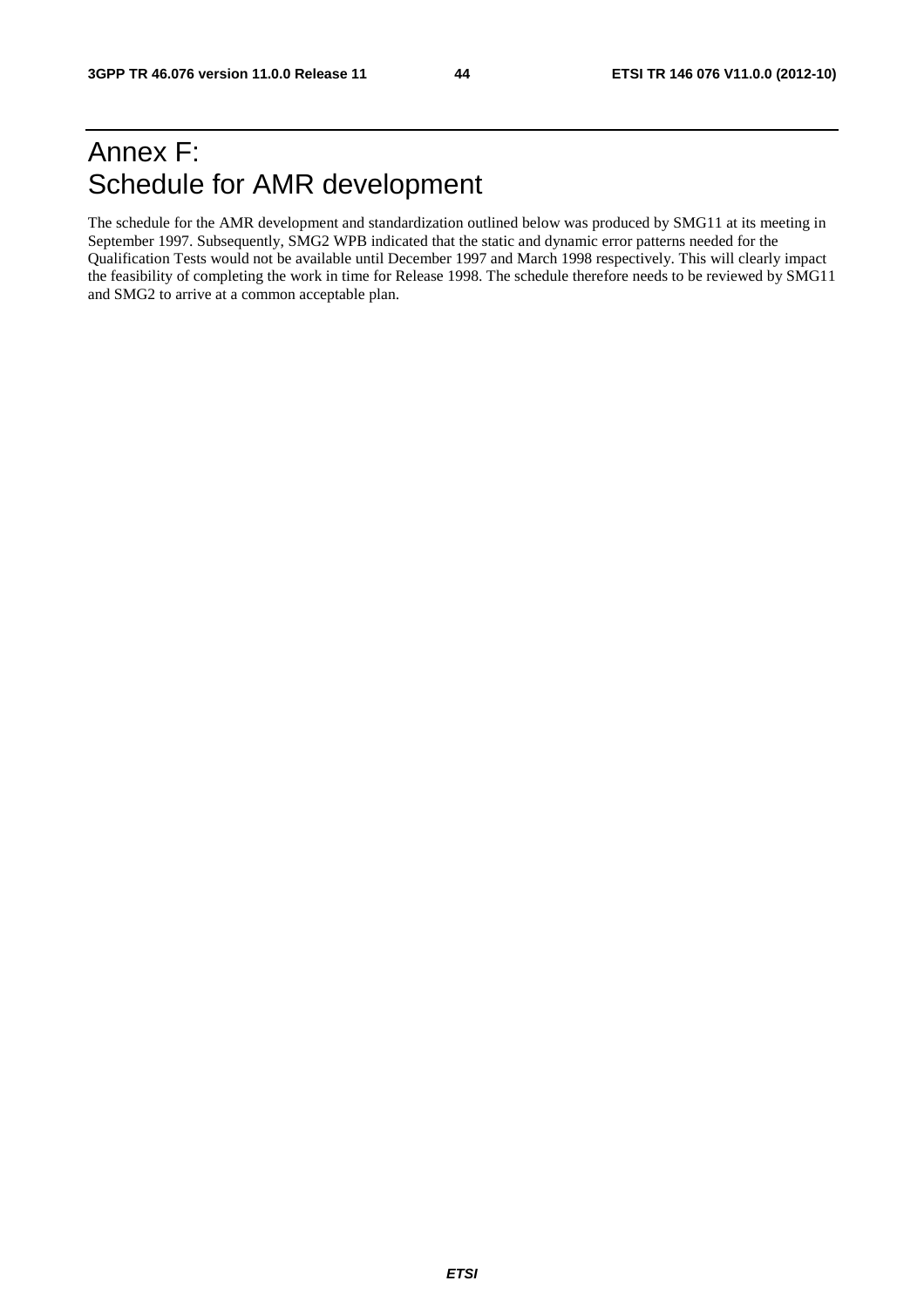| Date             | <b>Activity</b>                                                                                                                                                                                |
|------------------|------------------------------------------------------------------------------------------------------------------------------------------------------------------------------------------------|
| October 1997     | Definition of the Terms of Reference.                                                                                                                                                          |
|                  | Approval of the Feasibility Report at TC SMG#23.<br>$\overline{\phantom{a}}$                                                                                                                   |
| November 1997    | Definition of the system simulator, references and error profiles.<br>$\overline{\phantom{a}}$<br>Definition of qualification test plan / Provision of references.<br>$\overline{\phantom{a}}$ |
|                  | Definition of qualification and selection rules.<br>$\overline{\phantom{a}}$                                                                                                                   |
|                  | Declaration of intention to submit a candidate.<br>$\overline{\phantom{a}}$                                                                                                                    |
|                  | Start the development of the system simulator for the selection phase.<br>$\overline{\phantom{a}}$                                                                                             |
|                  | Start the definition of test plans for the selection phase.                                                                                                                                    |
|                  | Start the organization of the host laboratory session for selection phase.<br>$\overline{\phantom{a}}$                                                                                         |
| $T_{\rm o}$      | Information to be provided for consideration of candidate algorithms:                                                                                                                          |
| March 1998       | High-level description of the proposed algorithm.                                                                                                                                              |
|                  | Qualification test results of the candidate algorithm according to the<br>$\overline{\phantom{a}}$                                                                                             |
|                  | qualification test procedure.<br>Additional information from the proponents, e.g. convergence time and                                                                                         |
|                  | complexity of the proposed algorithm.                                                                                                                                                          |
|                  | Demo-tape, e.g. a DAT tape, with processed speech (+ noise) material. -<br>$\overline{\phantom{a}}$                                                                                            |
|                  | Description of the acoustic/environmental conditions used for the recordings                                                                                                                   |
|                  | (e.g. audio parts, S/N ratios, frequency bandwidth, etc.)                                                                                                                                      |
|                  | Written statement on IPR (according to the "ETSI Patent Policy")<br>$\overline{\phantom{a}}$                                                                                                   |
|                  | Continue the definition of test plan for the selection phase.                                                                                                                                  |
|                  | Continue the organization of the laboratory sessions for the selection phase.                                                                                                                  |
|                  |                                                                                                                                                                                                |
| $T_0 + 2$ months | Completion of test plans for the selection phase.<br>۰<br>Submission of detailed description of candidate algorithms.                                                                          |
| (May 1998)       | Completion of the system simulator                                                                                                                                                             |
|                  | Submission of software simulations to host laborator(y)/ies.                                                                                                                                   |
|                  | Start subjective tests for the selection phase<br>$\overline{\phantom{a}}$                                                                                                                     |
|                  |                                                                                                                                                                                                |
| $T_0 + 4$ months | Evaluation of the results of the selection phase.<br>$\blacksquare$<br>Evaluation of algorithm complexity.<br>-                                                                                |
| (July 1998)      | Selection of one candidate for further consideration (optimization).<br>$\overline{\phantom{a}}$                                                                                               |
|                  | Start of the definition of test plan for the characterization phase.                                                                                                                           |
|                  | <b>TFO Outline Enhancement.</b><br>$\overline{\phantom{a}}$                                                                                                                                    |
|                  | SMG2 Outline Channel Control Standard.<br>$\overline{\phantom{a}}$<br>Start DTX definition.                                                                                                    |
|                  | Start development of test vectors and signaling type approval testing.                                                                                                                         |
|                  |                                                                                                                                                                                                |
| $T_0 + 6$ months | Review of available results for candidate or compromise algorithm.<br>۰                                                                                                                        |
| (September 1998) | Agreement on selected algorithm.<br>-<br>Definition of test plan for the characterization phase.                                                                                               |
|                  | Definition of the laboratory session for the characterization test.                                                                                                                            |
|                  | Start development of algorithm implementation verification tests.<br>$\qquad \qquad \blacksquare$                                                                                              |
|                  | Description of TFO mechanism.                                                                                                                                                                  |
|                  | SMG2 Channel Control metric definition.<br>Description of DTX proposal.<br>$\overline{\phantom{a}}$                                                                                            |
|                  |                                                                                                                                                                                                |
| $T_0 + 8$ months | Completion of the characterization phase.                                                                                                                                                      |
| (November 1998)  | Evaluation of the results of the characterization test.                                                                                                                                        |
|                  | Complete the set of AMR standards.<br>٠<br>Finalize Channel Control/Metric specifications.                                                                                                     |
|                  | Finalize TFO mechanism.                                                                                                                                                                        |
|                  | Complete the DTX standard.                                                                                                                                                                     |
|                  | STCs (SMG2/SMG3/SMG7/SMG8/SMG11) approval.<br>$\overline{\phantom{a}}$                                                                                                                         |
|                  | Implementation of algorithm on different platforms                                                                                                                                             |
| $T_0 + 9$ months | Completion of algorithm implementation verification test procedures.                                                                                                                           |
| (December 1998)  | TC SMG approval.                                                                                                                                                                               |
|                  |                                                                                                                                                                                                |

Start of Phase 2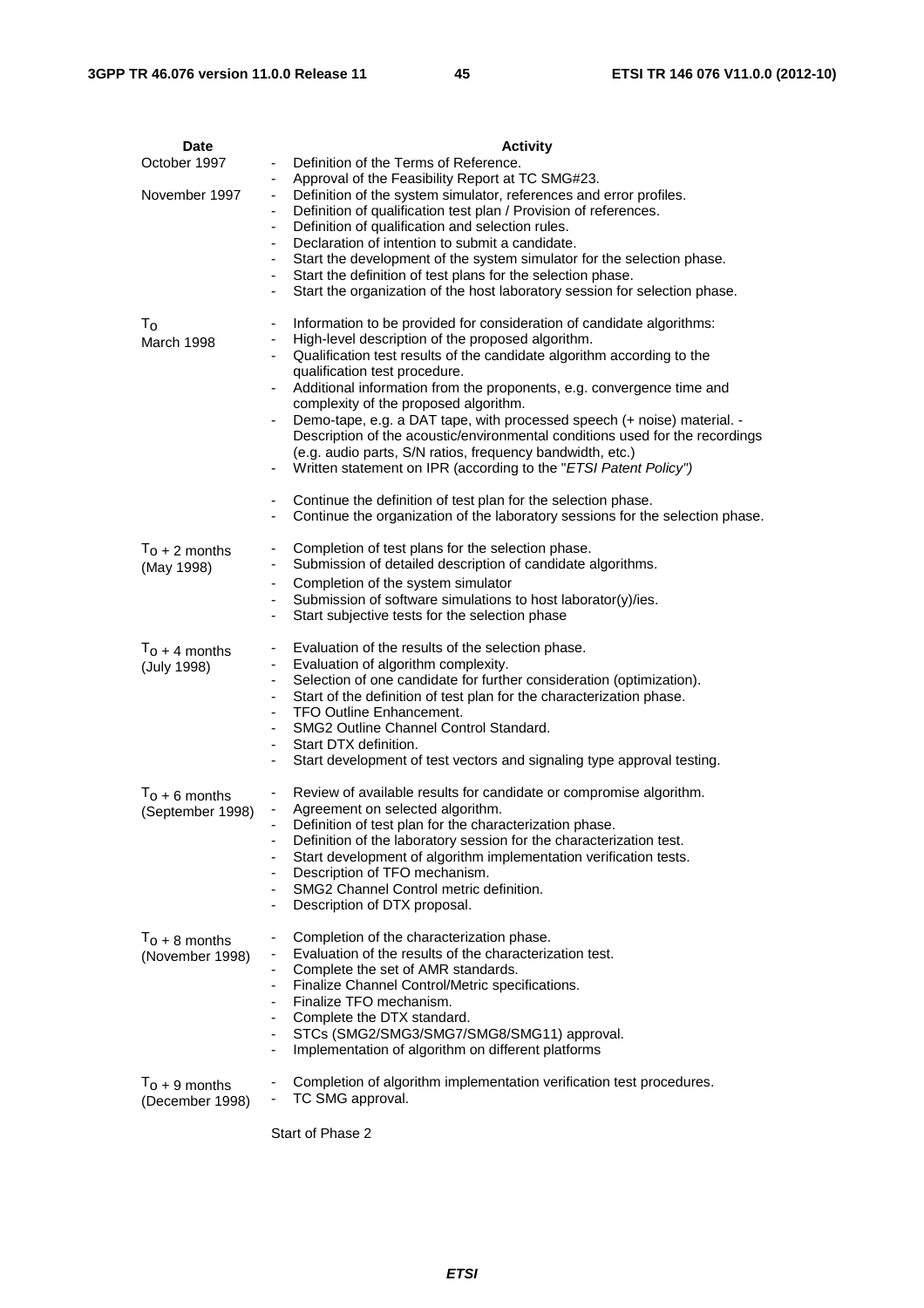## Annex G: Work Item Description for AMR

#### **Adaptive Multi-Rate codec**

#### **Justification**

During 1995/6, the SQSG (Speech Quality Strategy Group) reviewed the need for any future GSM codecs and presented its recommendations to SMG#20. It concluded that the future needs of GSM users would be well served by the development of a single new speech codec.

With competition in the fast changing Telecommunications environment, the convergence of different forms of network access, and customer expectations will place great demands on network quality. For GSM to successfully compete in this environment, GSM must be capable of offering wireline speech quality that is robust to adverse conditions such as channel errors, background noise and tandeming. Whilst current codecs achieve good performance under most conditions, there remain some shortfalls, particularly in respect of realizing wireline quality half-rate operation and maintaining good quality under high error conditions.

The Adaptive Multi-Rate (AMR) solution offers high quality half-rate operation yielding capacity enhancements and cost savings and it also offers wireline quality in full-rate mode that is highly robust to channel errors.

#### Wideband

There is also growing market interest in a wideband speech service (e.g. 7 kHz) and a wideband mode may also be included in the AMR codec. If this mode is to be included, it should not delay the development of the narrowband speech application of AMR.

#### **Service Aspects**

The main requirements of the AMR codec are to provide:

- consistent wireline quality even under variable radio channel conditions;
- wireline half-rate operation, possibly restricted to low error rates;
- the flexibility for operators to optimize the balance of capacity and quality.

If the scope of AMR is extended to include a new wideband speech service option, the nature of this service will need to be determined.

#### **MMI-Aspects**

None.

#### **Charging Aspects**

The option to be able to charge for use of the AMR codec is to be reviewed.

#### **Security Aspects**

None.

#### **Impacts**

| Affects:   | <b>SIM</b> | <b>ME</b> | <b>NW</b> | <b>Others</b> |
|------------|------------|-----------|-----------|---------------|
| <b>Yes</b> |            |           |           |               |
| <b>No</b>  |            |           |           |               |
| Don't know |            |           |           |               |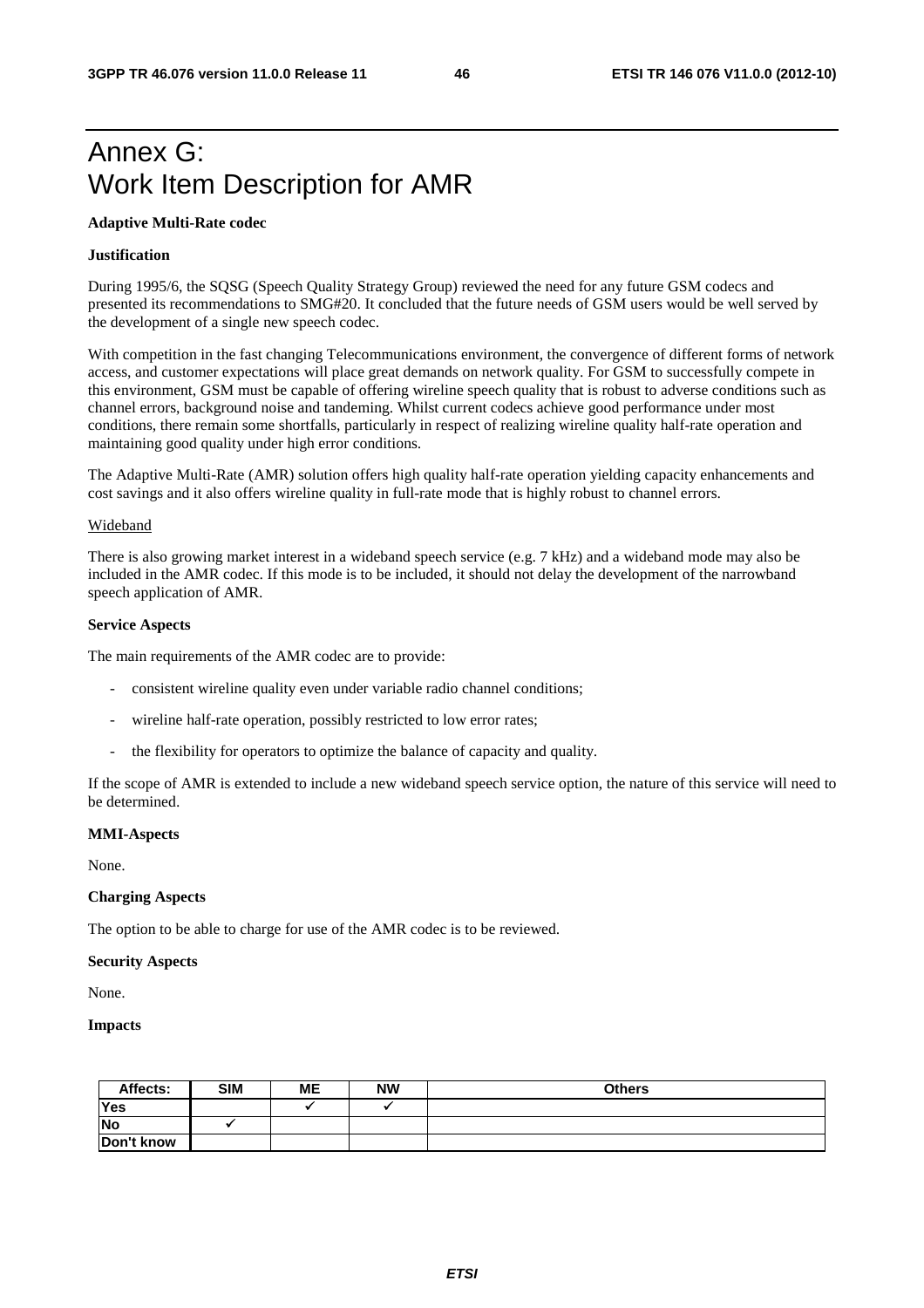### **Expected Output and Time-scales (to be updated at each plenary)**

|                | <b>New specifications</b> |                   |                                      |                                                                     |                              |  |
|----------------|---------------------------|-------------------|--------------------------------------|---------------------------------------------------------------------|------------------------------|--|
| <b>GSM No.</b> | <b>Title</b>              | <b>ISTC</b>       | resp.<br>STC(s)                      | Prime rsp. Secondary presented for<br>information at<br><b>SMG#</b> | approved at Comments<br>SMG# |  |
|                | tbd                       | SMG <sub>11</sub> | SMG <sub>2</sub><br>SMG <sub>3</sub> |                                                                     |                              |  |
|                |                           |                   |                                      |                                                                     |                              |  |

| Affected existing specifications |  |         |                  |                 |  |  |  |
|----------------------------------|--|---------|------------------|-----------------|--|--|--|
| <b>IGSM No. ICR</b>              |  | Subiect | Approved at SMG# | <b>Comments</b> |  |  |  |
|                                  |  | tbd     |                  |                 |  |  |  |
|                                  |  |         |                  |                 |  |  |  |

[ffs]

### **Rapporteur(s)**

K. Järvinen

#### **Others**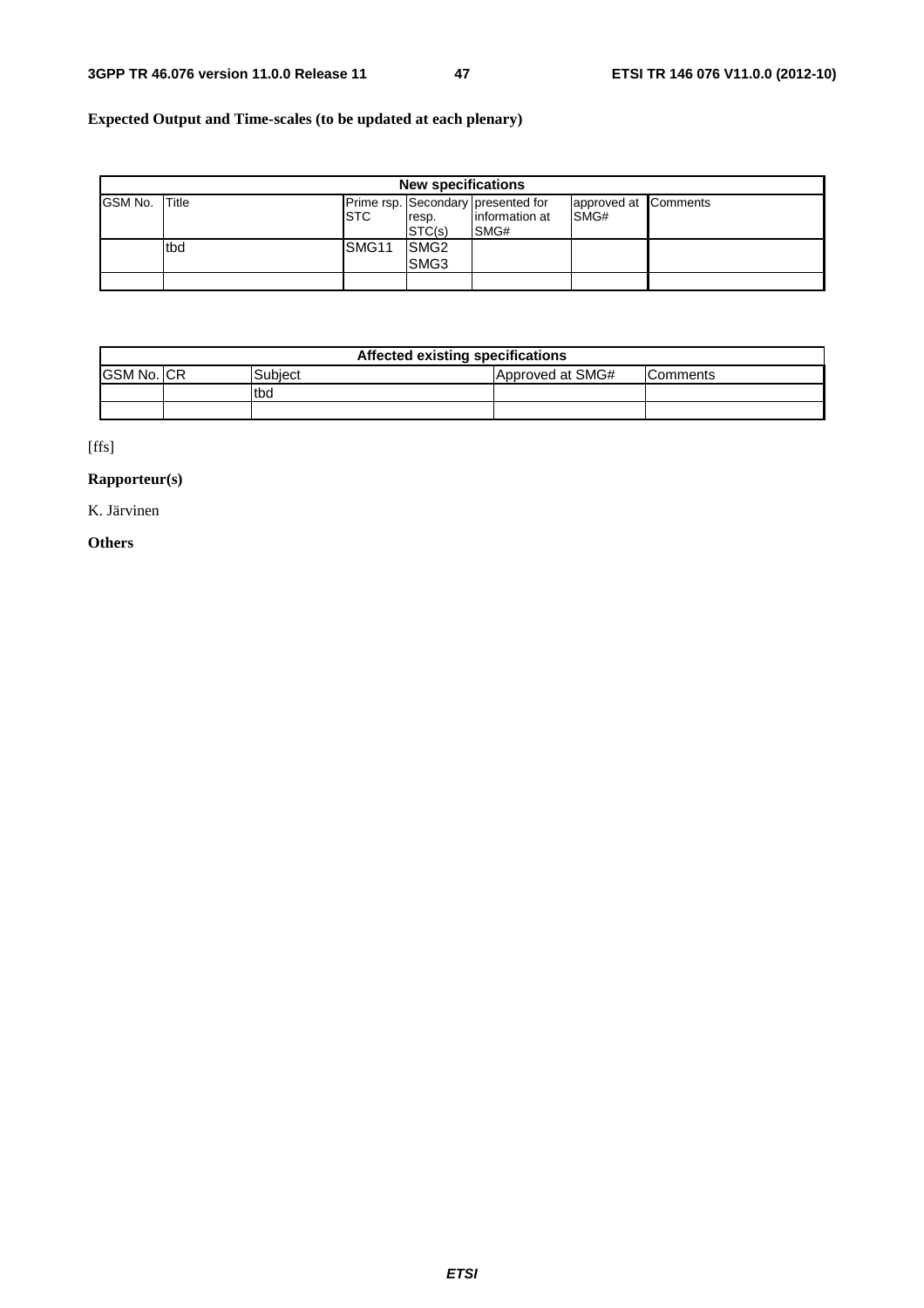## Annex H: Change history

| <b>Change history</b> |             |                 |           |            |                                              |        |            |
|-----------------------|-------------|-----------------|-----------|------------|----------------------------------------------|--------|------------|
| Date                  | TSG#        | <b>TSG Doc.</b> | <b>CR</b> | <b>Rev</b> | Subject/Comment                              | Old    | <b>New</b> |
| March 00              | <b>SA#7</b> | SP-000023       |           |            | Approved at TSG SA#7 and placed under Change |        | 7.0.0      |
|                       |             |                 |           |            | Control                                      |        |            |
| March 00              |             |                 |           |            | Version for Release 1999                     |        | 8.0.0      |
| March 01              | SA#11       |                 |           |            | Version for Release 4                        |        | 4.0.0      |
| December 01           |             |                 |           |            | Figures 6.1 and 6.2 visible                  | 4.0.0  | 4.0.1      |
| December 04           | SA#26       |                 |           |            | Version for Release 6                        | 4.0.1  | 6.0.0      |
| June 07               | SA#36       |                 |           |            | Version for Release 7                        | 6.0.0  | 7.0.0      |
| December 08           | SA#42       |                 |           |            | Version for Release 8                        | 7.0.0  | 8.0.0      |
| December 09           | SA#46       |                 |           |            | Version for Release 9                        | 8.0.0  | 9.0.0      |
| March 2011            | SA#51       |                 |           |            | Version for Release 10                       | 9.0.0  | 10.0.0     |
| September 12          | SA#57       |                 |           |            | Version for Release 11                       | 10.0.0 | 11.0.0     |